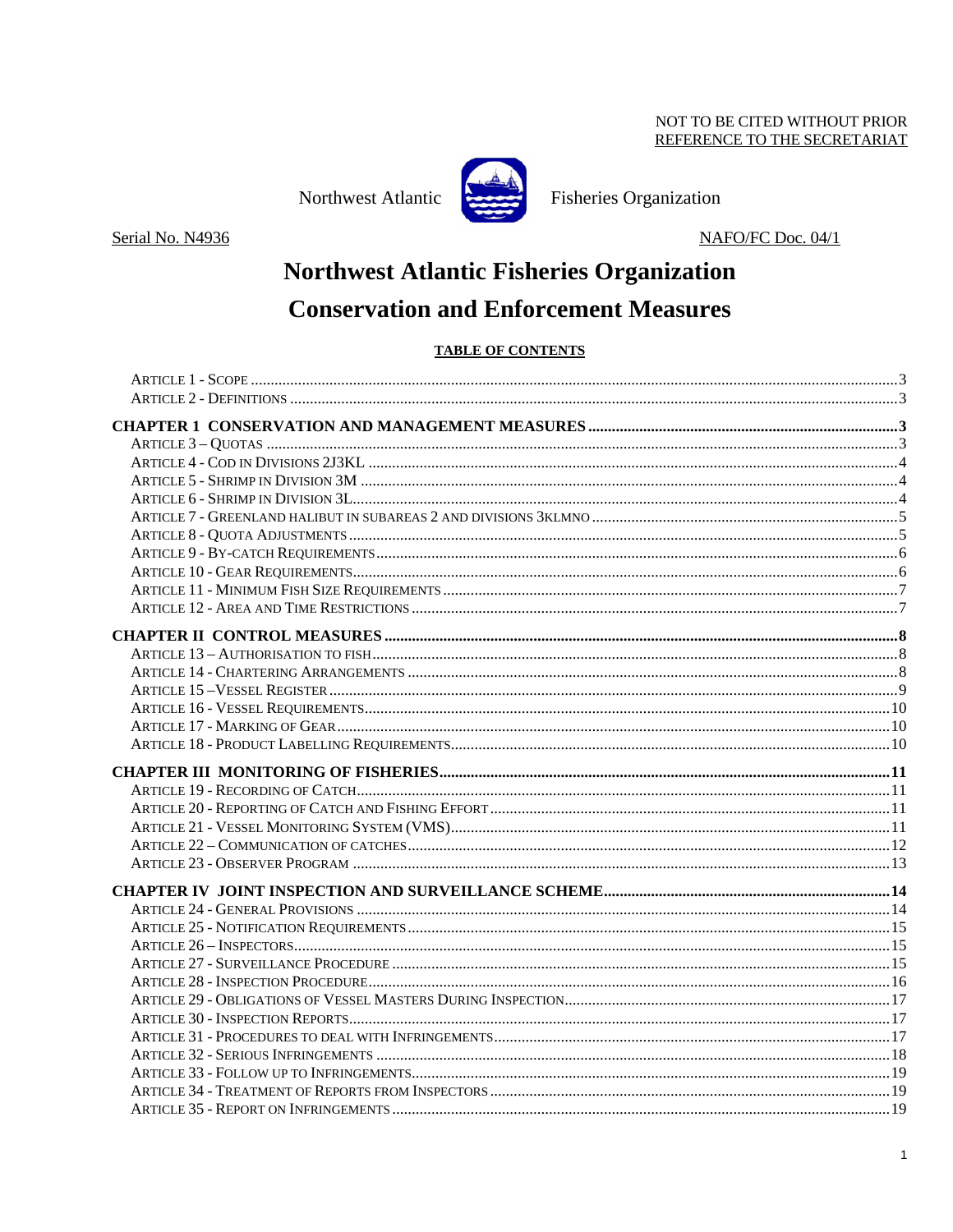| CHAPTER VI SCHEME TO PROMOTE COMPLIANCE BY NON-CONTRACTING PARTY VESSELS21        |  |
|-----------------------------------------------------------------------------------|--|
|                                                                                   |  |
|                                                                                   |  |
|                                                                                   |  |
|                                                                                   |  |
|                                                                                   |  |
| CHAPTER VII PILOT PROJECT ON OBSERVERS, SATELLITE TRACKING AND ELECTRONIC         |  |
|                                                                                   |  |
|                                                                                   |  |
|                                                                                   |  |
|                                                                                   |  |
|                                                                                   |  |
|                                                                                   |  |
|                                                                                   |  |
|                                                                                   |  |
| ANNEX I.B EFFORT ALLOCATION SCHEME FOR SHRIMP FISHERY IN THE NAFO REGULATORY AREA |  |
|                                                                                   |  |
|                                                                                   |  |
|                                                                                   |  |
|                                                                                   |  |
|                                                                                   |  |
|                                                                                   |  |
|                                                                                   |  |
|                                                                                   |  |
|                                                                                   |  |
|                                                                                   |  |
| ANNEX X FORMAT FOR THE COMMUNICATION OF CATCHES AND REPORTS BY FISHING VESSELS 41 |  |
|                                                                                   |  |
|                                                                                   |  |
|                                                                                   |  |
|                                                                                   |  |
|                                                                                   |  |
|                                                                                   |  |
|                                                                                   |  |
|                                                                                   |  |
|                                                                                   |  |
|                                                                                   |  |
|                                                                                   |  |
|                                                                                   |  |
|                                                                                   |  |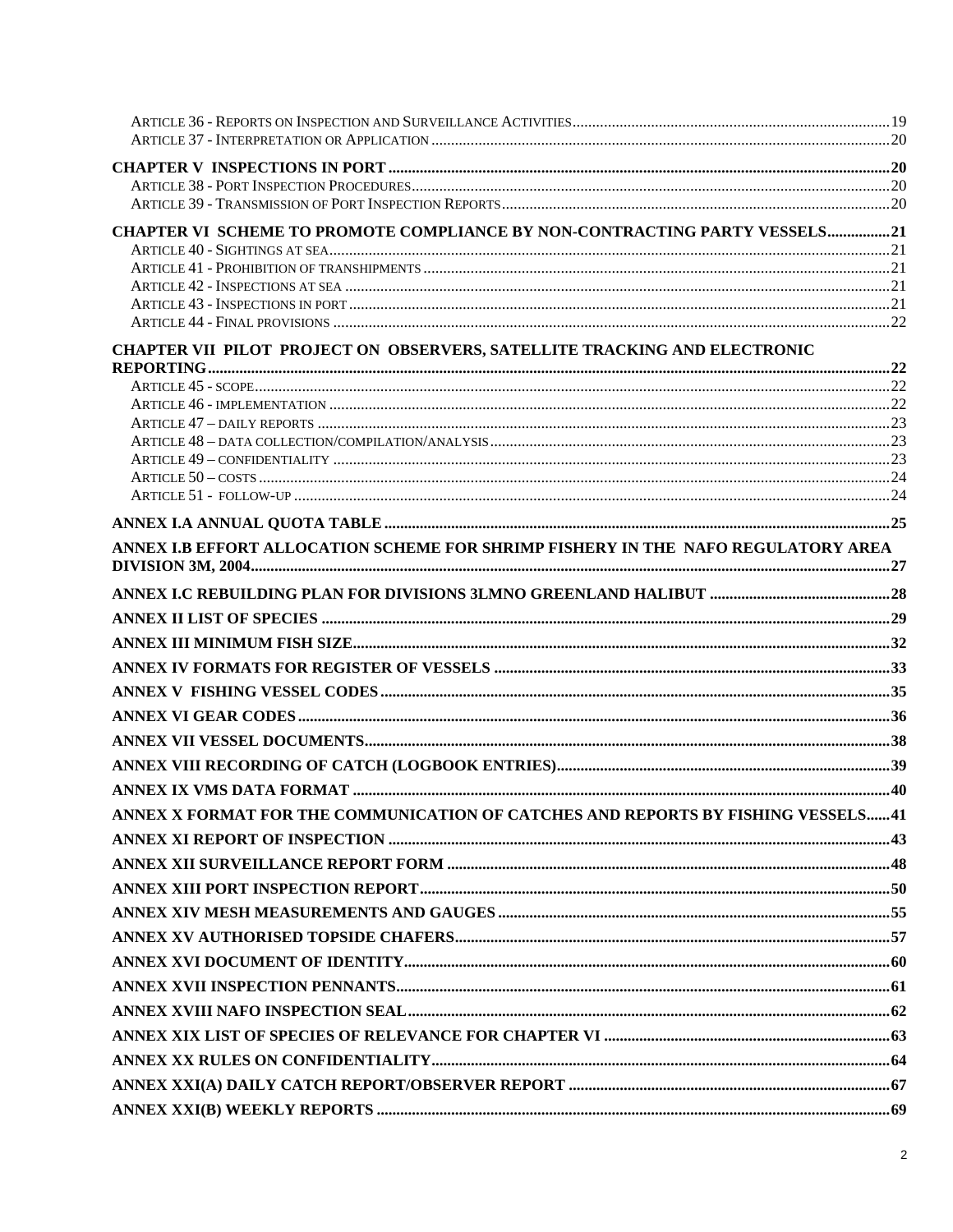### **Article 1 - Scope**

- 1. These Measures shall, unless otherwise provided, apply to all fishing vessels used or intended for use for the purposes of commercial fishing activities conducted on fisheries resources in the Regulatory Area as defined in Article I of the NAFO Convention.
- 2. Unless otherwise provided, research vessels shall not be restricted by conservation and management measures pertaining to the taking of fish, in particular, concerning mesh size, size limits, closed areas and seasons.

### **Article 2 - Definitions**

- 1. "fishing vessel" means any vessel which is or has been engaged in fishing activities, including fish processing vessels and vessels engaged in transhipment or any other activity in preparation for or related to fishing, including experimental or exploratory fishing;
- 2. "research vessel" means any permanent research vessel or vessel normally engaged in fishing activities or fisheries support activity employed or chartered for fishery research, which has been duly notified to the Executive Secretary;
- 3. "fishing activities" means fishing, fish processing operations, the transhipment of fish or fish products, and any other activity in preparation for or related to fishing in the Regulatory Area.
- 4. "inspector" means an inspector of the fishery control services of the Contracting Parties assigned to the Joint Inspection and Surveillance Scheme in Chapter IV.
- *5.* "fishing trip" means the time beginning when the vessels enters the Regulatory Area and ending when the vessel leaves the Regulatory Area and all catch on board from the Regulatory Area is unloaded or transhipped.

# **Chapter 1**

### **CONSERVATION AND MANAGEMENT MEASURES**

### **Article 3 - Quotas**

- 1. Each Contracting Party shall limit its catches of the stocks listed in Annex I.A so that neither the quota allocated to a Contracting Party nor the quota allocated to "Others" is exceeded.
- 2. Each Contracting Party to which a quota has been allocated shall close its fishery in the Regulatory Area for the stocks listed in Annex I.A on the date on which the accumulated reported catch, the estimated unreported catch, the estimated quantity to be taken before the closure of the fishery and the likely by-catches during the period to which the quota applies, equal 100 percent of the quota allocated to that Contracting Party. Such Contracting Party shall promptly notify the Executive Secretary of the date on which that Party will close its fishery for the stocks concerned. The Executive Secretary shall promptly inform all other Contracting Parties of such notification.
- 3. Each Contracting Party which has not been allocated a quota of a particular stock listed in Annex I.A shall be allowed to fish on the quota allocated to "Others". Those Contracting Parties shall notify the Executive Secretary, at least 48 hours in advance of each entry after a minimum of 48 hours of absence from the Regulatory Area, of their vessels intended to fish on such a quota. This notification shall, if possible, be accompanied with an estimate of the projected catch.
- 4. The Executive Secretary shall notify without delay and by the most rapid electronic means available all Contracting Parties of the date on which the accumulated reported catch, the estimated unreported catch, the estimated quantity to be taken before the closure of the fishery and the likely by-catches during the period to which the quota applies, equal 100 percent of the quota allocated to "Others" in Annex I.A for a particular stock. A vessel is not allowed to start a fishery after the date a notification of closure has been issued by the Secretariat.
- 5. Each Contracting Party which has not been allocated a quota for a particular stock shall, within 7 days of the date of issue of such electronic notification by the Executive Secretary, close its fishery in the Regulatory Area for that stock, except for by-catches in directed fisheries for other stocks.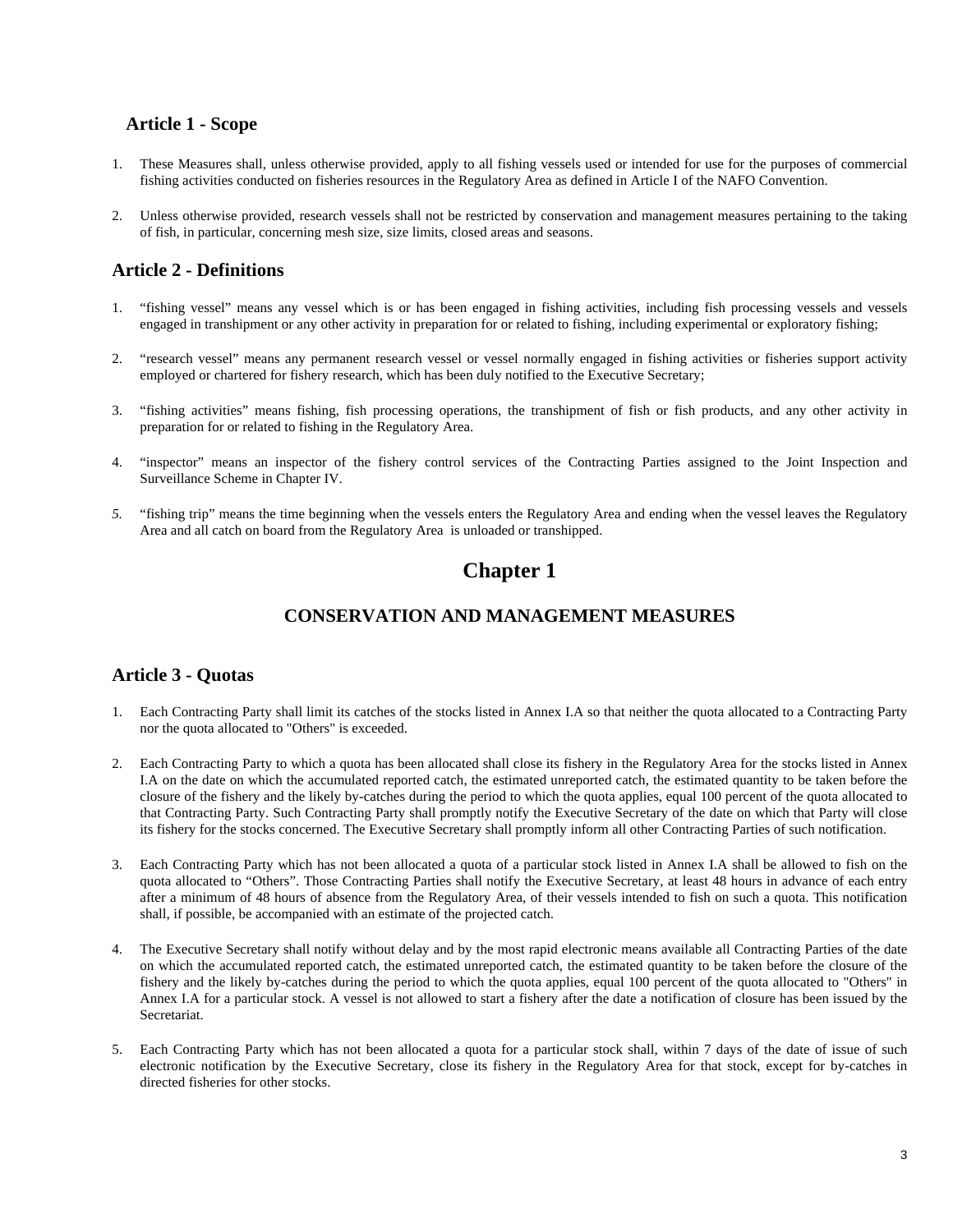# **Article 4**<sup>1</sup> **- Cod in Divisions 2J3KL**

- 1. The Fisheries Commission shall obtain annually the decision of Canada on the limit it has established for catches by Canadian fishers. This decision shall take into account the assessment of this stock by the Scientific Council. This limit shall be 95% of the TAC for this stock.
- 2. The Fisheries Commission shall establish a catch limit in the Regulatory Area that shall apply to the other Contracting Parties. This limit shall be 5% of the TAC for this stock.
- 3. The total of the catch limits set in accordance with paragraphs 1 and 2 shall constitute the TAC for 2J3KL cod.
- 4. The distribution key that shall apply for the 5% figure when the fishery in the Regulatory Area is resumed shall be 65.4% for the EU and 34.6% for the other Contracting Parties.

The measures in this article shall apply when a decision is taken to allow the resumption of fishing for cod in the Regulatory Area and is valid until 31 December 2005.

### **Article 5 - Shrimp in Division 3M**

1. Each Contracting Party shall limit its shrimp fishing activities in Division 3M in accordance with Annex I B. With regard to shrimp, Division 3M shall be understood to mean Division 3M as well as that portion of Division 3L defined below (see also map in Fig. 1(1) in Article 12).

| Point No.                   | Latitude         | Longitude        |
|-----------------------------|------------------|------------------|
| 1                           | 47°20'0          | $46^{\circ}40'0$ |
| $\mathcal{D}_{\mathcal{L}}$ | 47°20'0          | 46°30'0          |
| 3                           | $46^{\circ}00'0$ | $46^{\circ}30'0$ |
| 4                           | $46^{\circ}00'0$ | $46^{\circ}40'0$ |

- 2. Each Contracting Party with a track record in the period from 1 January 1993 to 31 August 1995 is permitted a minimum level of 400 fishing days per year. Each Contracting Party with no track record in this fishery in this period may fish for shrimp with one vessel for 100 fishing days per year.
- 3. Each Contracting Party shall closely monitor its vessels fishing shrimp in Division 3M and shall close its fishery when the number of fishing days available to that Party is exhausted. The number of fishing days shall be counted from vessel monitoring system (hereinafter "VMS") reports and shall include the days of entry into and exit from Division 3M. If a vessel is fishing for shrimp and other species on the same trip, the change of fishery shall be signalled and the number of fishing days counted accordingly.
- 4. Fishing days referred to in this Article are not transferable between Contracting Parties. Fishing days of one Contracting Party may only be utilised by a vessel flying the flag of another Contracting Party under the conditions laid down in Article 14.

### **Article 6 - Shrimp in Division 3L**

 $\overline{a}$ 

- 1. With regard to shrimp, Division 3L shall be understood to mean Division 3L except that portion of 3L adjacent to Division 3M defined by footnote in Article 5 and Figure 1 in Article 12.
- 2. The quota allocated to Canada shall be fished within the Canadian zone. The remaining quota shall be allocated within the Regulatory Area between all other Contracting Parties.
- 3. Contracting Parties shall not conduct exploratory or research fisheries which take catch beyond the quota allocated to the Contracting Party.

<sup>&</sup>lt;sup>1</sup> The measures in this article shall not serve as a precedent in future years for the fixation of catch limits or the criteria for quota distribution of stocks of other species.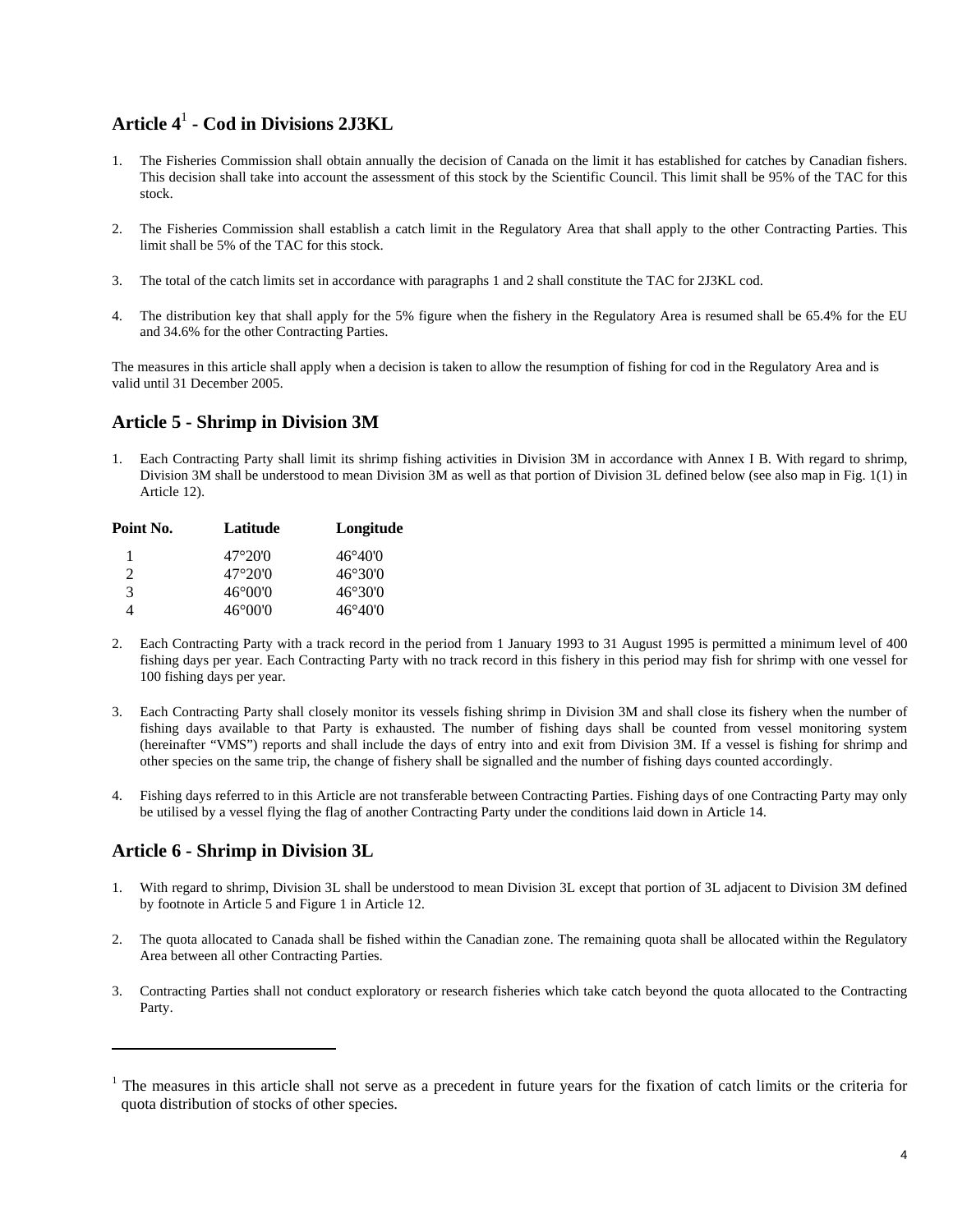### **Article 7 - Greenland halibut in Subarea 2 and Divisions 3KLMNO**

- 1. Contracting Parties shall implement a fifteen-year rebuilding programme for the Greenland halibut stock in Subarea 2 and Divisions 3KLMNO.
- 2. The objective of this programme shall be to attain a level of exploitable biomass 5+ of 140,000 tonnes on average, allowing a stable yield over the long term in the Greenland halibut fishery.
- 3. For this purpose, a total allowable catch for the following years is established as follows:

2004: 20,000 tonnes 2005: 19,000 tonnes 2006: 18,500 tonnes 2007: 16,000 tonnes

The total allowable catch for subsequent years shall be established taking into account the progress made in the rebuilding of the stock.

- 4. The Scientific Council shall monitor and review the progress of the programme and submit each year an assessment thereon to the Fisheries Commission.
- 5. The total allowable catch from 2008 onwards may be adjusted by the Scientific Council advice. However, the total allowable catch shall not be set at levels beyond 15% less or greater than the total allowable catch of the preceding year.
- 6. The following specific measures shall be applicable with regard to the Greenland halibut fishery in Subarea 2 and Divisions 3KLMNO in respect of vessels 24 meters in length or greater:
	- a) Contracting Parties shall issue specific authorisations to vessels fishing for Greenland halibut (hereafter referred to as 'authorised vessels') and shall transmit the list of such vessels to the NAFO Secretariat.
	- b) Each Contracting Party shall allocate its quota for Greenland halibut among its authorised vessels.
	- c) Authorised vessels may only land Greenland halibut catch in ports designated by NAFO Contracting Parties. Landings in ports of non-Contracting Parties shall be prohibited.

Each landing shall be submitted to inspection in port. The corresponding port inspection report shall be transmitted to the NAFO Secretariat within 7 working days from the date at which the inspection was completed.

- d) Contracting Parties shall implement a catch reporting regime that ensures effective monitoring of the utilisation of each vessel's quota.
- 7. Each Contracting Party shall adjust fishing effort commensurate with the available fishing opportunities.
- 8. In reviewing the implementation of this rebuilding plan, the Fisheries Commission may decide on additional measures to ensure the effective attainment of its objective.
- 9. Contracting Parties shall prohibit landings from non-Contracting Party vessels that have engaged in fishing activities in the Regulatory Area.
- 10. Contracting Parties fishing on the Others quota shall be subject to the notification and reporting requirements pursuant to Article 3, paragraph 3 and Article 20, paragraph 3 of the Conservation and Enforcement Measures.

### **Article 8 - Quota Adjustments**

- 1. When information satisfactory to the Executive Secretary indicates that there are reasonable grounds for believing that a quota of a Contracting Party has been taken, he shall within one working day inform that Contracting Party. Should that Contracting Party fail within 15 days either to cease fishing or to demonstrate that the quota has not been taken, the Executive Secretary shall so report without delay to the Fisheries Commission.
- 2. When the Fisheries Commission finds that vessels of a Contracting Party have taken more than the quota allocated to that Contracting Party, the Commission may adjust the corresponding quota for that Contracting Party in a succeeding quota period.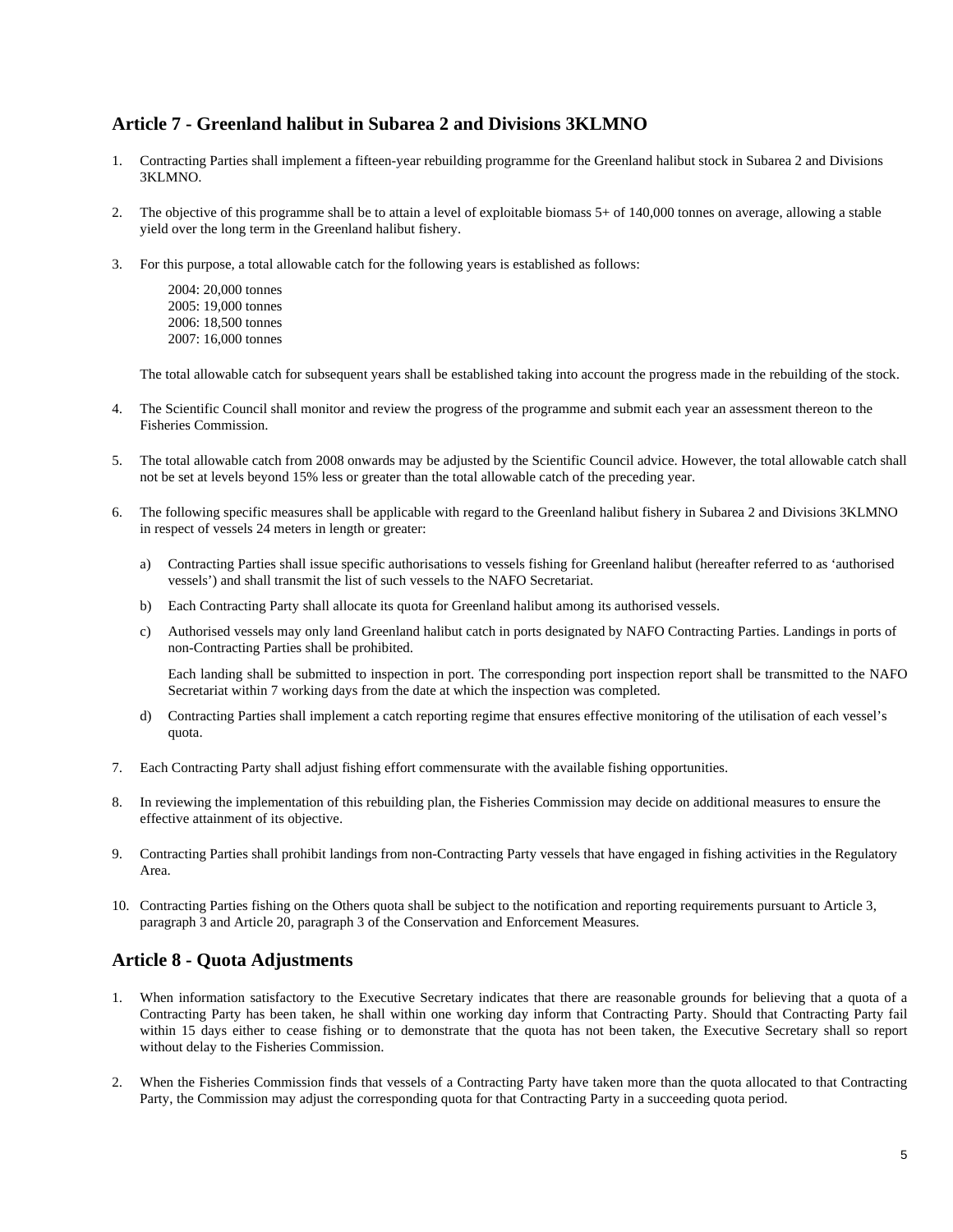- 3. When the Fisheries Commission finds that a Contracting Party, contrary to the provisions of Article 3, has fished on a quota allocated to "Others" without reporting its intention to fish on that quota, failed to report its catches taken under such a quota, or continued a directed fishery under such quota after this fishery had been closed, the Commission may propose measures to compensate for damage caused to the stock. Such measures may include adjustments to quotas or the establishment of new quotas for that Contracting Party as appropriate.
- 4. Quota adjustments shall be made during the determination by the Fisheries Commission of relevant quotas for the following quota period, and shall not result in an increase in any other quota for the Contracting Party to which the quota adjustment applies. Any quota adjustment shall not result in an increase in the relevant quota for any other Contracting Party, unless the Commission determines that the increase will not cause further harm to the stock.

### **Article 9 - By-catch Requirements**

- 1. Masters shall not conduct directed fisheries for species for which by-catch limits apply. A directed fishery for a species is conducted when that species comprises the largest percentage by weight of the catch in any one haul.
- 2. Vessels of a Contracting Party shall limit their by-catch to a maximum of 2500kg or 10%, whichever is the greater, for each species listed in Annex I for which no quota has been allocated in that division to that Contracting Party.
- 3. In cases where a ban on fishing is in force or an "Others" quota has been fully utilised, by-catches of the species concerned may not exceed 1250 kg or 5%, whichever is the greater.
- 4. If the percentages of by-catches foreseen in paragraphs 2 and 3 are exceeded in any one haul, the vessel must immediately move a minimum of 5 nautical miles from any position of the previous haul. If any future haul exceeds these by-catch limits, the vessel shall again immediately move a minimum 5 nautical miles from any position of the previous hauls and shall not return to the area for at least 48 hours.
- 5. In the event that total by-catches of all groundfish species subject to quota in any haul in the shrimp fishery exceed 5% by weight in Division 3M or 2.5% by weight in Division 3L, the vessel must move a minimum of 5 nautical miles from the position of the previous haul.
- 6. The percentages in paragraphs 2 and 3 are calculated as the percentage, by weight, for each species of the total catch retained onboard. Catches of shrimp shall not be included in the calculation of by-catch levels of groundfish species.

### **Article 10 - Gear Requirements**

- 1. Minimum authorised mesh sizes shall be as follows:
	- a) 40 mm for shrimps and prawns;
	- b) 60 mm for short finned squid (Illex);
	- c) 280 mm in the codend and 220 mm in all other parts of the trawl for skate; and
	- d) 130 mm for groundfish.
- 2. Meshes shall be measured in accordance with Annex XIV.
- 3. Vessels conducting a directed fishery for species other than those identified in paragraph 1 are however permitted to take regulated species with nets having a mesh size less than specified in paragraph 1, provided that the by-catch requirements in Article 9, paragraph 2 are complied with.
- 4. Vessels which fish in areas outside the Regulatory Area may retain on board nets with a mesh size smaller than that prescribed in paragraph 1, provided that these nets are securely lashed and stowed and are not available for immediate use.
- 5. Strengthening ropes, splitting straps and codend floats may be used on trawls, as long as these attachments do not in any way restrict the authorized mesh or obstruct the mesh opening.
- 6. Vessels shall not use any means or device which would obstruct the meshes or diminish the size of the meshes. However, vessels may attach devices described in Annex XV to the upperside of the codend in such a manner that they will not obstruct the meshes of the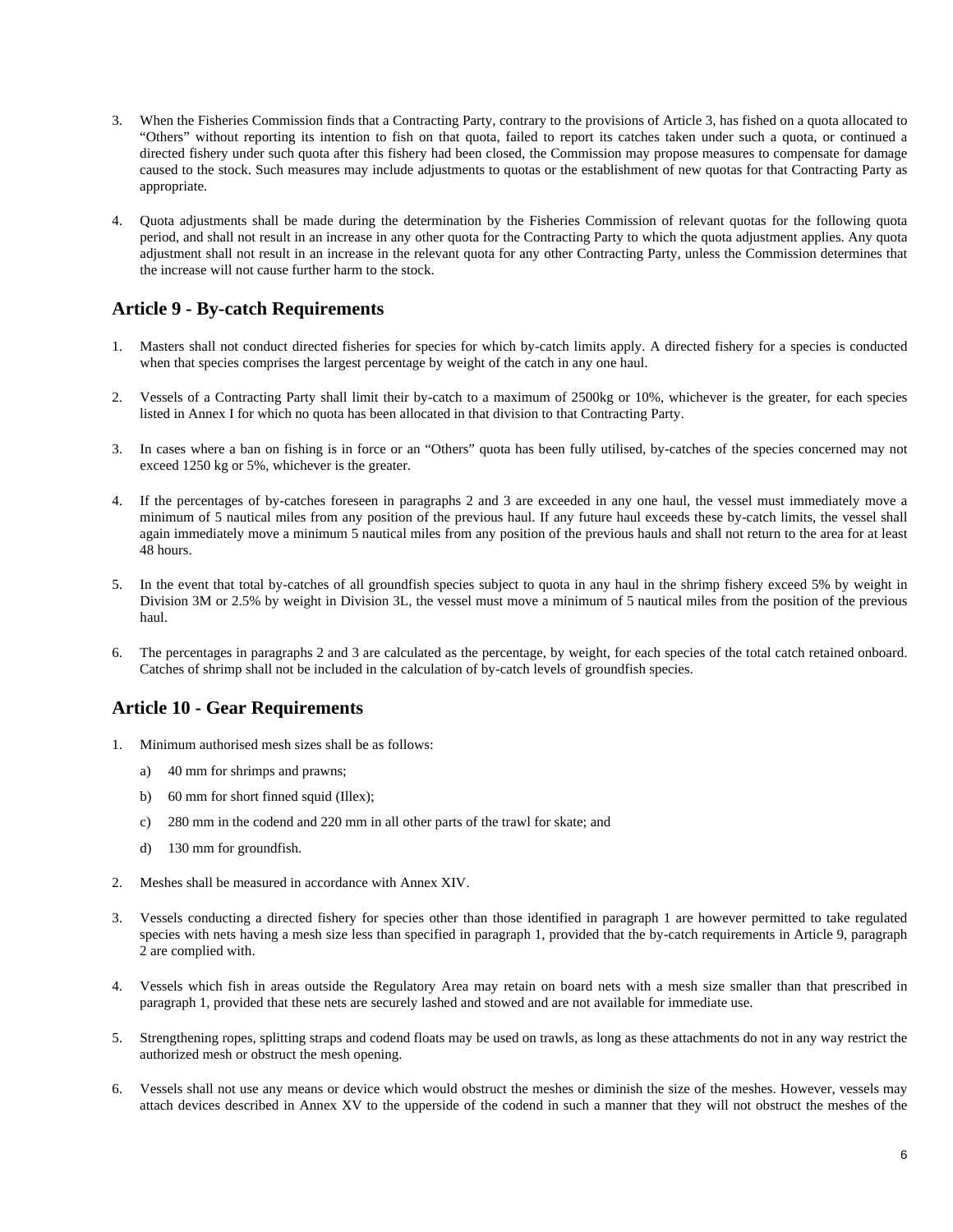codend inclusive of any lengthener(s). In addition, canvas, netting or other material may be attached to the underside of the codend of a net to reduce and prevent damage.

7. Vessels fishing for shrimp in Divisions 3L or 3M shall use sorting grids or grates with a maximum bar spacing of 22 mm. Vessels fishing for shrimp in Division 3L shall also be equipped with toggle chains of a minimum 72 cm in length.

### **Article 11 - Minimum Fish Size Requirements**

- 1. Vessels shall not retain on board any fish of a species for which minimum fish size requirements apply in accordance with Annex III. If the amount of undersized fish in any one haul exceeds 10% by number, the vessel shall immediately move a minimum 5 nautical miles from any position of the previous haul.
- 2. Undersized fish shall not be processed, transhipped, landed, transported, stored, displayed or offered for sale, but shall be returned immediately to the sea. Any processed fish for which minimum fish size requirements apply which is below a length equivalent in Annex III shall be deemed to originate from fish that is below the minimum fish size.
- 3. Notwithstanding paragraphs 1 and 2, Canadian vessels shall abide by their equivalent national regulations, which require landing of all catches.

### **Article 12 - Area and Time Restrictions**

1. Fishing for shrimp is prohibited between 00.01GMT on the first date and 24.00 GMT on the last date of the following periods:

| <b>Area</b> | <b>Fishing is prohibited</b>        |
|-------------|-------------------------------------|
| $3M*$       | 1. June $-31$ . December            |
| $3L^*$      | 1. April $-30$ . June               |
|             | 15. September $-30$ . November      |
|             | *as defined by Article 122 and 12.3 |

- 2. All fishing for shrimp in Division 3L shall take place in depths greater than 200 meters and shall be limited at any one time to one vessel per each flag state Contracting Party's allocation. The fishery in the Regulatory Area shall be restricted to an area east of a line bound by the following co-ordinates: 46°00'N/47°53'W, 46°40'N/47°20'W, 47°19'N/47°43'W.
- 3. The closed area in Division 3M is defined by figure 1(2)*:*

| $47^{\circ}20'0$<br>$46^{\circ}40'0$<br>$47^{\circ}55'0$<br>$1$ (same as no. 7)<br>$47^{\circ}20'0$<br>$46^{\circ}30'0$<br>$47^{\circ}30'0$<br>2<br>2<br>3<br>$46^{\circ}00'0$<br>$46^{\circ}30'0$<br>3<br>$46^{\circ}55'0$<br>$46^{\circ}40'0$<br>$46^{\circ}00'0$<br>46°35'0<br>4<br>$\overline{\mathbf{4}}$<br>5<br>$46^{\circ}35'0$<br>$47^{\circ}30'0$<br>6 | $(1)$ Point No. | Latitude | Longitude | (2) | Point No.           | Latitude         | Longitude               |
|------------------------------------------------------------------------------------------------------------------------------------------------------------------------------------------------------------------------------------------------------------------------------------------------------------------------------------------------------------------|-----------------|----------|-----------|-----|---------------------|------------------|-------------------------|
|                                                                                                                                                                                                                                                                                                                                                                  |                 |          |           |     |                     |                  | $45^{\circ}00^{\circ}0$ |
|                                                                                                                                                                                                                                                                                                                                                                  |                 |          |           |     |                     |                  | $44^{\circ}15'0$        |
|                                                                                                                                                                                                                                                                                                                                                                  |                 |          |           |     |                     |                  | $44^{\circ}15'0$        |
|                                                                                                                                                                                                                                                                                                                                                                  |                 |          |           |     |                     |                  | $44^{\circ}30'0$        |
|                                                                                                                                                                                                                                                                                                                                                                  |                 |          |           |     |                     |                  | $45^{\circ}40'0$        |
|                                                                                                                                                                                                                                                                                                                                                                  |                 |          |           |     |                     |                  | $45^{\circ}40'0$        |
|                                                                                                                                                                                                                                                                                                                                                                  |                 |          |           |     | $7$ (same as no. 1) | $47^{\circ}55'0$ | $45^{\circ}00^{\circ}0$ |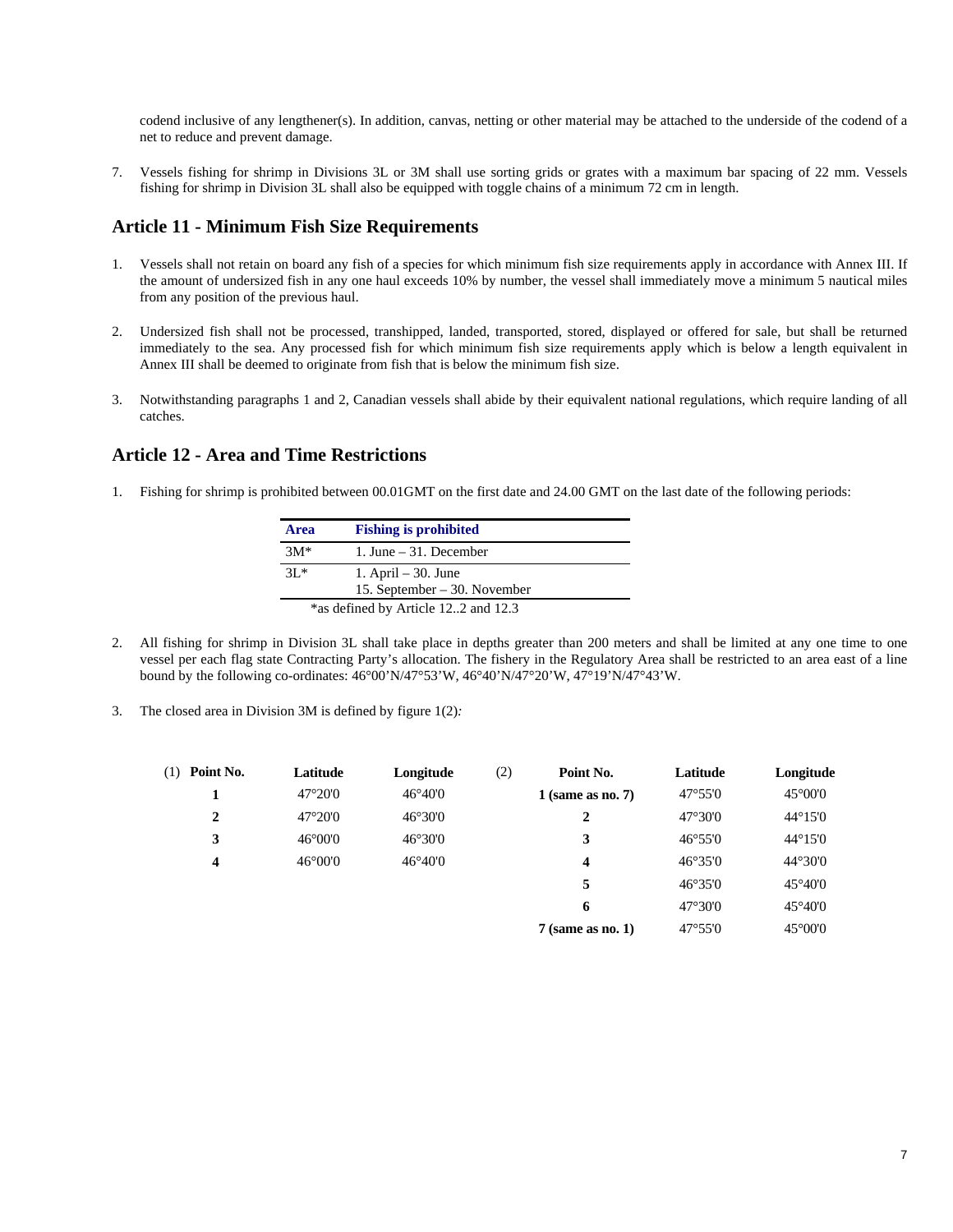

Figure 1. Geographic coordinates of areas in 3L (1) and 3M (2) referred to in Articles 5, 6, and 12.

4. Fishing for squid is prohibited between 00.01GMT on the first date and 24.00 GMT on the last date of the following periods:

| <b>Area</b> | <b>Fishing is prohibited</b> |  |
|-------------|------------------------------|--|
| $3 + 4$     | 1. January $-30$ . June      |  |

# **Chapter II**

## **CONTROL MEASURES**

### **Article 13 - Authorisation to Fish**

Each Contracting Party shall:

- 1. authorise the use of fishing vessels flying its flag for fishing activities under Article 1 only where it is able to exercise effectively its responsibilities in respect of such vessels;
- 2. ensure that only authorised fishing vessels flying its flag conduct fishing activities under Article 1;
- 3. ensure that fishing vessels flying its flag comply with applicable measures adopted under the NAFO Convention.
- 4. undertake to manage the number of authorised fishing vessels and their fishing effort commensurate to the fishing opportunities available to that Contracting Party in the Regulatory Area.

### **Article 14 - Chartering Arrangements**

- 1. A Contracting Party may utilise partly or wholly quota and fishing days allocated to that Party under Annex I by way of a chartering arrangement with a fishing vessel flying the flag of another Contracting Party and notified in accordance with Article 15. Such chartering arrangement must be subject to the consent of the flag State Contracting Party.
- 2. The chartering Contracting Party shall limit such chartering arrangements to one fishing vessel per flag state of the chartering Contracting Party per year and for a limited duration not exceeding 6 months.
- 3. For the purpose of this Article the chartering Contracting Party means the Contracting Party to which the quota and fishing days have been allocated pursuant to Annex 1. The flag state Contracting Party means the Contracting Party in which the chartered vessel is registered.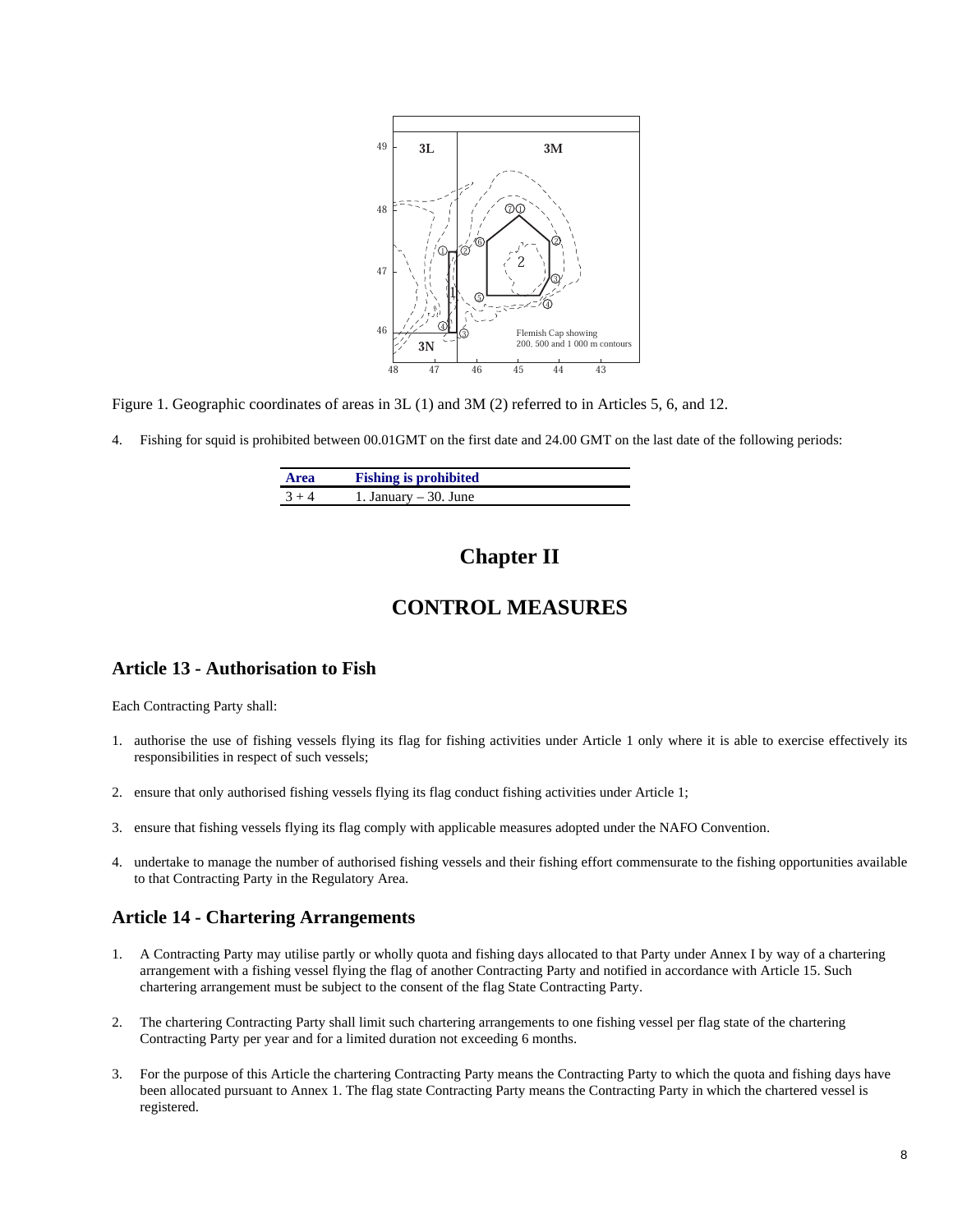- 4. Chartering arrangements involving vessels identified as having been involved in IUU fishing activities pursuant to Chapter VI shall not be permitted.
- 5. The relevant flag State Contracting Party is responsible for ensuring that the vessel complies with the requirements of these Conservation and Enforcement Measures. This does not nullify the obligations under Chapter I of the chartering Contracting Party to which the quota and fishing days have been allocated originally.
- 6. When operating under chartering arrangements, the chartered vessels shall not be authorised at the same time to utilize the quota or fishing days of the flag State Contracting Party. The vessel shall not be authorised to fish under more than one chartering arrangement at the same time. Any transhipment at sea shall be previously authorised by the chartering flag state Contracting Party and shall be carried out under the supervision of an observer on board.
- 7. Chartering Contracting Parties intending to have recourse to such chartering arrangements shall notify prior to commencement of the chartering arrangement the following information to the Executive Secretary:
	- a) the name and registration of the chartered vessel and the relevant flag Contracting Party;
	- b) previous name(s) and flag state(s) of the vessel, if any;
	- c) the name and address of the owner(s) and operators of the vessel;
	- d) a copy of the chartering and the fishing licence issued by the chartering Contracting Party;
	- e) the fishing possibilities concerned;
	- f) the date as from which the vessel is authorised to commence fishing on these fishing possibilities; and
	- g) the duration of the chartering arrangement.
- 8. The relevant flag State Contracting Party shall notify in writing its consent to the Executive Secretary.
- 9. The Executive Secretary shall verify upon receipt of all required documentation that the chartering arrangements fulfill the conditions referred to in paragraphs 2 and 4. The Executive Secretary shall then circulate this documentation without delay to Contracting Parties, indicating the date at which the chartering arrangement becomes effective.
- 10. Both the chartering Contracting Party and the flag State Contracting Party shall inform the Executive Secretary of the termination of the chartering arrangement and the beginning and ending of fishing operations under it.
- 11. All catches and by-catches from notified chartering arrangements shall be recorded by the relevant chartering and flag State Contracting Party separate from other national catch data recorded pursuant to Article 19. They shall be reported to the Contracting Party to which the fishing possibilities have been allocated and to the Executive Secretary, separately from other national catch data pursuant to Article 20. The Executive Secretary shall add these catches to the catch statistics of the Contracting Party to which the fishing possibilities were originally allocated.
- 12. The chartering Contracting Party shall report to the Executive Secretary by 1 July each year, and for the previous calendar year, all relevant information concerning the implementation of chartering arrangements notified under this Article, including information on catches taken and fishing effort deployed by the chartered vessel.
- 13. The Executive Secretary shall by 15 August each year submit a report to the Fisheries Commission providing an overview of chartering arrangements and their compliance with the provisions of this Article. The Fisheries Commission shall, on the basis of this report, review compliance with the provisions of this Article at each Annual Meeting.

### **Article 15 -Vessel Register**

- 1. The Executive Secretary shall establish and maintain a register of all fishing vessels of more than 50 gross tons authorised to fish in the Regulatory Area. Fishing vessels not entered into this register are deemed not to be authorised to fish in the Regulatory Area. Contracting Parties shall by 1 January 2004 notify the list vessels which are authorised to operate in the Regulatory Area. The notification shall be made in a electronic form and in accordance with the format prescribed in Annex IV, Section A.
- 2. Vessels subject to bare boat chartering shall be notified to the Executive Secretary by the flag Contracting Party at the latest one month prior to the departure of the vessel from its home port. The notification shall be made in a electronic form and in accordance with the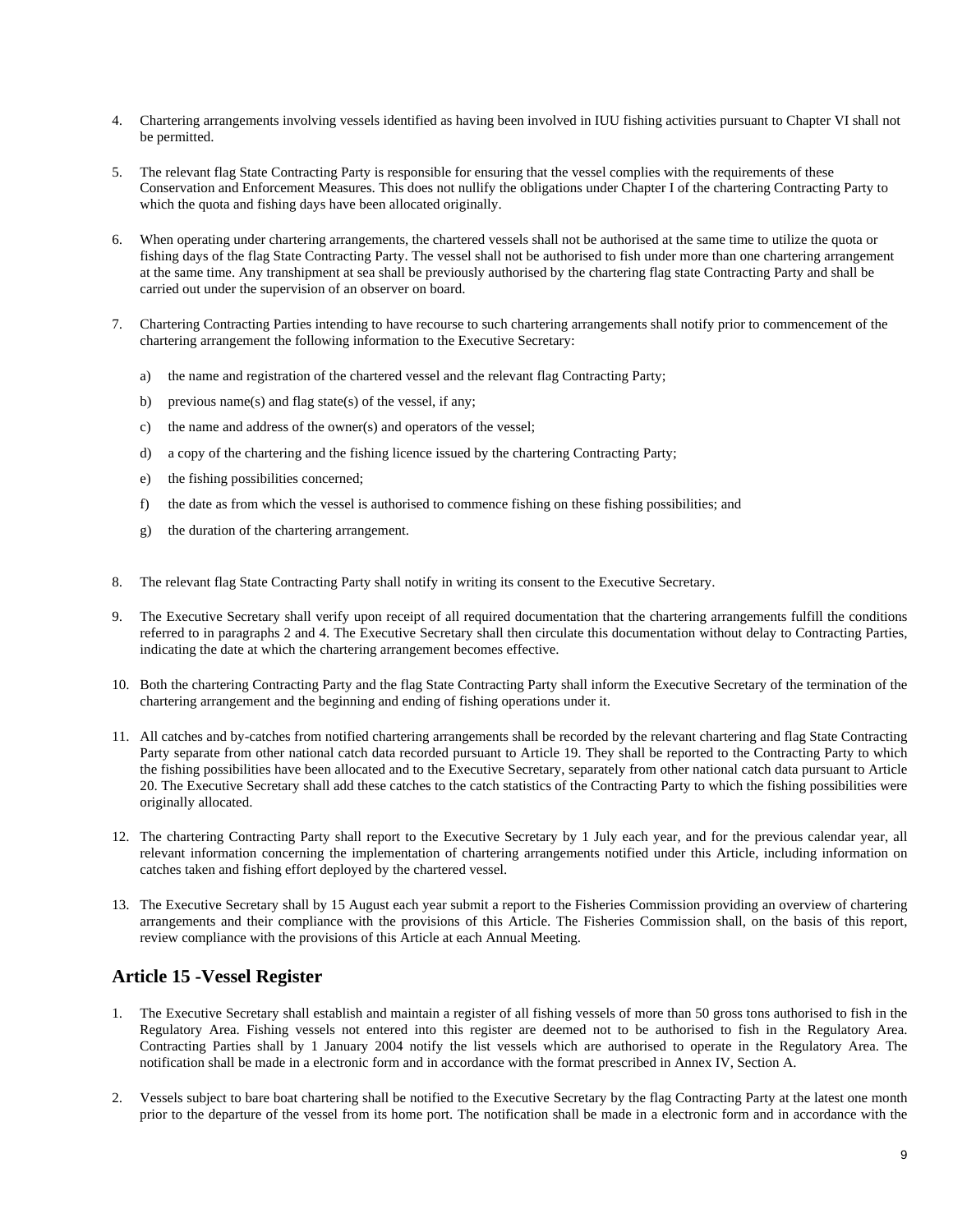format prescribed in Annex IV, Section A. Each Contracting Party shall notify the Executive Secretary of any modification to this information within 30 days of the modification.

- 3. Contracting Parties shall notify the Executive Secretary prior to the commencement of a fishery research period of all research vessels authorised to conduct research activities in the Regulatory Area. The notification shall be made in a electronic form and in accordance with the format prescribed in Annex IV, Section B.
- 4. For vessels which are temporarily employed in research only, Contracting Parties shall immediately inform the Executive Secretary when the research activities are concluded. The information transmitted to the Executive Secretary shall be available in the English language aboard the vessel, either in the form of a plan of research or as a copy of the communication to the Executive Secretary.
- 5. If any changes are made to the plan or period for such vessels referred to in paragraph 4, the revised information shall be given to the Executive Secretary not less than seven days before the effective date of the changes. A record of any changes shall be kept aboard the vessel.
- 6. Contracting Parties shall promptly notify, after the establishment of the initial register, the Executive Secretary of any addition to, any deletion from and/or any modification of the register at any time such changes occur.
- 7. The Executive Secretary shall promptly make the register available to all Contracting Parties in a systematic fashion and in accordance with applicable confidentiality requirements. The Executive Secretary shall delete vessels in the register which have not been active in the Regulatory Area for two consecutive years.

### **Article 16 - Vessel Requirements**

- 1. Fishing vessels shall be marked in such a way that they can be readily identified in accordance with internationally accepted standards, such as the FAO Standard Specifications for the Marking and Identification of Fishing Vessels.
- 2. Fishing vessels over 10 metres in length shall carry on board documents issued by the competent authority of the State in which it is registered showing at least the elements referred to in Annex VII.
- 3. Fishing vessels over 17 metres in length which freeze or salt fish shall keep on board up-to-date drawings or descriptions of their fish rooms, including an indication of their storage capacity in cubic metres.
- 4. Any modification to the documents referred to in paragraphs 2 and 3 shall be certified by the competent authority of the State in which the vessel is registered and clearly explained.

### **Article 17 - Marking of Gear**

- 1. Gear used by fishing vessels shall be marked in accordance with international standards, in particular the Convention on conduct of Fishing operations in the North Atlantic signed in London on 1 June 1967.
- 2. Marker buoys and similar objects floating on the surface and intended to indicate the location of fixed fishing gear shall display the registration number of the fishing vessels to which they belong.

### **Article 18 - Product Labelling Requirements**

1. All shrimp harvested in Division 3L shall be packaged and labelled as harvested in this Division.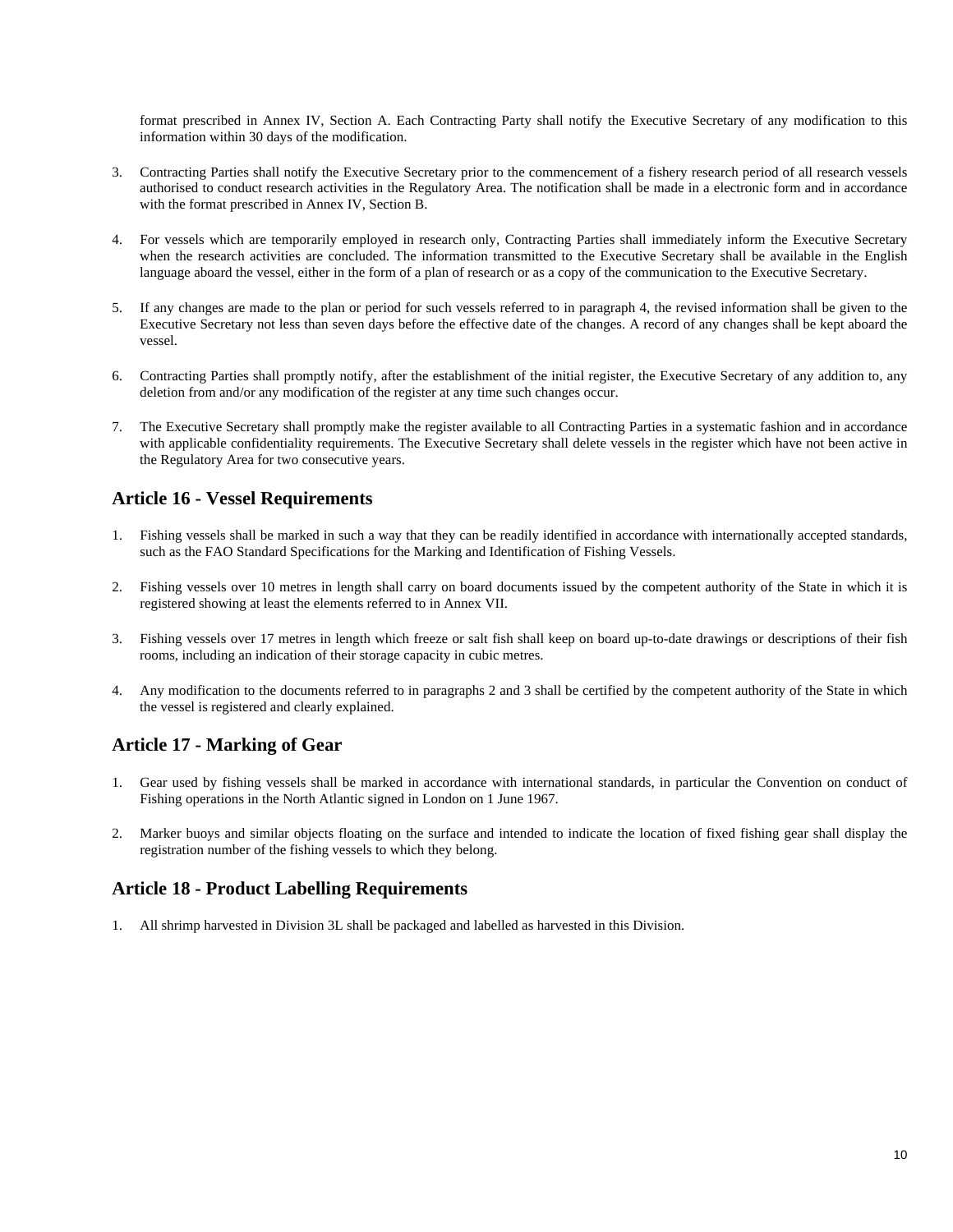# **Chapter III**

# **MONITORING OF FISHERIES**

### **Article 19 - Recording of Catch**

- 1. Fishing vessels shall, on entering the Regulatory Area, have a record in its fishing logbook of the amount of each species of fish retained on board.
- 2. Fishing vessels shall record their catches on a daily basis. All logbook entries listed in Annex VIII shall be completed in accordance with its instructions using the codes specified therein.
- 3. The records referred to in paragraphs 1 and 2 shall correspond to the smallest geographical area for which a quota has been allocated, show the disposition of the catch and include any fish off-loaded while the vessel is operating in the Regulatory Area. The records shall be retained aboard the vessel for a period of at least twelve months.
- 4. Fishing vessels shall either record their cumulative production by species and product form in a production logbook or stow in the hold all processed catch in such a way that each species is stowed separately. A stowage plan shall be maintained showing the location of the products in the hold.

### **Article 20 - Reporting of Catch and Fishing Effort**

- 1. Each Contracting Party shall report its provisional monthly catches by species and stock area, as well as provisional monthly fishing days in the shrimp fishery, whether or not that Party has quota allocations for the stocks from which catches were obtained. These reports shall be sent to the Executive Secretary within 30 days of the end of the calendar month in which the catches were made.
- 2. The Executive Secretary shall, within 10 days following the monthly deadlines for receipt of the provisional catch statistics, collate the information received and circulate it together with aggregate catch statistics by stock area to Contracting Parties.
- 3. Contracting Parties whose vessels are fishing on an "Others" quota in accordance with Article 3 paragraph 3 shall report to the Executive Secretary, at 48-hour intervals, the catches taken by their vessels on such quotas.
- 4. Contracting Parties shall daily notify the Executive Secretary of shrimp catches taken by its vessels in Division 3L*.* The Executive Secretary shall forward this information to Contracting Parties with an inspection presence.

### **Article 21 - Vessel Monitoring System (VMS)**

- 1. In order to improve and maintain compliance with the Conservation and Enforcement Measures for their vessels fishing in the Regulatory Area, fishing vessels operating in the Regulatory Area shall be equipped with a satellite monitoring device allowing the continuous reporting of their position by the Contracting Party. The satellite monitoring device shall ensure the automatic communication at least once every two hours to a land-based fisheries monitoring centre of the flag state (hereafter referred to as FMC) of data relating to:
	- a) the vessel identification;
	- b) the most recent geographical position of the vessel (longitude, latitude) with a position error which shall be less than 500 metres, with a confidence interval of 99%; and
	- c) the date and time of the fixing of the said position of the vessel.

The first transmitted position report in the Regulatory Area detected by the FMC of the Contracting Party shall be identified as "ENT". All subsequent position reports shall be identified as "POS" except the first position report detected outside the Regulatory Area which shall be identified as "EXI".

If a Contracting Party so requests, the Secretariat shall confirm receipt of all electronic reports using a return message identified as "RET".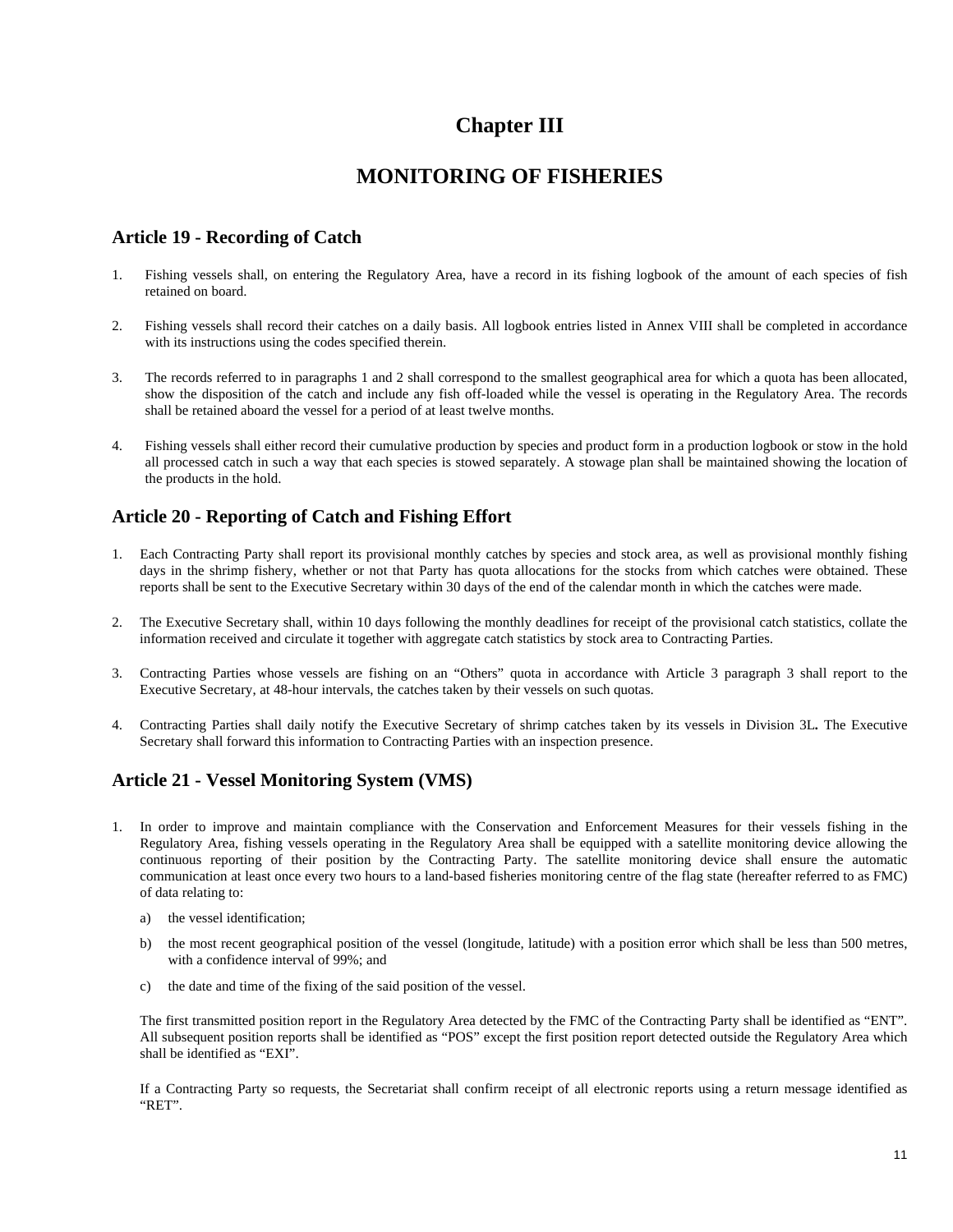- 2. Each Contracting Party shall take the necessary measures to ensure that its FMC receives these data. The FMC of each Contracting Party shall be equipped with computer hardware and software enabling automatic data processing and electronic data transmission. Each Contracting Party shall provide for back-up and recovery procedures in case of system failures and shall take the necessary measures to ensure that the data received from its fishing vessels are recorded in computer readable form for a period of three years.
- 3. The masters of fishing vessels shall ensure that the satellite monitoring devices are at all times fully operational and that the information in paragraph 1 is transmitted to the FMC. In the event of a technical failure or non-operation of the satellite monitoring device fitted on board a fishing vessel, the device shall be repaired or replaced within one month. After this period, the master of a fishing vessel shall not be authorised to commence a fishing trip with a defective satellite monitoring device. Where a device stops functioning and a fishing trip lasts more than one month, the repair or the replacement has to take place as soon as the vessel enters a port and the fishing vessel shall not be authorised to continue or commence a fishing trip without the satellite monitoring device having been repaired or replaced.
- 4. Contracting Parties shall take the necessary measures to ensure that the master or the owner of the vessel or their representative is informed when the satellite tracking device fitted on board a vessel flying their flag appears to be defective or non-functioning.
- 5. Fishing vessels with a defective satellite monitoring device shall communicate, at least every 6 hours, reports containing the information in paragraph 1 to the FMC, by other means of communication (email, radio, facsimile or telex).
- 6. Contracting Parties shall communicate reports and messages pursuant to paragraphs 1 and 5 to the Executive Secretary as soon as possible, but not later than 24 hours after receipt of those reports and messages. If the Contracting Party so desires, its fishing vessels shall communicate reports (by satellite, email, radio, facsimile or telex) to the Executive Secretary. When the Executive Secretary has not received two consecutive position reports in accordance with paragraphs 1 and 5 and the vessel concerned has not reported that it has left the Regulatory Area the Executive Secretary shall automatically notify the FMC of the flag Contracting Party.
- 7. Contracting Parties shall ensure that the reports and messages transmitted between the Contracting Party and the Executive Secretary or between its fishing vessels and the Executive Secretary, shall be in accordance with the data exchange format set out in Annex IX.
- 8. The Executive Secretary shall make available as soon as possible the information received under paragraph 6 to other Contracting Parties with an inspection presence in the Regulatory Area. All reports and messages shall be treated in a confidential manner.
- 9. When an inspector observes a fishing vessel in the Regulatory Area and has not received data in accordance with paragraphs 1 or 5 he/she shall inform the master of the vessel and the Executive Secretary, who shall immediately inform the flag Contracting Party of the vessel.
- 10. Contracting Parties shall notify any changes of the name, address, telephone, telex, email and facsimile numbers of their competent authorities to the Executive Secretary without delay.
- 11. Subject to any other arrangements between Contracting Parties, each Contracting Party shall pay all costs associated with this system.
- 12. The elements of the VMS program are subject to review and revision, as appropriate, for application in 2004 and subsequent years.

### **Article 22 - Communication of Catches**

- 1. Fishing vessels shall communicate electronically via the FMC to the Secretariat the following reports:
	- a) catch on entry into the Regulatory Area. This report shall be made at least six (6) hours in advance of the vessel's entry and shall include the date, time, geographical position of the vessel, total round weight by species (3 alpha codes) on board in kilograms (rounded to the nearest 100 kilograms) and directed species. This report shall be identified as COE;
	- b) catch on exit from the Regulatory Area. This report shall be at least six (6) hours in advance of the vessel's exit and shall include the date, time, geographical position of the vessel and catch in round weight taken and retained in the Regulatory Area by species (3 alpha codes) in kg (rounded to nearest 100 kilograms). This report shall be identified as COX;
	- c) each transhipment in the Regulatory Area. This report shall be made at least twenty-four (24) hours in advance and shall include the date, time, geographical position of the vessel and total round weight by species (3 alpha codes) to be transhipped in kilograms (rounded to the nearest 100 kilograms) and the call signs of vessels transhipped to and from. This report shall be identified as TRA;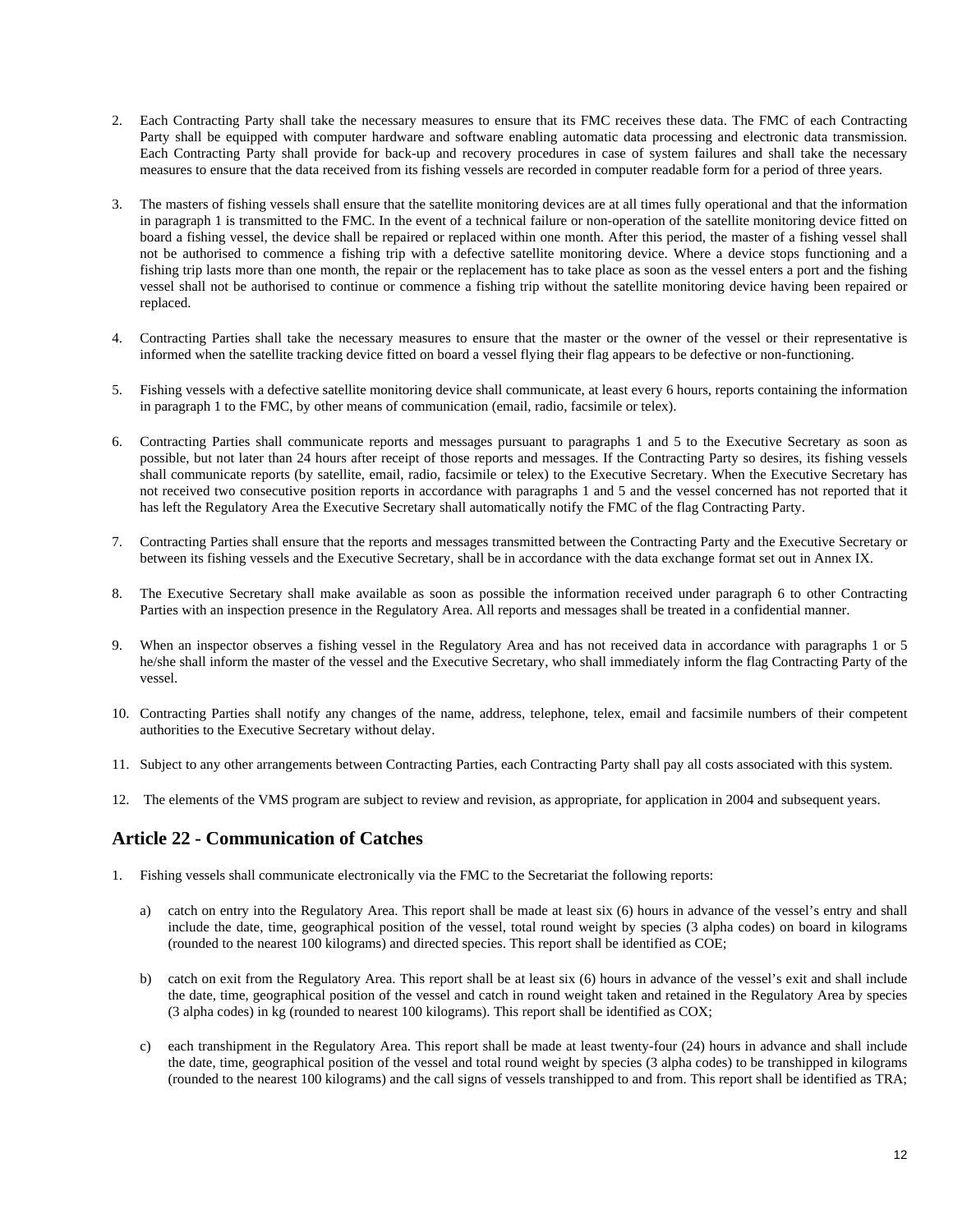- d) The total quantity of species reported under a), b) and c) for which the total round weight by species is less than one ton may be reported under the 3 alpha code "MZZ" (marine fish not specified).
- 2. Competent authorities of each Contracting Party shall automatically transmit the information referred to in paragraph 1 to the Executive Secretary*.* The Executive Secretary shall transmit the information to other Contracting Parties with an inspection presence in the Regulatory Area as soon as possible and shall ensure that all such transmissions are numbered sequentially for each Contracting Party. These reports are to be treated in accordance with Annex XX.

If a Contracting Party so requests, the Secretariat shall confirm receipt of all electronic reports using a return message identified as "RET" according to the data exchange format in Annex IX.

- 3. For vessels that fish shrimp in Division 3L, each entry and exit from Division 3L shall require 24-hour prior notification to the Executive Secretary. All shrimp on board shall be reported to the Executive Secretary on entry and exit.
- 4. Contracting Parties shall ensure that the reports and messages transmitted between the Contracting Party and the Executive Secretary or between its fishing vessels and the Executive Secretary, shall be in accordance with the data exchange format set out in Annex X.

| <b>Report:</b> | Code:      | <b>Remarks:</b>                                                               |
|----------------|------------|-------------------------------------------------------------------------------|
| Catch on Entry | <b>COE</b> | 6 hours in advance of the vessels entry into the Regulatory Area.             |
| Entry          | <b>ENT</b> | The first position report from a vessel detected to be inside the Regulatory  |
|                |            | Area.                                                                         |
| Position       | <b>POS</b> | Position report every 2 hours                                                 |
| Transhipment   | TRA        | As relevant                                                                   |
| Catch on Exit  | <b>COX</b> | 6 hours in advance of the vessels departure from the Regulatory Area          |
| Exit           | EXI        | The first position report from a vessel detected to be outside the Regulatory |
|                |            | Area                                                                          |

The sequence of messages under Article 21 and this article shall be as follows:

### **Article 23 - Observer Program**

- 1. In order to improve and maintain compliance with the Conservation and Enforcement Measures for their vessels fishing in the Regulatory Area, all fishing vessels shall carry at least one observer at all times while fishing in the Regulatory Area. Contracting Parties shall have the primary responsibility to obtain independent and impartial observers and shall take all necessary measures to ensure that observers are able to carry out their duties. Observers are not to perform duties, other than those described in paragraphs 4, 5 and 6 below. Subject to any other arrangements between the relevant Contracting Parties, the salary of an observer shall be covered by the sending Contracting Party.
- 2. In cases where a Contracting Party has not placed an observer on a vessel, any other Contracting Party may, subject to the consent of the Contracting Party of the vessel, place an observer on board until that Contracting Party provides a replacement in accordance with paragraph 1.
- 3. Contracting Parties shall provide to the Executive Secretary a list of the observers they will be placing on their vessels.
- 4. Observers shall:
	- a) monitor a vessel's compliance with the relevant Conservation and Enforcement Measures. In particular they shall:
		- (i) record and report upon the fishing activities of the vessel and verify the position of the vessel when engaged in fishing;
		- (ii) observe and estimate catches with a view to identifying catch composition and monitoring discards, by-catches and the taking of undersized fish;
		- (iii) record the gear type, mesh size and attachments employed by the master; and
		- (iv) verify entries made to the logbooks (species composition and quantities, live and processed weight, hail and VMS reports).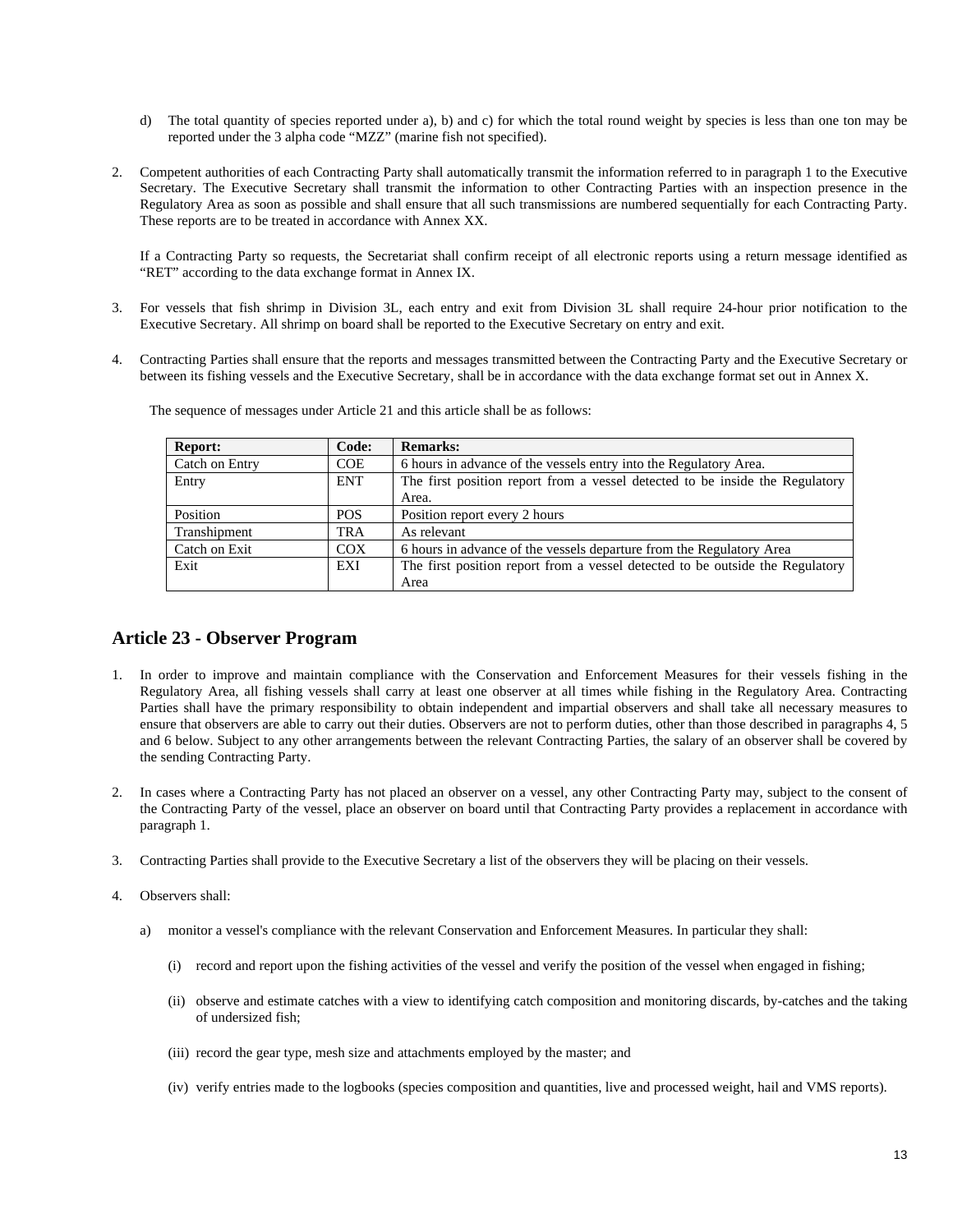- b) collect catch and effort data for each haul. This data shall include location (latitude/longitude), depth, time of net on the bottom, catch composition and discards; in particular the observer shall collect the data on discards and retained undersized fish as outlined in the protocol developed by the Scientific Council;
- c) carry out such scientific work (for example, collecting samples) as requested by the Fisheries Commission based on the advice of the Scientific Council; and
- d) monitor the functioning of and report upon any interference with the satellite tracking system. In order to better distinguish fishing operations from steaming and to contribute to an a posteriori calibration of the signals registered by the receiving station, the observer shall maintain detailed reports on the daily activity of the vessel.
- 5. When an infringement of the Conservation and Enforcement Measures is identified by an observer, the observer shall, within 24 hours, report it to an inspection vessel using an established code, which shall report it to the Executive Secretary.
- 6. The observer shall within 30 days following completion of an assignment provide a report to the Contracting Party of the vessel and to the Executive Secretary, who shall make the report available to any Contracting Party that so requests. Copies of reports made available to other Contracting Parties shall not include location of catch in latitude and longitude as required under paragraph 4 b), but shall include daily totals of catch by species and division.
- 7. The vessel on which an observer is placed shall provide suitable food and lodging during the observer's deployment. Vessel masters shall ensure that all necessary co-operation is extended to observers in order for them to carry out their duties including providing access, as required, to the retained catch, and catch which is intended to be discarded.
- 8. The elements of the Observer Program are subject to review and revision, as appropriate, for application in 2005 and subsequent years.

# **Chapter IV**

### **JOINT INSPECTION AND SURVEILLANCE SCHEME**

### **Article 24 - General Provisions**

- 1. Inspection and surveillance shall be carried out by inspectors of the fishery control services of Contracting Parties following their assignment to the Joint Inspection and Surveillance Scheme (hereinafter "Scheme").
- 2. The competent authorities of Contracting Parties with an inspection/surveillance presence in the Regulatory Area shall provide inspection vessels entering this Area with a list of sightings and boardings, including dates and positions, which have been conducted in the previous ten-day period and other relevant information, as appropriate.
- 3. Inspection vessels operating in the Regulatory Area shall maintain contact, as far as possible on a daily basis, and with due regard to radio security, in order to exchange information on boarding's/sightings or other relevant information and to co-ordinate their activities.
- 4. An inspector visiting a vessel engaged in research shall note the status of the vessel, and shall limit any inspection procedures to those procedures necessary to ascertain that the vessel is not conducting a commercial fishing operation.
- 5. Following notification to the Executive Secretary, and in the case of mutual agreement between the respective Contracting Parties, inspectors assigned by one Party may be placed on board inspection vessels or aircraft of another Party assigned to the scheme.
- 6. Contracting Parties shall aim at ensuring equal treatment between all Contracting Parties with vessels operating in the Regulatory Area through an equitable distribution of inspections. The number of inspections carried out by a Contracting Party on vessels of any other Contracting Party shall, as far as possible, reflect the ratio of the inspected Party's fishing activity to the total fishing activity in the Regulatory Area per quarter. This ratio shall be measured on the basis of, inter alia, the level of catches and vessel days on ground and shall also take into account compliance records. The Executive Secretary shall draw up an annual report on the objectivity in the realisation and distribution of inspections between the Contracting Parties.
- 7. For the purposes of receiving and responding to, without delay, notice of infringements, a Contracting Party with more than 15 fishing vessels operating at any one time in the Regulatory Area shall, during that time: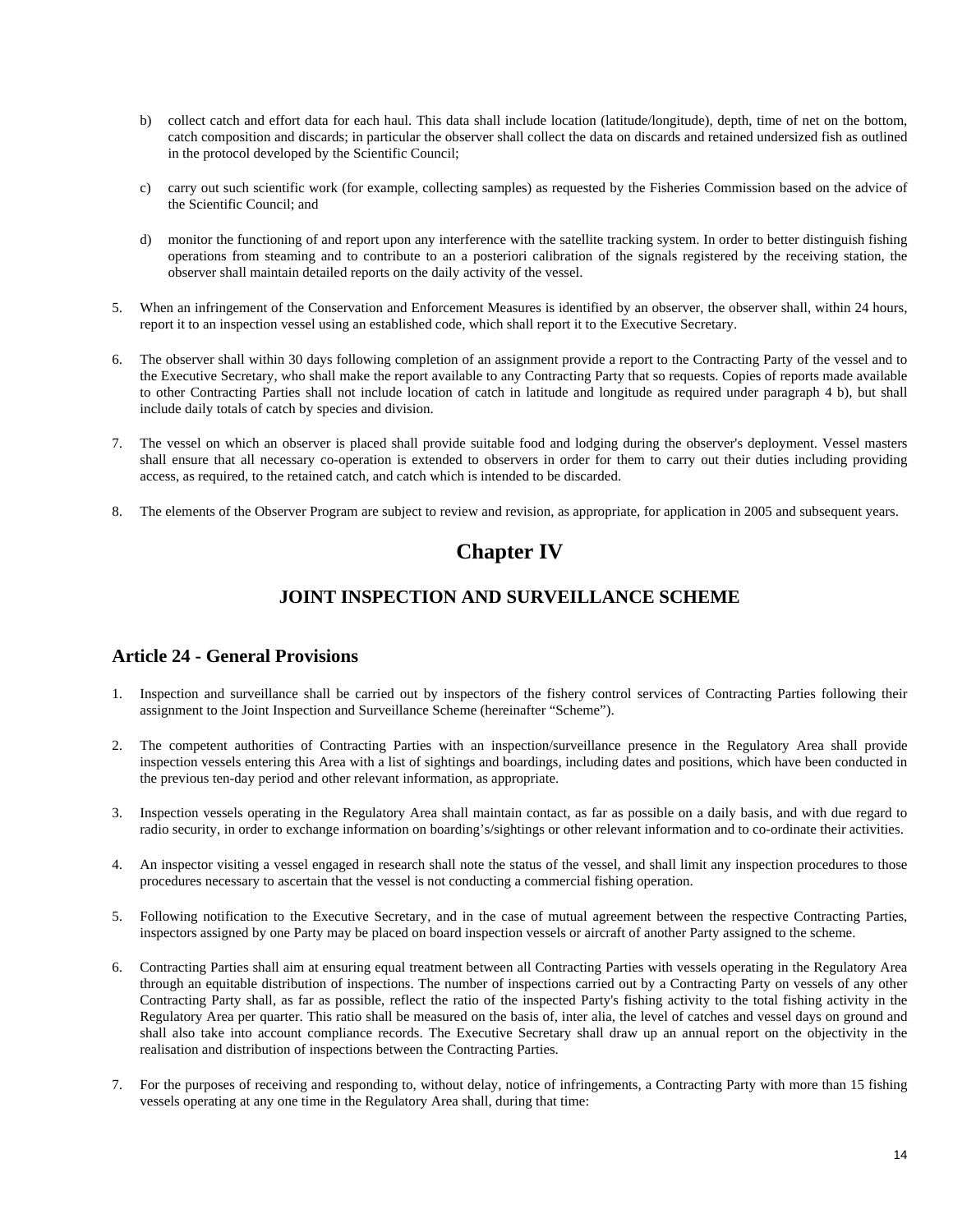- a) have an inspector or other competent authority present in the Regulatory Area; or
- b) have a competent authority present in a country of a Contracting Party adjacent to the Convention Area.
- 8. The use of arms in relation to the inspection is prohibited and, in particular, the inspectors shall not carry arms. However, the prohibition on carrying or using arms shall not apply to inspections by a Contracting Party of vessels flying its own flag.
- 9. Without compromising their ability to conduct inspections, inspectors shall minimise the interference and inconvenience to the vessel, its activities and catch. Inspectors shall take all appropriate precautions to avoid causing damage to packaging, wrapping, cartons or other containers and to the contents of same in order to ensure, to the extent practicable, that the quality of the catch on board is maintained. Cartons and other containers shall be opened in such a way that will facilitate their prompt resealing, repacking and eventual re-storage.

### **Article 25 - Notification Requirements**

- 1. Contracting Parties shall notify the Executive Secretary by 1 November each year of the names of the inspectors, inspector trainees and inspection vessels, type of helicopters or other aircraft which they are assigning to this Scheme in accordance with this Article. This notification shall include the name, the radio call sign and communication capacity for the inspection vessels and the call sign for helicopter and aircraft. Modifications to such notifications shall be communicated to the Executive Secretary with two months notice whenever possible.
- 2. Inspection vessels and aircraft shall immediately notify the Executive Secretary, by the most rapid electronic means available, of the date and time of commencing and terminating their duties under the scheme. In each case, these times shall be entered in the aircraft's or ship's log or its equivalent. In cases where notification is not possible or practicable, these entries shall constitute fulfilment of this requirement.
- 3. Contracting Parties shall inform the Executive Secretary by 1 November each year of the provisional plans for participation by its inspectors, vessels, helicopters and other aircraft in inspection and surveillance activities for the following calendar year. The Executive Secretary may make suggestions to Contracting Parties for the co-ordination of their operations, including the number of inspectors and the number of vessels, helicopters and other aircraft carrying inspectors.
- 4. The Executive Secretary shall circulate the substance of the notifications received from any Contracting Party to all Contracting Parties within 15 days of receipt.
- 5. Contracting Parties shall notify the Executive Secretary of the names of the authorities competent to receive immediate notice of infringements and the means by which they may receive and respond to communications.

### **Article 26 - Inspectors**

- 1. Each inspector or inspector trainee shall carry a document of identity issued by the Executive Secretary in accordance with Annex XVI and produce this document upon boarding a vessel.
- 2. When carrying out their duties under this Scheme, inspectors may not, with respect to vessels under the jurisdiction of other Contracting Parties, enforce laws and regulations related to the zone of the Contracting Party which has assigned them. Inspectors shall carry out their duties in accordance with the rules set out in this Scheme, but they shall remain under the operational control of the authorities of their Contracting Parties and shall be responsible to them.

### **Article 27 - Surveillance Procedure**

- 1. Surveillance reports shall be based on sightings made by an inspector from an inspection vessel or aircraft assigned to this Scheme.
- 2. When an inspector observes a vessel of a Contracting Party, and where such observation does not correspond with the latest information available to the inspector in accordance with Articles 21 and 22, the inspector shall complete the Surveillance Report Form in Annex XII. The inspector shall take photographs of the vessel which should record the position, date and time the photograph was taken.
- 3. The original of each Surveillance Report and any photographs shall without delay be forwarded by electronic transmission to the Contracting Party of the vessel concerned. A copy of every Surveillance Report and photographs shall also be forwarded to the Executive Secretary.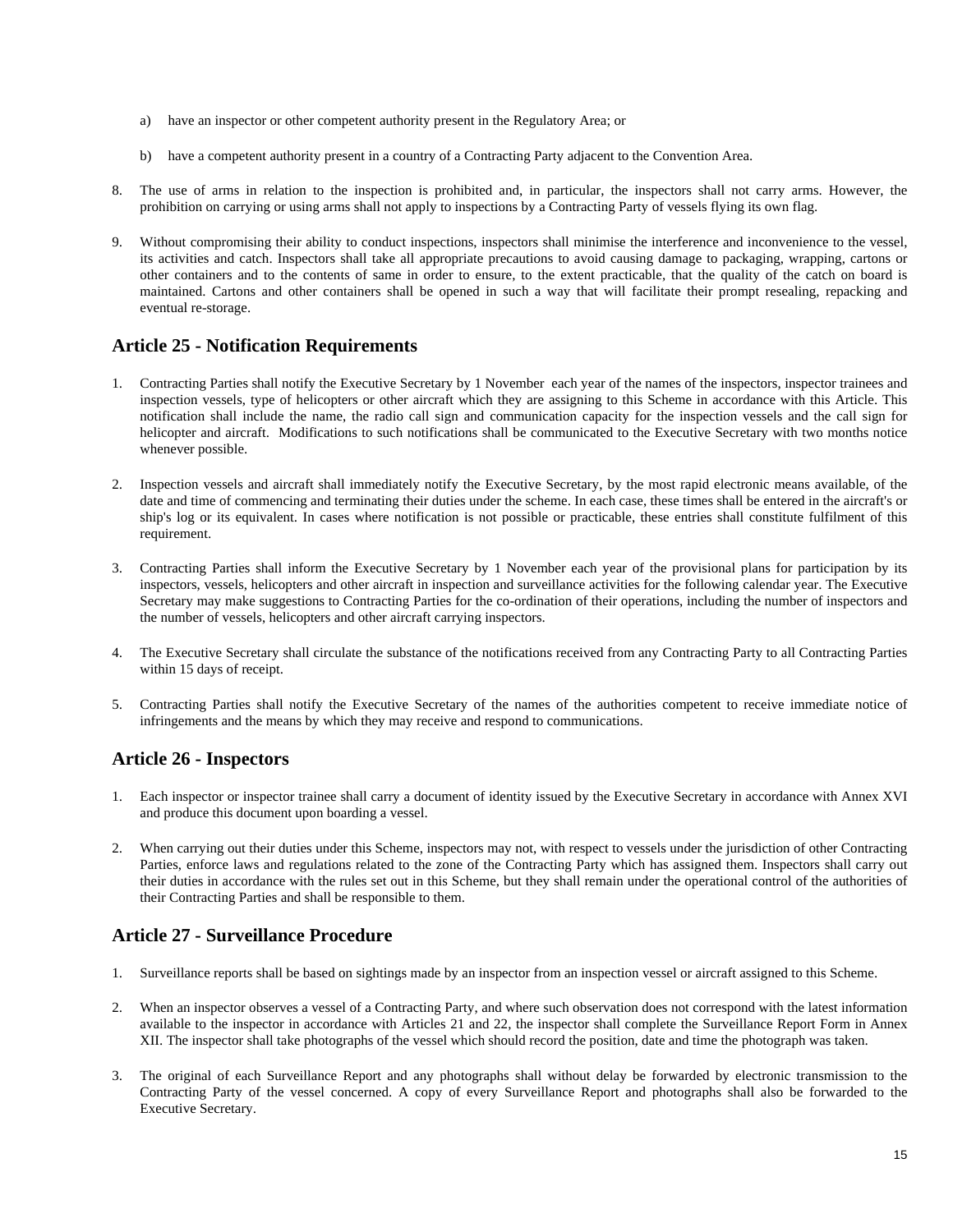- 4. Contracting Parties shall, on receipt of a Surveillance Report concerning its vessels, take prompt action to consider the Report and shall, whenever possible, board the vessel concerned and conduct any further investigation necessary to allow it to determine appropriate follow-up action.
- 5. Each Contracting Party shall report the action taken with regard to Surveillance Reports involving its vessels to the Executive Secretary by 1 March each year for the previous calendar year. The Surveillance Reports shall be listed annually until follow-up action is concluded by the Flag State of the vessel concerned. In cases where the follow-up action results in penal action, any penalties imposed shall be described in specific terms.

### **Article 28 - Inspection Procedure**

- 1. No boarding shall be conducted without prior notice being sent to the vessel, including the identity of the inspection platform, whether or not such notice is acknowledged as received. The inspection shall be carried out using the inspection report prescribed in Annex XI.
- 2. When conducting an inspection during daylight hours in conditions of normal visibility, an inspection vessel shall display the pennants depicted in Annex XVII. Boarding vessels shall display one pennant, which may be half-scale.
- 3. The fishing vessel to be boarded shall not be required to stop or manoeuvre when fishing, shooting or hauling. Where an inspection vessel has signalled that an inspection party is about to commence boarding a fishing vessel which has begun or is about to begin hauling its nets, the master of that fishing vessel shall ensure that the net is not retrieved for a period of 30 minutes after receiving the signal from the inspection vessel.
- 4. An inspection party shall consist of at maximum two inspectors. Vessel conditions permitting, an inspection trainee may accompany the inspection party for training purposes only. In such circumstances, the inspection party shall, upon arrival on board, identify the trainee to the master of the fishing vessel. This trainee shall simply observe the inspection operation conducted by the authorised inspectors and shall in no way interfere with the activities of the fishing vessel.
- 5. Inspectors have the authority to examine all relevant areas, decks and rooms of the fishing vessels, processed and unprocessed catches, nets or other gear, equipment, and any relevant documents which inspectors deem necessary to verify compliance with the Conservation and Enforcement Measures.
- 6. Inspectors shall summarise from logbook records, for the current fishing trip, the vessel's catch in the Regulatory Area by species and by division and shall record this summary in section 14 of the inspection form. The current fishing trip shall not be considered to have ended as long as the vessel has catch on board from the Regulatory Area.
- 7. Contracting Parties may exercise, by letter to the Executive Secretary, the option to have inspectors summarise from logbook records for a twelve month period, instead of the current fishing trip, their vessel's catch in the Regulatory Area by species and by division and record this summary in section 14 of the inspection form.
- 8. Inspectors shall convert production weight recordings in the production logbooks into live weight so that the latter can be verified against the logbook entries which are made in live weight. Inspectors shall be guided by conversion factors established by the master of the vessel.
- 9. The duration of an inspection shall not exceed three hours, or until the net is hauled in and the net and catch are inspected, whichever is longer. This time limitation shall not apply in the case of an infringement.
- 10. In the case of a difference between the recorded catches and the estimates of the inspector of the catch on board the vessel, the inspector may re-check calculations, procedures, the relevant documentation used to determine the catch summaries from the Regulatory Area and the catch on board the vessel. Any such differences shall be duly noted in section 17 of the inspection report. The inspector shall leave the vessel within one hour following the completion of the original inspection.
- 11. The inspection report may be commented upon and shall be signed by all the persons that the form requires. A copy of the report shall be given to the master of the vessel.
- 12. Each Contracting Party shall ensure that its inspection platforms are kept at a safe distance from fishing vessels and that its inspectors respect the provisions of this Scheme as well as any other applicable rules of international law.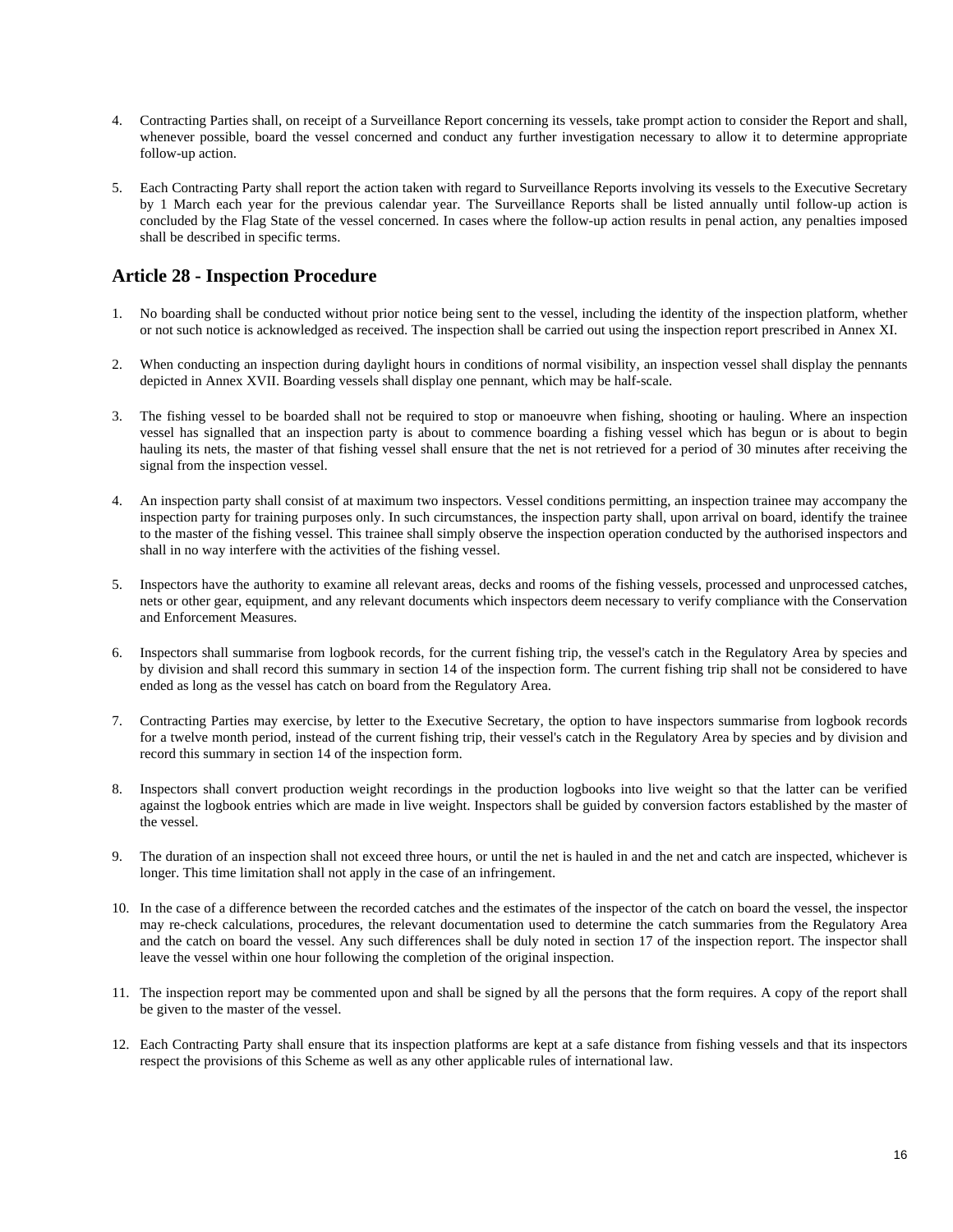### **Article 29 - Obligations of Vessel Masters During Inspection**

- 1. The master of a fishing vessel shall:
	- a) facilitate boarding as soon as possible in accordance with good seamanship when given the appropriate signal in the International Code of Signals by a vessel or helicopter carrying an inspector;
	- b) facilitate the work of the inspector, in particular give access to registration documents, drawings or descriptions of their fish rooms, production logbooks or stowage plans and give such assistance as is possible and reasonable and necessary to ascertain that the stowage conforms to the stowage plan, no interference being allowed in the stowage of product or in the technological process on the vessel;
	- c) provide a boarding ladder which is in conformity with recommendations concerning pilot ladders adopted by the International Maritime Organisation.

### **Article 30 - Inspection Reports**

- 1. The original of the inspection reports shall be transmitted within 30 days, whenever possible, to the Contracting Party for the inspected vessel.
- 2. In case of an infringement or a difference between recorded catches and the inspector's estimates of the catches on board, a copy of the inspection report with supporting documents, including second photographs taken, shall be transmitted to the Contracting Party for the inspected vessel. This documentation shall be transmitted within 10 days after the inspection vessel returns to port.
- 3. The inspectors shall also within 24 hours transmit to the Contracting Party of the inspected vessel a written statement which shall constitute advance notification of the infringement. This statement shall quote the information entered under points 16, 18 and 20 of the inspection report, cite the relevant measures and describe in detail the basis for issuing the citation for an infringement and the evidence in support of the citation.
- 4. A copy of all documents referred to in paragraphs 1-3 shall be transmitted to the Executive Secretary by the inspecting Contracting Party. The Executive Secretary and the Contracting Parties shall treat this information with the confidentiality required for the protection of individual data.
- 5. Contracting Parties inspecting vessels shall provide notification of a list of vessels inspected on a calendar monthly basis to the Contracting Parties of the vessels inspected. This list shall be transmitted via the Executive Secretary.

### **Article 31 - Procedures to deal with Infringements**

- 1. If an inspector observes an infringement of the Conservation and Enforcement Measures, the inspector shall:
	- a) note the infringement in the inspection report, sign the entry and obtain the countersignature of the master;
	- b) enter and sign a notation in the fishing logbook or other relevant document stating the date, location, and type of infringement found. The inspector may make a copy of any relevant entry in such a document and require the master of the vessel to certify in writing on each page of the copy that it is a true copy of such entry;
	- c) if necessary, document the infringement with photographs of the gear or catch. The inspectors shall in such case give one photograph to the master of the vessel and attach a second photograph to the report sent to the Contracting Party for the inspected vessel.
- 2. The inspector may request that the master remove any part of the fishing gear which appears to the inspector to be contrary to the Conservation and Enforcement Measures. The inspection seal depicted in Annex XVIII shall be affixed securely to any part of the fishing gear which appears to the inspector to have been in contravention, and the inspector shall record the fact in the report. The gear shall be preserved with the seal attached until examined by an inspector or competent authority of the Contracting Party for the inspected vessel who shall determine the subsequent disposition of the gear.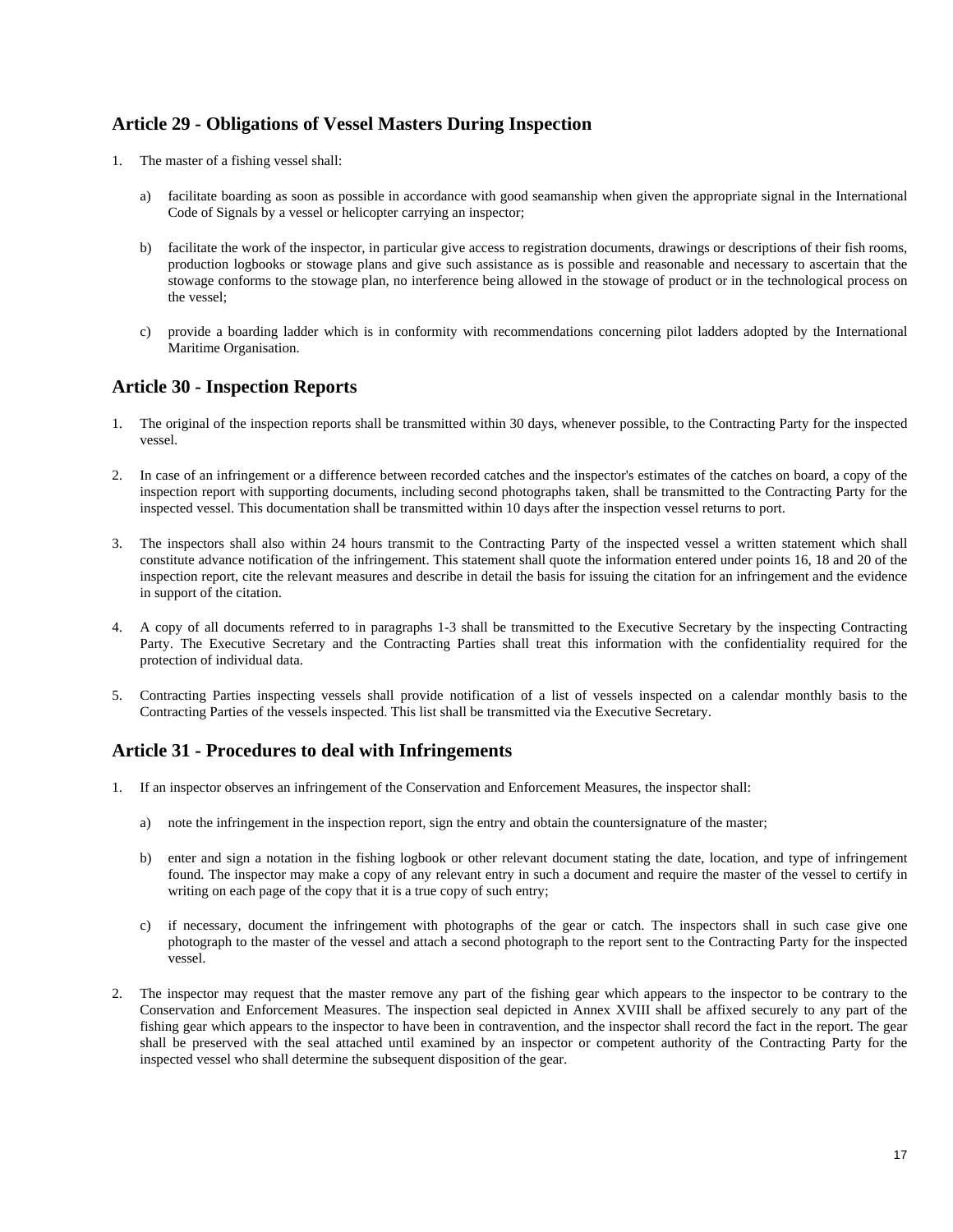### **Article 32 - Serious Infringements**

- 1. The following infringements shall be considered serious:
	- a) fishing on an "Others" quota without prior notification to the Executive Secretary, or more than seven working days after the notification by the Executive Secretary that fishing under an "Others" quota for that stock or species was closed (Article 3).
	- b) directed fishing for a stock which is subject to a moratorium or for which fishing is prohibited (Article 9);
	- c) directed fishing for stocks or species after the date on which the Contracting Party for the inspected vessel has notified the Executive Secretary that vessels of that party will cease a directed fishery for those stocks or species (Article 3);
	- d) fishing in a closed area or with gear prohibited in a specific area (Article 12);
	- e) mesh size violations (Article 10);
	- f) fishing without a valid authorisation issued by the flag Contracting Party (Article 13);
	- g) mis-recording of catches (Article 19);
	- h) interference with the satellite monitoring system (Article 21);
	- i) catch communication violations (Article 22);
	- j) preventing inspectors or observers from carrying out their duties (Articles 23 and 29);
- 2. If an inspector cites a vessel for having committed a serious infringement as listed in paragraph 1, he shall attempt to notify an inspector of the Contracting Party for the inspected vessel or the authority designated in accordance with Article 24, paragraph 7. The master of the inspected vessel shall if needed provide the use of the vessel's communication equipment and operator for messages to be sent out and received for this purpose.
- 3. The Contracting Party of the vessel shall respond without delay and shall ensure that the vessel concerned is inspected within 72 hours by an inspector authorised by that Contracting Party.
- 4. The inspector shall take all necessary measures to ensure security and continuity of the evidence, including, as appropriate, sealing the vessel's hold for eventual port inspection. At the request of the inspector, a master shall cease all fishing which appears to the inspector to contravene the measures referred to in paragraph 1.
- The inspector may remain on board the vessel for the period necessary to provide information to the authorised inspector concerning the infringement. During this time, the inspector shall complete the inspection and, if unable within a reasonable period of time to communicate with an inspector or competent authority of the Contracting Party for the inspected vessel, he shall leave the inspected vessel and communicate as soon as possible with one of them. However, the inspector may remain aboard the inspected vessel provided that he succeeds in establishing communications and that the inspector or competent authority of the Contracting Party for the inspected vessel agrees.
- 6. As long as the inspector remains aboard, the master may not resume fishing until the inspector is reasonably satisfied, as a result of either the action taken by the vessel's master or the inspector's communication with an inspector or competent authority of the Contracting Party for the inspected vessel, that the infringement will not be repeated.
- 7. Where justified, the authorities of the Flag State Contracting Party of the vessel concerned shall, where authorised to do so, require the vessel to proceed immediately to a port for a thorough inspection under the authority of the Flag State and in the presence of an inspector from any other Contracting Party which wishes to participate. The master should direct the vessel either to St. John's or Halifax, Canada, or its home port , unless another port is designated by the Flag State. If the vessel is not called to port, the Contracting Party must provide due justification in a timely manner to the Executive Secretary who shall make it available on request to any Contracting Party.
- 8. When a vessel is required to proceed to port pursuant to paragraph 7, an inspector from another Contracting Party may, subject to the consent of the Contracting Party of the vessel, board and remain on board the vessel as it is proceeding to port.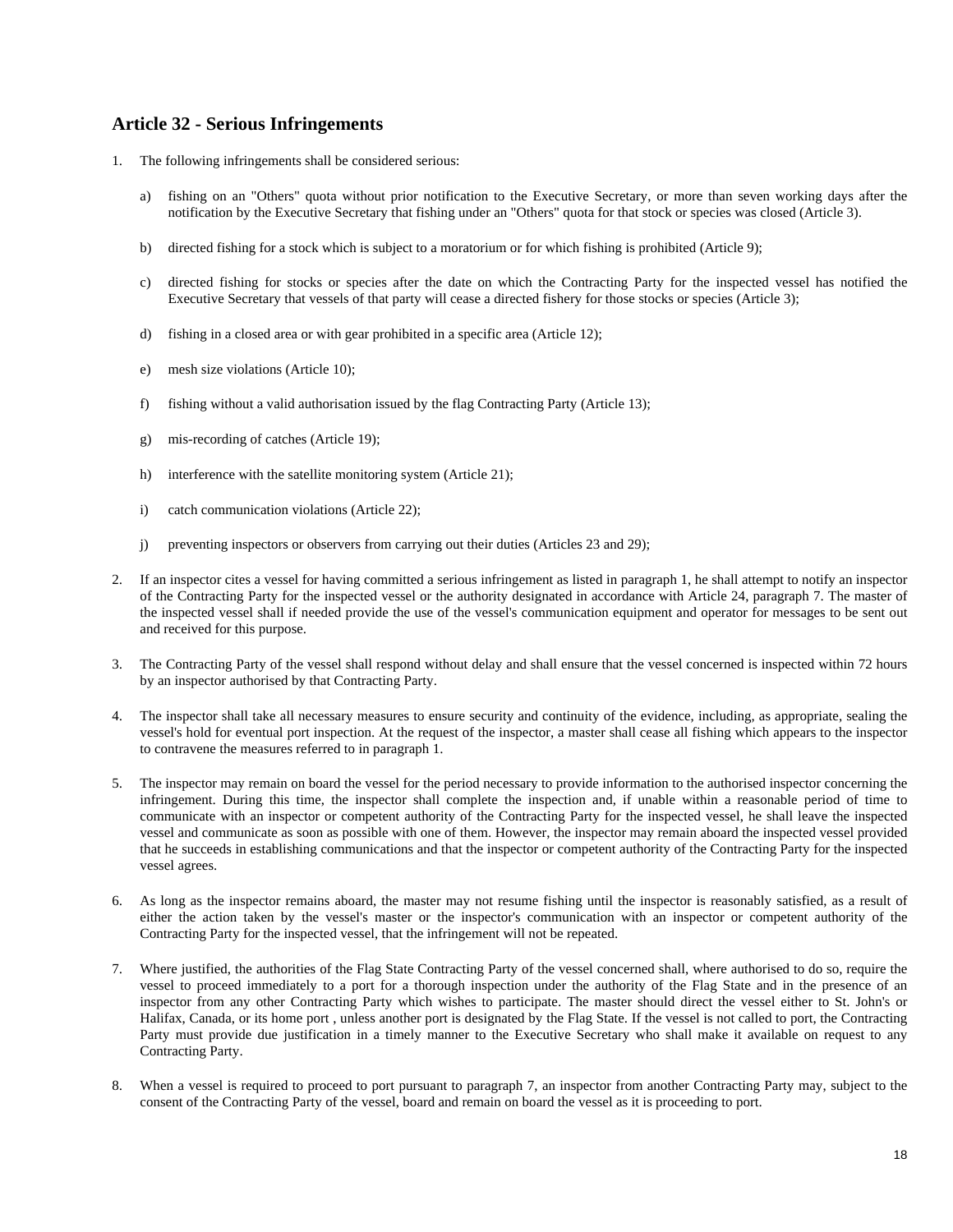9. When an inspector cites a vessel for having committed a serious infringement as listed in paragraph 1, the inspector shall immediately report this to the Executive Secretary, who shall in turn immediately inform other Contracting Parties with an inspection vessel in the Convention Area.

### **Article 33 - Follow up to Infringements**

- 1. The competent authorities of a Contracting Party notified of an infringement committed by one of its vessels shall take prompt action to conduct the investigations necessary to obtain the evidence required and, whenever possible, inspect the vessel involved. The authorities shall take immediate judicial or administrative action in the same manner as would have been the case when dealing with infringements of fisheries regulations in national waters.
- 2. The competent authorities of the Contracting Party for the vessel concerned shall co-operate fully with those of the Contracting Party which carried out an inspection to ensure that all evidence of the infringement is prepared and preserved in a form which facilitates judicial action.
- 3. The provisions in this Chapter shall not impose any obligation on the competent authorities of a Contracting Party to give the report from a foreign inspector a higher evidentiary value than it would possess in the inspector's own country.
- 4. Resistance to an inspector or failure to comply with his directions shall be treated by the Flag State of the vessel as if the inspector were an inspector of that State.
- 5. In initiating the action referred to in paragraph 1, second sentence, in respect of vessels notified of an infringement, the competent authorities of the Contracting Party concerned shall seek, in accordance with relevant provisions of national law, measures that effectively deprive those responsible of the economic benefit of the infringement, or sanctions proportionate to the seriousness of such infringements, thus effectively discouraging future infringements.

### **Article 34 - Treatment of Reports from Inspectors**

1. Contracting Parties shall consider and act on reports from inspectors of other Contracting Parties under this Scheme on the same basis as reports from its own inspectors. Contracting Parties shall collaborate in order to facilitate judicial or other proceedings arising from a report submitted by the inspector under the scheme, subject to the rules governing the admissibility of evidence in domestic courts.

### **Article 35 - Report on Infringements**

- 1. Contracting Parties shall report to the Executive Secretary by 1 February (for the period 1 July 31 December of the previous year) and 1 September (for the period 1 January – 30 June of the current year) each year:
	- a) action taken concerning infringements notified to it by a Contracting Party. The infringements shall continue to be listed on each subsequent report until the action is concluded under the laws of the Flag State; and
	- b) differences that they consider significant between records of catches in the logbooks of vessels of the Contracting Party and inspectors' estimates of catches on board the vessels.
- 2. The report referred to in paragraph 1 shall indicate the current status of the case (e.g. case pending, under appeal, still under investigation) and describe in specific terms any penalties imposed (e.g. level of fines, value of forfeited fish and/or gear, written warning given). The report shall include an explanation if no action has been taken.

### **Article 36 - Reports on Inspection and Surveillance Activities**

- 1. Contracting Parties shall report to the Executive Secretary by 1 March each year for the previous calendar year:
	- a) the number of inspections conducted by it under this Scheme. The report shall specify the number of inspections on the vessels of each Contracting Party and, in the case of infringement, the date and position of the inspection of the named vessel and the nature of the infringement; and
	- b) the number of air hours flown on patrol, the number of sightings and the number of surveillance reports established with the date, time and position of the sightings in respect of these surveillance reports.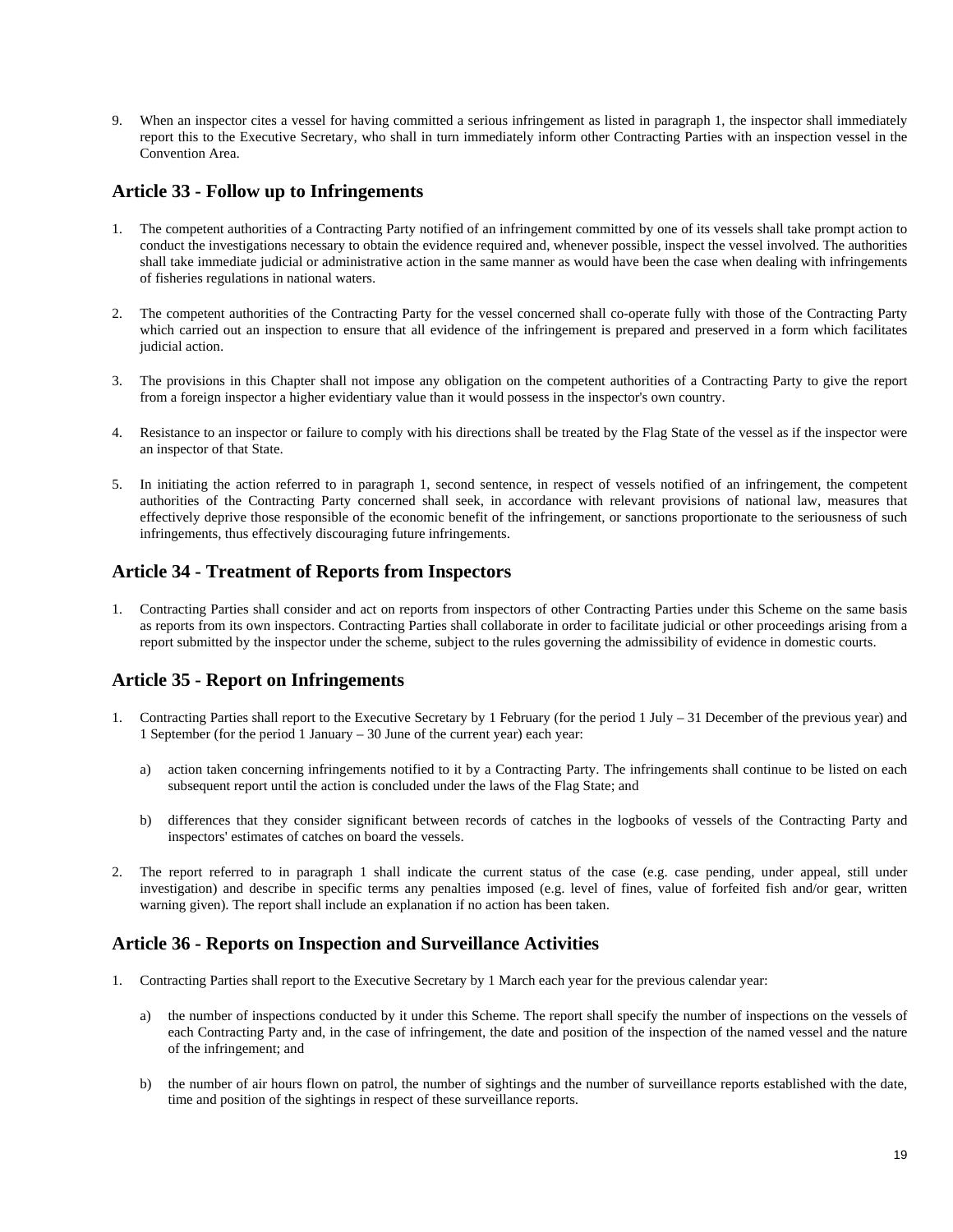### **Article 37 - Interpretation or Application**

- 1. In the event of a disagreement concerning the interpretation or application of the provisions of this Scheme, the concerned Contracting Parties shall consult in an attempt to resolve the disagreement.
- 2. If the disagreement remains unresolved following the consultations, the Executive Secretary shall at the request of a Contracting Party refer the disagreement to a special meeting of the Standing Committee on International Control (STACTIC).
- 3. A report on the disagreement shall be drawn up by STACTIC and forwarded to the Fisheries Commission within two months of the STACTIC meeting.
- 4. Upon receipt of the STACTIC report, a Contracting Party may within a further period of two months request a special meeting of the Fisheries Commission to consider the report and to take appropriate action.

# **Chapter V**

### **INSPECTIONS IN PORT**

### **Article 38 - Port Inspection Procedures**

- 1. When, in the port of a Contracting Party, a port call is made by a vessel which has been engaged in fishing for stocks subject to the Conservation and Enforcement Measures, that Contracting Party shall ensure that its inspector is present and that, on each occasion when catch is offloaded, an inspection takes place to verify the species and quantities caught. The port inspection report in Annex XIII shall be used. The Contracting Party shall ensure that the interference in the offloading activity is minimised and that the quality of the catch is not adversely affected.
- 2. The quantities landed by species and the quantities retained on board, if any, shall be cross-checked with the quantities recorded in logbooks, catch reports on exit from the Regulatory Area, and reports of any inspections carried out under the Scheme.
- 3. Any information from inspections under Chapter IV shall be verified.
- 4. Inspections shall include verification of mesh size of nets on board and size of fish retained on board.
- 5. Results of port inspections shall include at least the information listed in Annex XIII, Section B.
- 6. The competent authorities of Contracting Parties shall, every two years, check each of their vessels, notified in accordance with Article 15, to certify the correctness of the vessel's plans for fish rooms and other fish storage places. The master shall ensure that a copy of such certification remains on board to be shown to a NAFO inspector if requested.

### **Article 39 - Transmission of Port Inspection Reports**

- 1. The competent authorities of the Port State shall, on request, transmit the results of the port inspection to the Flag State of the vessel within 14 working days of the date on which the port inspection was completed.
- 2. A copy of the results of the port inspection shall be transmitted to the Executive Secretary within 30 days as from the date on which the landing was completed and shall be provided to other Contracting Parties on request.
- 3. Where possible, Contracting Parties should transmit the results of the port inspection in accordance with this paragraph in the format defined in Annex XIII, Section A.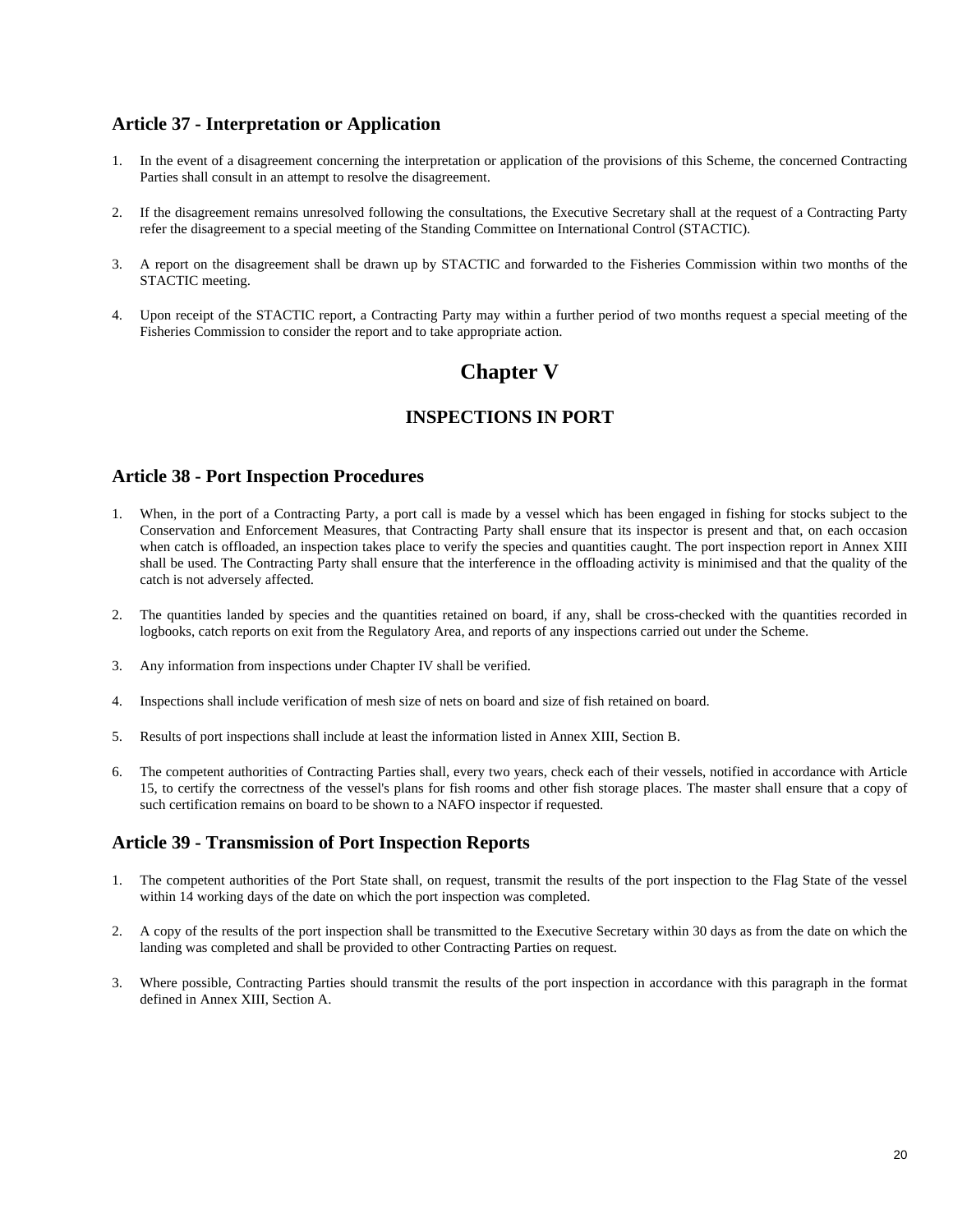# **Chapter VI**

### **SCHEME TO PROMOTE COMPLIANCE BY NON-CONTRACTING PARTY VESSELS**

### **Article 40 - Sightings at Sea**

- 1. A Non-Contracting Party vessel which has been sighted engaging in fishing activities in the Regulatory Area is presumed to be undermining the effectiveness of the Conservation and Enforcement Measures of NAFO. In the case of any transhipment activities involving a sighted Non-Contracting Party vessel, inside or outside the Regulatory Area, the presumption of undermining Conservation and Enforcement Measures applies to any other Non-Contracting Party vessel which has engaged in such activities with that vessel.
- 2. Information regarding such sightings shall be transmitted to the Secretariat. The Surveillance Report provided in Annex XII shall be used. The Secretariat shall then transmit this information to all Contracting Parties within one business day of receiving this information and to the flag-State of the sighted vessel as soon as possible.
- 3. The Contracting Party which sighted the Non-Contracting Party fishing vessel shall attempt to inform such vessel that it has been sighted engaged in fishing activities in the Regulatory Area and is accordingly presumed to be undermining the Conservation and Enforcement Measures, and that this information will be distributed to all Contracting Parties and to the Flag State of the vessel.

### **Article 41 - Prohibition of Transhipments**

1. Contracting Parties shall ensure that their vessels do not receive transhipments of fish from a Non-Contracting Party vessel which has been sighted and reported as having engaged in fishing activities in the Regulatory Area.

### **Article 42 - Inspections at Sea**

1. If a Non-Contracting Party vessel which has been sighted and reported as engaged in fishing activities in the Regulatory Area consents to be boarded by NAFO inspectors, the findings of the NAFO inspectors shall be transmitted to the Secretariat. The Secretariat shall transmit this information to all Contracting Parties within one business day of receiving this information, and to the flag-State of the boarded vessel as soon as possible. The Non-Contracting Party vessel which is boarded shall be provided with a copy of the findings of the NAFO inspectors.

### **Article 43 - Inspections in Port**

- 1. When a Non-Contracting Party vessel referred to in Article 40 enters a port of any Contracting Party, it shall be inspected by authorised Contracting Party officials knowledgeable in the Conservation and Enforcement Measures, and shall not land or tranship any fish until this inspection has taken place. Such inspections shall include the vessel's documents, log books, fishing gear, catch on board and any other matter relating to the vessel's activities in the Regulatory Area.
- 2. Landings and transhipments of all fish from a Non-Contracting Party vessel, which has been inspected pursuant to paragraph 1, shall be prohibited in all Contracting Party ports, if such inspection reveals that the vessel has onboard:
	- (i.) species listed in Annex XIX Section A, unless the vessel establishes that the fish were caught outside the Regulatory Area; or
	- (ii.) other species listed in Annex XIX, Section B, unless the vessel establishes that it has applied the Conservation and Enforcement Measures.
- 3. Information on the results of all inspections of Non-Contracting Party vessels conducted in the ports of Contracting Parties, and any subsequent action, shall be transmitted immediately through the Secretariat to all Contracting Parties and as soon as possible to the relevant flag-State(s).
- 4. Nothing in this Scheme affects the exercise by Contracting Parties of their sovereignty over the ports in their territory in accordance with international law.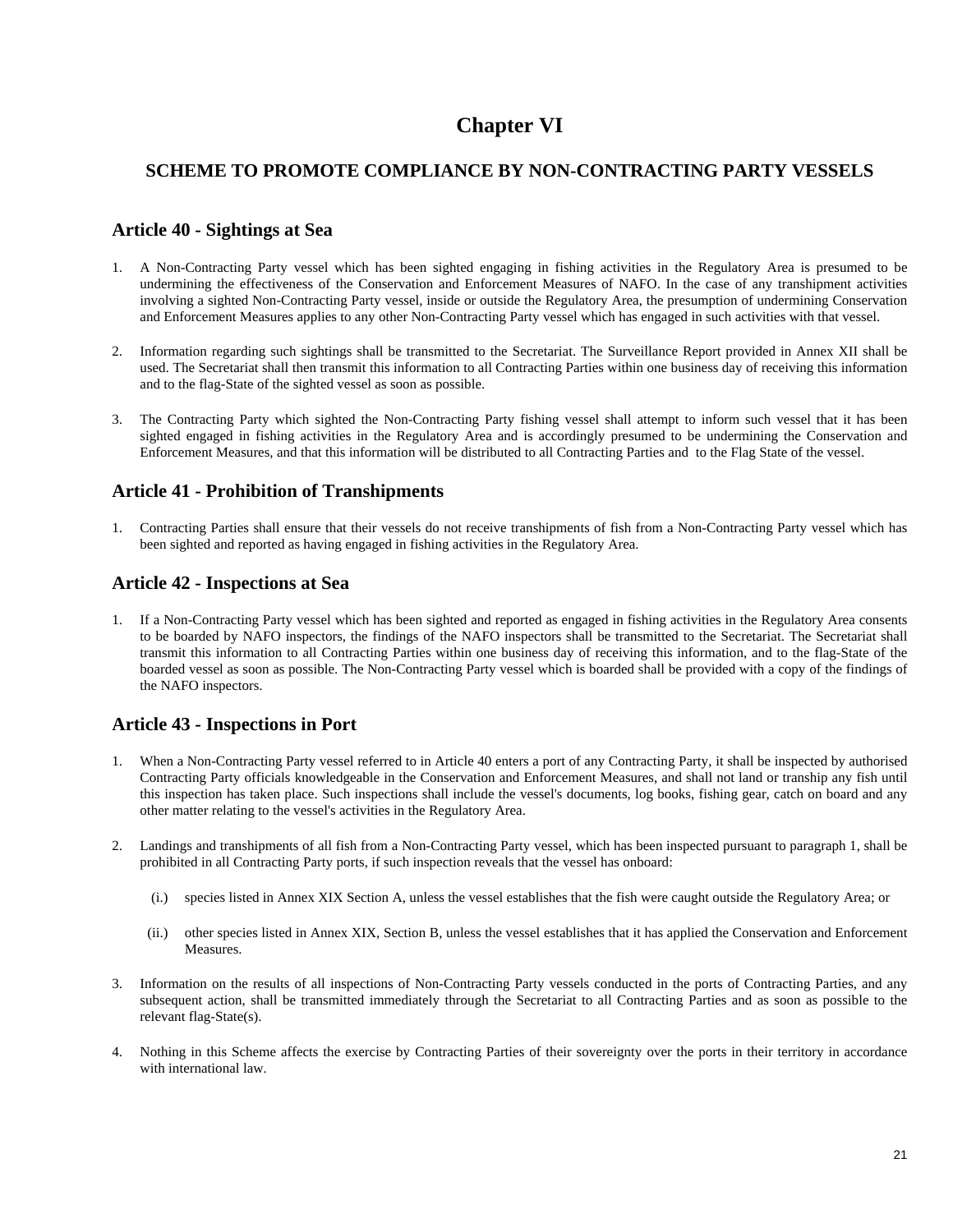### **Article 44 - Final Provisions**

- 1. Each Contracting Party shall report to the Executive Secretary by 1 March each year for the previous calendar year:
	- (i.) the number of inspections of Non-Contracting Party vessels it conducted under the Scheme in its ports, the names of the vessels inspected and their respective flag-State, the dates and ports where the inspection was conducted, and the results of such inspections; and
	- (ii.) where fish are landed or transhipped following an inspection pursuant to the Scheme, the report shall also include the evidence presented pursuant to Article 43, paragraph 2 (i) and (ii).
- 2. The Executive Secretary shall prepare a report by 1 April each year, for the previous calendar year, based on the periodic reports made by Contracting Parties as called for in this Scheme.
- 3. The Standing Committee on Fishing Activities of Non-Contracting Parties in the NAFO Regulatory Area (STACFAC) shall review annually the information compiled, actions taken under this Scheme and the operation of the Scheme, and where necessary, recommend to the General Council new measures to enhance the observance of Conservation and Enforcement Measures by Non-Contracting Parties and new procedures to enhance the implementation of the Scheme by Contracting Parties.

# **Chapter VII**

### **PILOT PROJECT ON OBSERVERS, SATELLITE TRACKING AND ELECTRONIC REPORTING**

### **Article 45 - Scope**

- 1. Only vessels of Contracting Parties with functional VMS systems that have the necessary technical facilities in place to send electronic "observer reports" and "catch reports" are eligible for this pilot project.
- 2. The total number of vessels in the Regulatory Area at any one time, which are participating in the Pilot Project shall be limited to 20, with the total number of vessels without observers not to exceed 10 at any time. Any Contracting Party shall have no more than 8 vessels participating in the Pilot Project at any one time in the Regulatory Area.
- 3. Contracting Parties shall notify the Executive Secretary of their intention to participate in the Pilot Project within 30 days following the adoption of the pilot project by the Fisheries Commission. The Pilot Project shall enter into force 60 days following adoption and, should provisionally continue for a period of two years. They shall also notify the Executive Secretary of the maximum number of vessels concerned that would be in the Regulatory Area at any one time. If the number of vessels notified by Contracting Parties exceeds 20 vessels the Executive Secretary, with the agreement of the Chairman of the Fisheries Commission, shall reduce the number without excluding any Contracting Party and advise the relevant Contracting Parties prior to the commencement of the pilot project.
- 4. Each Contracting Party is entitled to at least one vessel to participate in the Pilot Project at any time.
- 5. If a Contracting Party does not utilize it's right for a vessel to participate or withdraws from the Pilot Project, the right becomes available for another Contracting Party. In such a case, the Contracting Parties with the fewest vessels participating in the Pilot Project at that time shall have priority to choose to utilize the right for a new vessel to participate.

### **Article 46 - Implementation**

- 1. Participating Contracting Parties should notify the names of the vessels participating in the pilot project to the NAFO Secretariat. Such vessels shall have observers on board in accordance with Article 23 of the NAFO Conservation and Enforcement Measures.
- 2. However, by way of derogation from these measures a Contracting Party may withdraw observers from vessels participating in the Pilot Project on the condition that the technical facilities on board the vessel necessary to send electronic "observer reports" and "catch reports" have been tested with the NAFO Secretariat and Contracting Parties with an inspection presence in the Regulatory Area.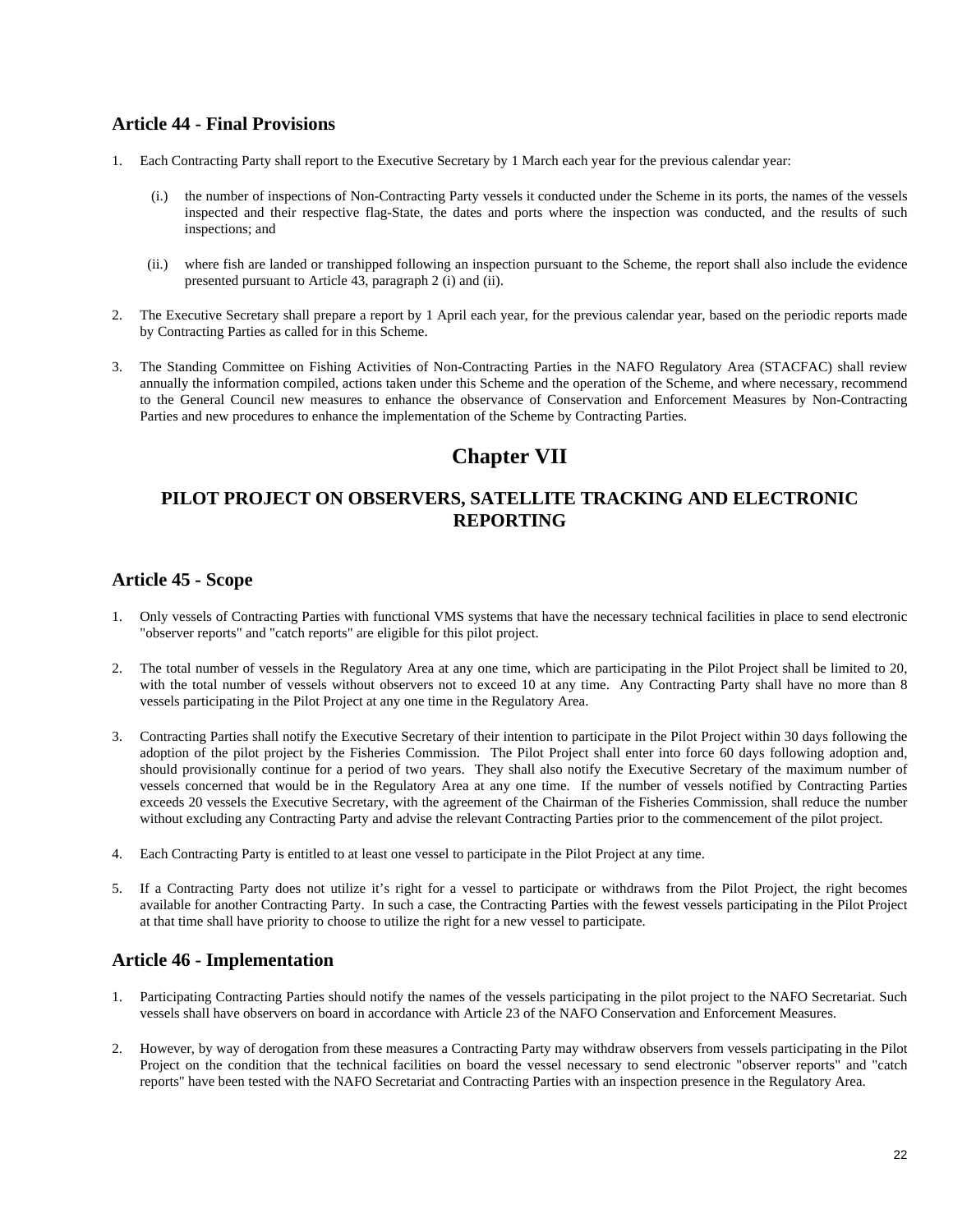- 3. The testing of this exchange shall be deemed successful once data exchanges have been completed with all recipients at a 100% reliability rate.
- 4. A Contracting Party with one vessel participating in the Pilot Project shall withdraw the observer for no more than 50% of the time that the vessel spends in the Regulatory Area during the year. Other Contracting Parties shall withdraw the observers from no more than 50% of the vessels participating in the Pilot Project that are present in the Regulatory Area.
- 5. When withdrawing observers Contracting Parties shall ensure that there is a balance between vessels participating in the Pilot Project with observers and without observers, in terms of the type of fishery in which the vessels are engaged.
- 6. Contracting Parties shall not withdraw observers from vessels with catch onboard when entering the Regulatory Area unless such vessels are subject to an inspection.
- 7. Participating Contracting Parties shall provide at all times to the NAFO Secretariat the names of vessels participating in the pilot project as well as the period during which they have no observer onboard. The Executive Secretary shall forward this information to all Contracting Parties.
- 8. In the case where a vessel without an observer is found by an inspector to be engaged in any infringement, the Contracting Party shall apply the provisions of Article 32, paragraphs 2 to 9 of the Scheme, as appropriate, and, when the vessel is not re-routed, it shall embark an observer without delay.
- 9. In addition to their duties under the Conservation and Enforcement Measures observers on board vessels participating in the Pilot Project shall report daily by electronic channels via the FMC to the NAFO Secretariat ("OBR report") of his duties described in Article 23.4. a) i) to iv) of the Conservation and Enforcement Measures.

### **Article 47 - Daily Reports**

- 1. Masters of vessels and observers taking part in the Pilot Project shall transmit daily reports by division.
- 2. The daily reports are to be received by the NAFO Secretariat by 1200 UTC daily. The report period will run from 0001 hours to 2400 hours of the previous day.
- 3. The catch reported in the daily report of the master will correspond with those recorded in the log.
- 4. The daily reports **s**hall include as appropriate the amounts, by Division, of the following categories:
	- a) The daily catch by species retained on board
	- b) Discarding
	- c) Undersize fish
- 5. If the electronic means of transmitting daily reports (to and from FMC) is not functioning, the master and the observer will continue to report daily by other means keeping a written log of these transmissions on board and available to inspectors.
- 6. The templates for Daily Catch (CAX) and Observer Reports (OBR) are contained in Annex XXI(a).

### **Article 48 - Data Collection/Compilation/Analysis**

- 1. The Executive Secretary shall collect and compile, on a weekly basis, the data provided by the daily catch reports to compare, among other items, catch rates of species caught by Division, by-catch percentage rate, discard rates for similar fisheries. The details of this data compilation are outlined in Annex XXI (b).
- 2. The Executive Secretary shall forward this information to Contracting Parties with an inspection presence.
- 3. The NAFO Secretariat shall monitor the receipt of daily reports from each vessel participating in the pilot. When a report has not been received for 2 consecutive days, the NAFO Secretariat will notify the relevant Contracting Party as well as Contracting Parties with an Inspection Presence.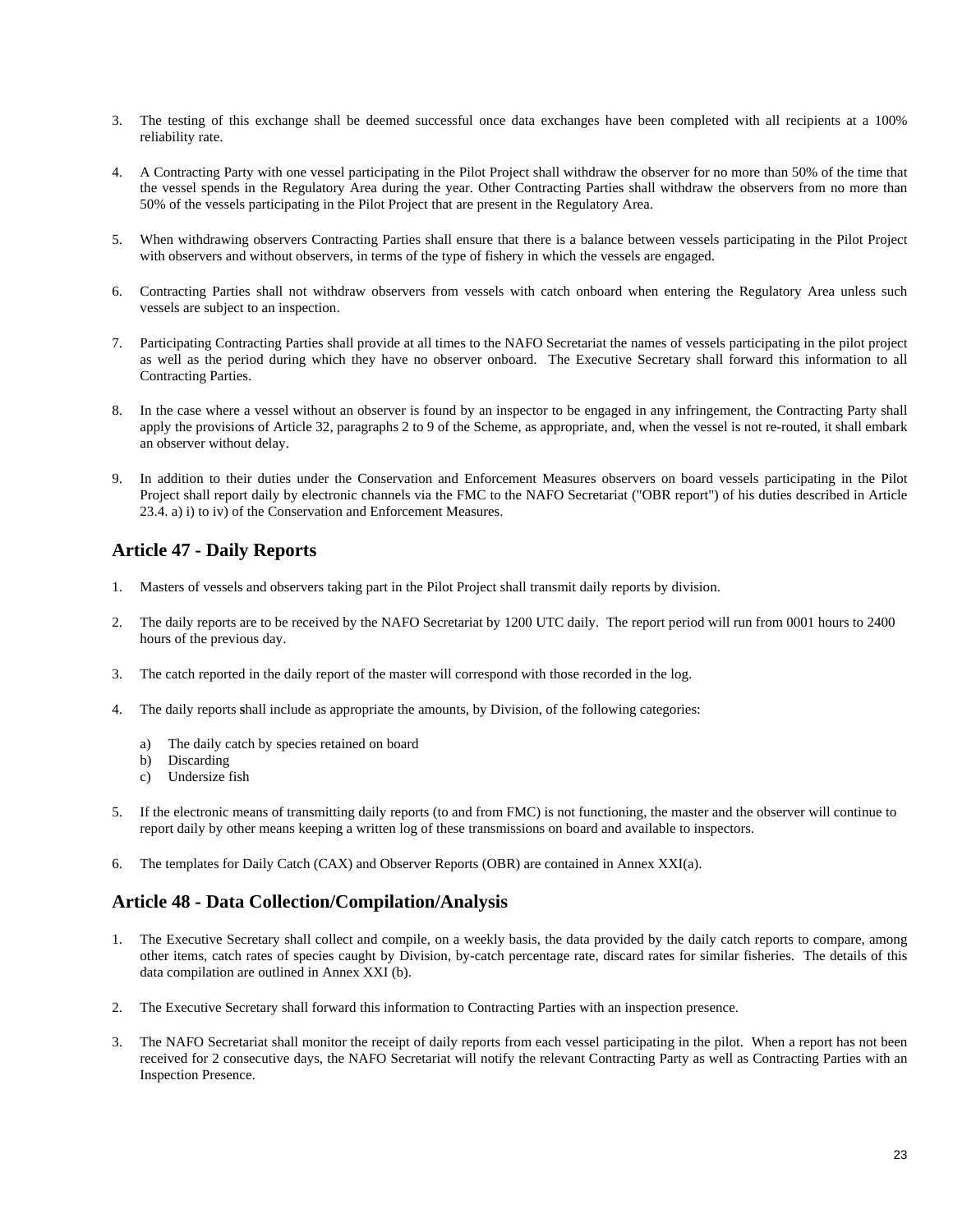4. The Executive Secretary shall make available as soon as possible the information received under paragraphs 2 and 3 to other Contracting Parties with an active inspection presence in the Regulatory Area. All reports and messages shall be treated in a confidential manner.

### **Article 49 - Confidentiality**

1. All data submitted under the Pilot Project shall be maintained by the Executive Secretary for the duration of the Pilot Project as well as the assessment period. When assessing this data at the end of the project, the Executive Secretary and STACTIC will ensure confidentiality by replacing vessel names with a neutral identifier. All other confidentiality rules, as outlined in the Conservation and Enforcement Measures, will apply.

### **Article 50 - Costs**

1. Subject to any other arrangements between Contracting Parties, each Contracting Party shall pay all its costs associated with this system.

### **Article 51 - Follow-up**

- 1. Each Contracting Party (including those with an inspection presence) shall submit an interim report at the first annual meeting of the Fisheries Commission following adoption of the pilot project and a detailed report on the execution of the pilot project containing all necessary information at the annual meeting of the Fisheries Commission following completion of the pilot project. STACTIC supported by the Executive Secretary should evaluate the results of the pilot project at its next meeting on the basis of the criteria set out below as well as the objectives identified, together with any recommendations or proposals:
	- a) Compliance overall and notably comparison between vessels with and without observers.
	- b) Assessment by the Executive Secretary on issues related to data compatibility, data collection/compilation, and data transmission.
	- c) Cost/savings; for the industry; for the authorities of the Contracting Party (including those with an inspection presence); for the NAFO Secretariat.
	- d) Interaction with traditional means of control.
	- e) Technical functioning of the Scheme and reliability.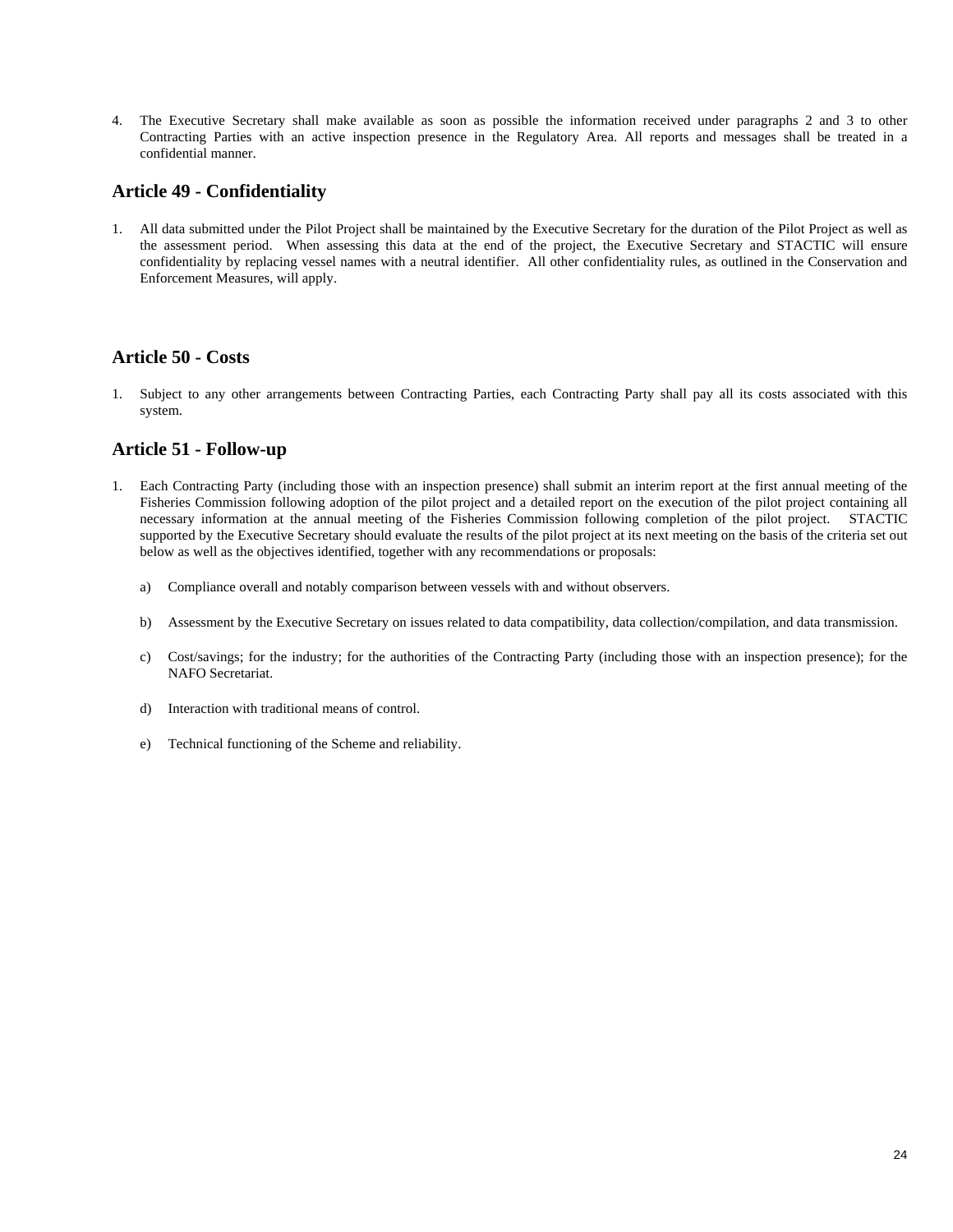# **Annex I.A Annual Quota Table**

QUOTA TABLE. Total allowable catches (TACs) and quotas (metric tons) for 2004 of particular stocks in Subareas 1-4 of the NAFO Convention Area. The values listed include quantities to be taken both inside and outside the 200-mile fishing zone, where applicable.

| <b>Species</b>                                   |         | Cod                      |                |                          | Redfish      |                                         |                | American plaice | Yellow-<br>tail |         | Witch                    | Capelin             | Green-<br>land<br>halibut | <b>Squid</b><br>$(iiiex)^1$ | Shrimp |         |
|--------------------------------------------------|---------|--------------------------|----------------|--------------------------|--------------|-----------------------------------------|----------------|-----------------|-----------------|---------|--------------------------|---------------------|---------------------------|-----------------------------|--------|---------|
| Division/<br><b>Contracting Party</b>            | 3L      | 3M                       | 3NO            | 3LN                      | 3M           | Sub-<br>area 2<br>and Div.<br>$1F + 3K$ | 3LNO           | 3M              | 3LNO            | 3L      | 3NO                      | 3NO                 | 3LMNO                     | Sub-<br>areas<br>$3 + 4$    | 3L     | 3NO     |
| Canada                                           |         | 0                        | $\mathbf 0$    | $\mathbf 0$              | 500          | $7500^{2,4}$                            | $\mathbf 0$    | $\mathbf 0$     | $14137^5$       |         | $\mathbf 0$              | $\mathbf 0$         | 2223                      | N.S. <sup>6</sup>           | 10833  |         |
| Cuba                                             |         | $\mathbf 0$              | $\mathbf{r}$   | $\mathbf 0$              | 1750         | $7500^{2,4}$                            |                |                 | $\sim$          |         |                          | $\mathbf 0$         | $\blacksquare$            | 510                         | 144    |         |
| Denmark (Faroe<br>Islands and<br>Greenland)      |         | $\mathbf 0$              | $\blacksquare$ | $\blacksquare$           | 69           | $25000^{2, 3}$                          |                | $\blacksquare$  | $\blacksquare$  |         | $\overline{\phantom{a}}$ | $\blacksquare$      | $\blacksquare$            | $\blacksquare$              | 144    |         |
| European Union                                   |         | $\mathbf 0$              | $\mathbf 0$    | $\mathbf 0$              | 3100         | $25000^{2,3}$                           | $\overline{0}$ | $\overline{0}$  | 2905            |         | $\blacksquare$           | $\mathsf{O}\xspace$ | 8203                      | N.S. <sup>6</sup>           | 144    |         |
| France (St Pierre<br>et Miquelon)                |         | $\blacksquare$           | $\blacksquare$ | $\overline{\phantom{a}}$ | 69           | $7500^{2.4}$                            |                | $\blacksquare$  | $\blacksquare$  |         |                          |                     | $\overline{\phantom{a}}$  | 453                         | 144    |         |
| Iceland                                          |         | $\blacksquare$           | $\blacksquare$ | $\blacksquare$           | $\sim$       | $25000^{2,3}$                           | $\blacksquare$ | $\blacksquare$  | $\sim$          |         | $\blacksquare$           | $\sim$              | $\blacksquare$            | $\sim$                      | 144    |         |
| Japan                                            |         |                          | ÷.             | ÷.                       | 400          | $7500^{2,4}$                            |                | ä,              | $\overline{a}$  |         |                          | $\mathbf 0$         | 1519                      | 510                         | 144    |         |
| Korea                                            |         | $\overline{\phantom{a}}$ | $\blacksquare$ | $\blacksquare$           | 69           | $7500^{2,4}$                            | $\overline{a}$ | $\blacksquare$  | $\blacksquare$  |         | $\overline{\phantom{a}}$ |                     | $\blacksquare$            | 453                         | 144    |         |
| Norway                                           |         | 0                        | $\blacksquare$ | $\blacksquare$           |              | $25000^{2, 3}$                          |                | $\blacksquare$  | $\sim$          |         |                          | $\mathbf 0$         | $\blacksquare$            | $\sim$                      | 144    |         |
| Poland                                           |         | $\mathbf 0$              | $\blacksquare$ | $\sim$                   | $\sim$       | $25000^{2, 3}$                          | $\blacksquare$ | $\blacksquare$  | $\sim$          |         | $\overline{\phantom{a}}$ | $\mathbf 0$         | $\blacksquare$            | 227                         | 144    |         |
| Estonia                                          |         | 0                        | $\mathbf 0$    | $\mathbf 0$              | 1571         | $7500^{2,4}$                            | $\blacksquare$ | $\mathbf 0$     | $\blacksquare$  |         |                          | $\mathbf 0$         | $\blacksquare$            | 128                         | 144    |         |
| Latvia                                           |         | 0                        | $\mathbf 0$    | $\mathbf 0$              | 1571         | $7500^{2,4}$                            | $\blacksquare$ | $\mathbf{0}$    | $\sim$          |         |                          | $\mathbf 0$         | $\blacksquare$            | 128                         | 144    |         |
| Lithuania                                        |         | 0                        | $\mathbf 0$    | $\mathbf 0$              | 1571         | 7500 <sup>2,4</sup>                     | $\mathbf{r}$   | $\mathbf 0$     | $\sim$          |         |                          | $\mathbf 0$         | $\blacksquare$            | 128                         | 144    |         |
| Russia                                           |         | $\mathsf{O}\xspace$      | $\mathbf 0$    | $\mathbf 0$              | 9137         | $25000^{2, 3}$                          |                | $\mathbf 0$     | $\sim$          |         |                          | $\mathbf 0$         | 1890                      | 749                         | 144    |         |
| Ukraine                                          |         |                          |                |                          |              | $7500^{2,4}$                            |                |                 |                 |         |                          |                     |                           |                             | 144    |         |
| United States of<br>America                      |         | $\overline{\phantom{a}}$ | $\blacksquare$ | $\blacksquare$           | 69           | $7500^{2,4}$                            | $\blacksquare$ | $\blacksquare$  | $\blacksquare$  |         | $\overline{\phantom{a}}$ | $\blacksquare$      | $\overline{\phantom{a}}$  | 453                         | 144    |         |
| Others                                           |         | 0                        | $\mathbf 0$    | $\mathbf 0$              | 124          | $\sim$                                  | $\mathbf 0$    | $\mathbf 0$     | $73^5$          |         | $\mathbf 0$              | $\blacksquare$      | $985^7$                   | 794                         | 0      |         |
| <b>TOTAL</b><br><b>ALLOWABLE</b><br><b>CATCH</b> | $\star$ | $\star$                  | $\star_8$      | $\star_8$                | $5000^{9,8}$ | 3250011                                 | $*_{8}$        | $\star$         | $14500^{10}$    | $\star$ | $\star$                  | $\star_8$           | 14820                     | 34000                       | 13000  | $\star$ |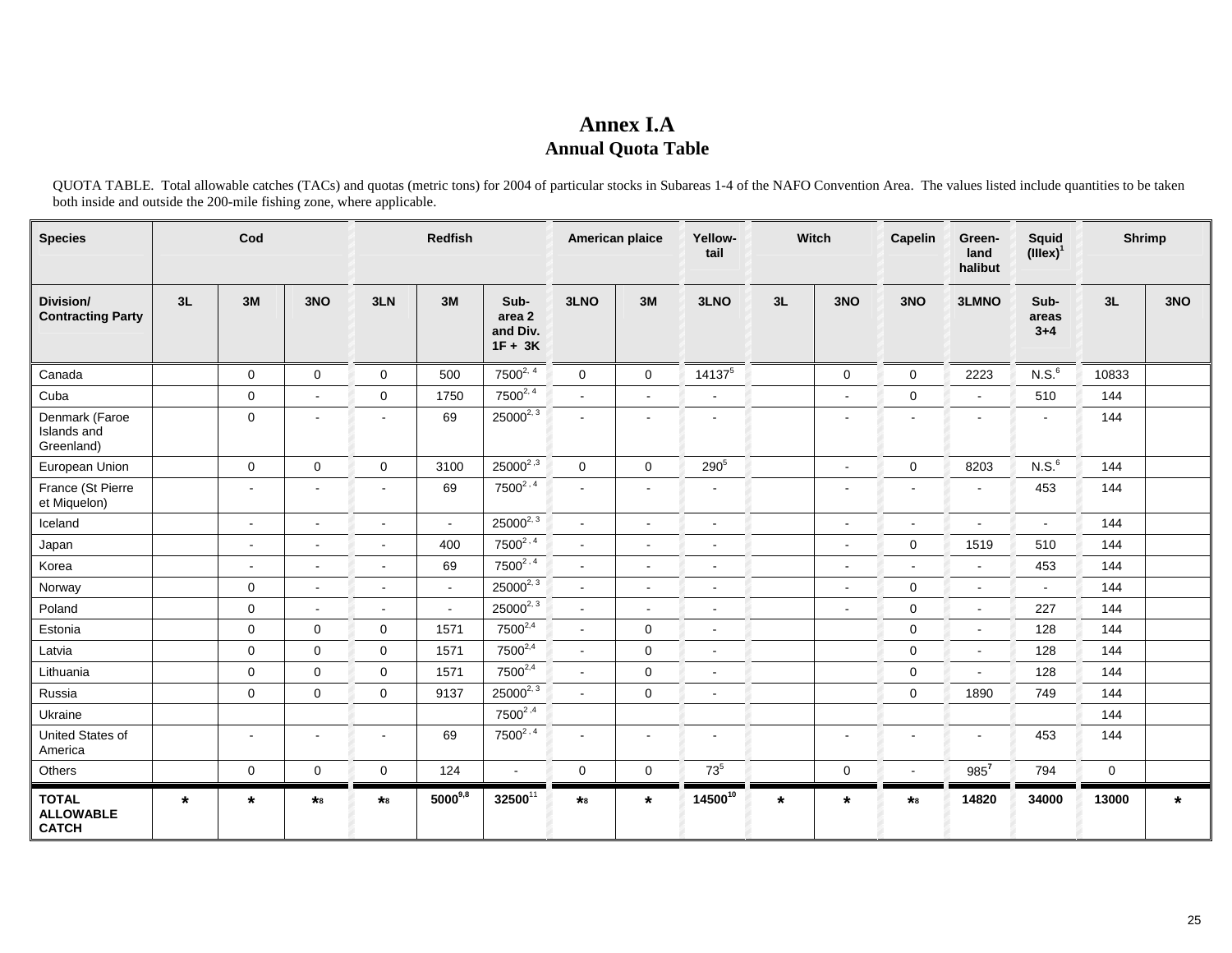- \* Ban on fishing in force The provisions of Article 9, paragraph 3 shall apply.
- <sup>1.</sup> Any quota listed for squid may be increased by a transfer from any "coastal state" as defined in Article 1, paragraph 3 of the NAFO Convention, provided that the TAC for squid is not exceeded. Transfers made to Contracting Parties conducting fisheries for squid in the Regulatory Area shall be reported to the Executive Secretary, and the report shall be made as promptly as possible.
- <sup>2.</sup> The Contracting Parties shall notify the Executive Secretary every second week of catches taken by its vessels from this allocation until accumulated reported catch reaches 50%, after which time weekly notification shall apply. The Executive Secretary shall notify without delay all Contracting Parties the dates on which accumulated reported catch taken by vessels of Contracting Parties estimated equal to 50% and then 100% of that allocation.
- <sup>3.</sup> Quota to be shared by vessels from Denmark (Greenland and Faroe Islands) European Union, Iceland, Norway, Poland and Russia. Catches in the NAFO Convention Area shall be deducted from the quotas allocated in the NEAFC Convention Area. This arrangement applies to 2004 and is without prejudice to sharing arrangements for this stock in future years.
- <sup>4.</sup> Quota to be shared by vessels from Canada, Cuba, Estonia, France (St Pierre et Miquelon), Japan, Korea, Latvia, Lithuania, Ukraine and USA. This arrangement applies to 2004 and is without prejudice to sharing arrangements for this stock in future years.
- <sup>5.</sup> Contracting Parties shall inform the Executive Secretary before 1 December 2003 of the measures to be taken to ensure that total catches do not exceed the levels indicated.
- <sup>6.</sup> The allocation to these Contracting Parties are as yet undetermined, although their sum shall not exceed the difference between the total of allocations to other Contracting Parties and the TAC  $(= 29458 \text{ tons}).$
- <sup>7.</sup> Of which no more than  $60\%$  (591 t) may be fished before 1 May 2004
- 8. Applicable to 2004 and 2005.
- <sup>9.</sup> Each Contracting Party shall notify the Executive Secretary every second week of catches taken by its vessels from this stock until accumulated reported catch reaches 50%, after which time weekly notification shall apply. Not more than 2500 tons may be fished before July 1, 2004. The Executive Secretary shall notify without delay all Contracting Parties of the date on which, for this stock, accumulated reported catch taken by vessels of the Contracting Parties is estimated to equal 50% and then 100% of the TAC.
- <sup>10.</sup> The provisions of Article 9, paragraph 3 of the Conservation and Enforcement Measures shall apply.
- <sup>11.</sup> In the case of the NEAFC decision which modify the level of TAC for Oceanic Redfish in 2004 as compared to 2003, these figures shall be accordingly adjusted.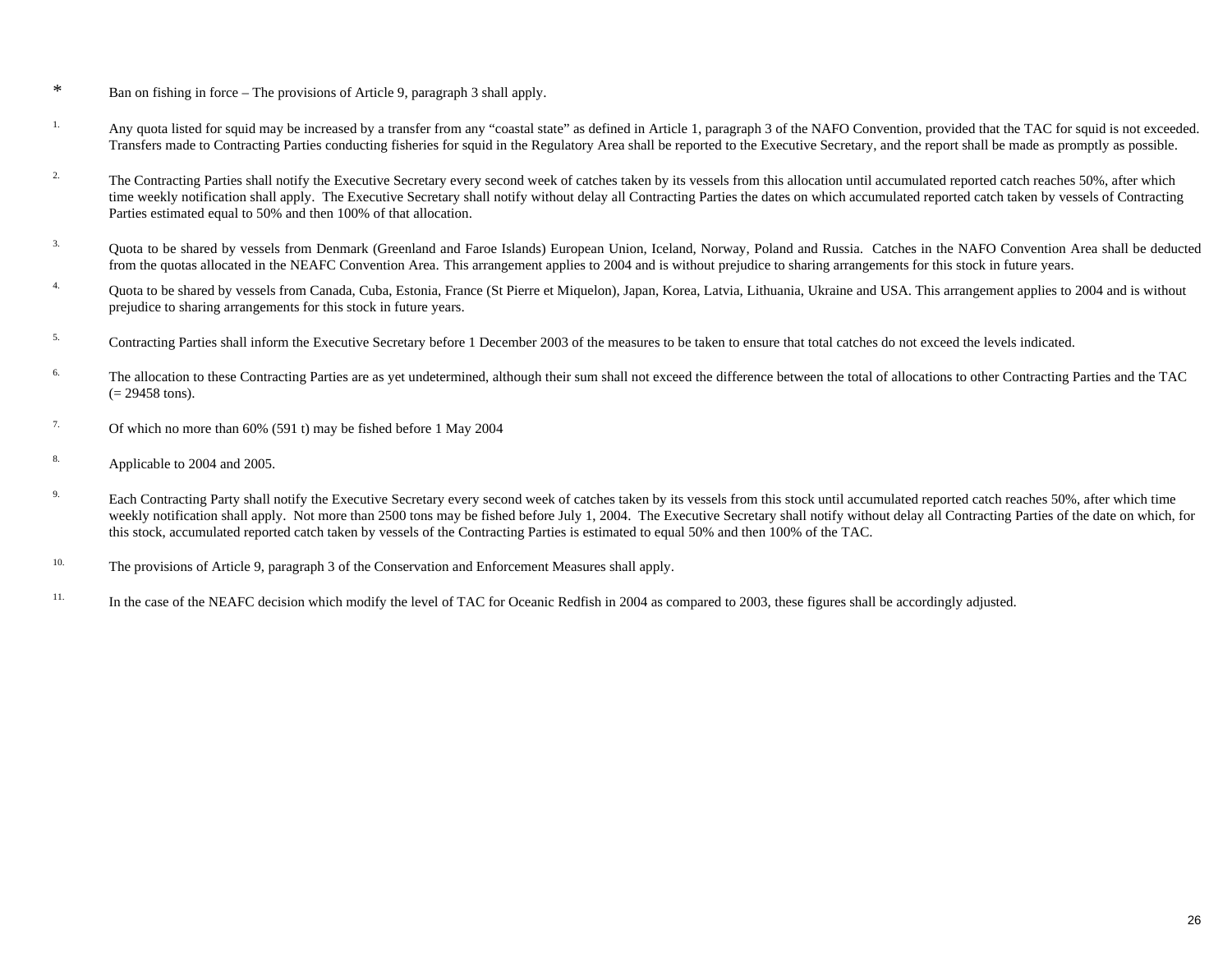# **Annex I.B Effort Allocation Scheme for Shrimp Fishery in the NAFO Regulatory Area Div. 3M, 2004**

| <b>CONTRACTING PARTY</b>                     | <b>NUMBER OF FISHING</b><br><b>DAYS</b> | <b>NUMBER OF VESSELS</b> |  |
|----------------------------------------------|-----------------------------------------|--------------------------|--|
| Canada                                       | 456                                     | 16                       |  |
| Cuba                                         | 100                                     | $\mathbf{1}$             |  |
| <b>Denmark</b>                               |                                         |                          |  |
| Faroe Islands<br>$\overline{\phantom{m}}$    | 1606                                    | $\,8$                    |  |
| Greenland<br>$\overline{\phantom{m}}$        | 515                                     | 14                       |  |
| <b>Estonia</b>                               | 1667                                    | 8                        |  |
| <b>European Union</b>                        | 457                                     | 13                       |  |
| France (in respect of St Pierre et Miquelon) | 100                                     | 1                        |  |
| <b>Iceland</b>                               | N/A                                     | N/A                      |  |
| Japan                                        | 100                                     | $\mathbf{1}$             |  |
| Korea                                        | 100                                     | $\mathbf{1}$             |  |
| Latvia                                       | 490                                     | $\overline{4}$           |  |
| Lithuania                                    | 579                                     | $\tau$                   |  |
| Norway                                       | 1985                                    | 32                       |  |
| Poland                                       | 100                                     | $\mathbf{1}$             |  |
| <b>Russia</b>                                | 2100                                    | N/A                      |  |
| <b>Ukraine</b>                               | 100                                     | $\mathbf{1}$             |  |
| <b>USA</b>                                   | 100                                     | 1                        |  |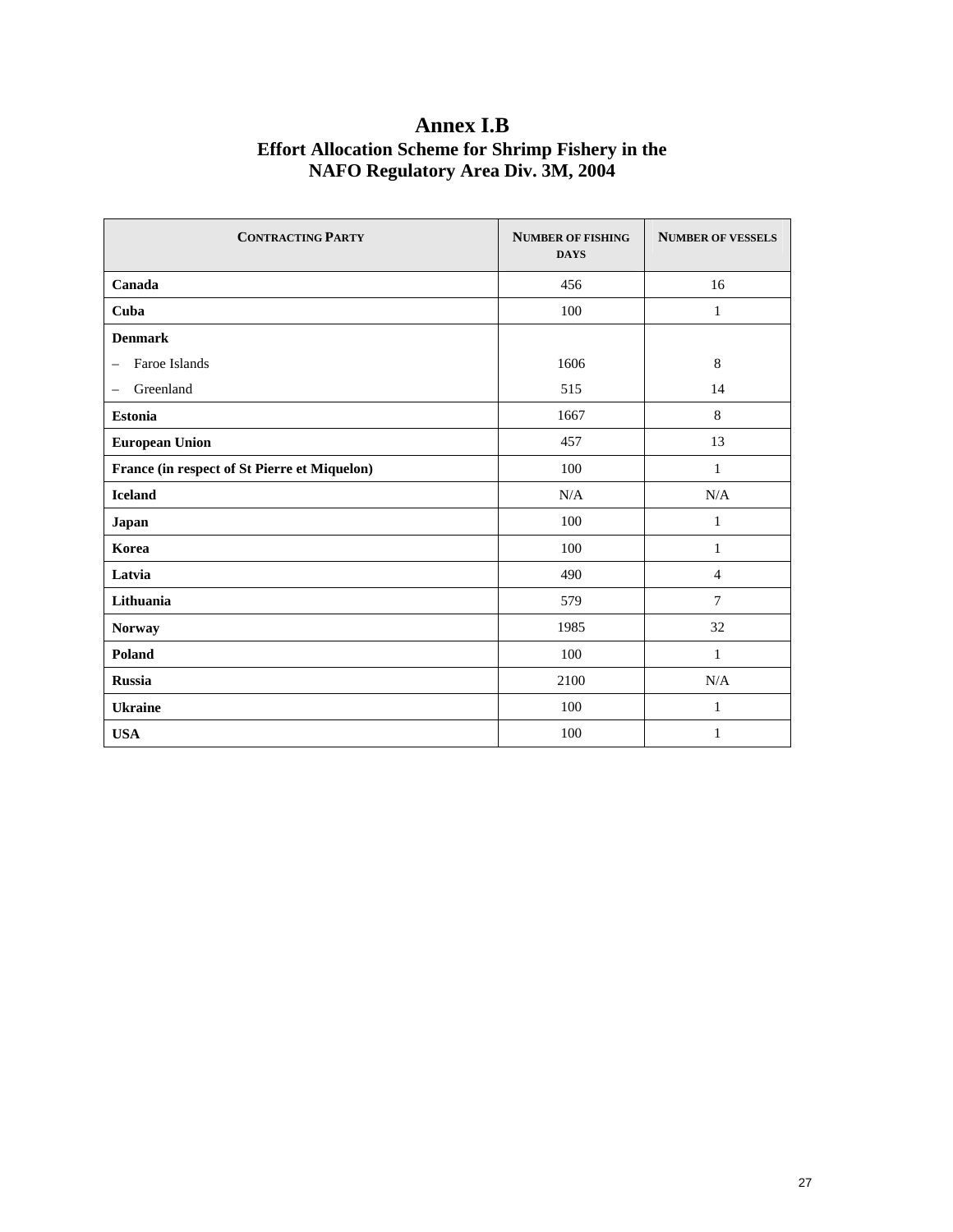# **Annex I.C Rebuilding Plan for 3LMNO Greenland Halibut**

| <b>Species</b>                                   | <b>Greenland</b><br>halibut | Greenland<br>halibut | Greenland<br>halibut | Greenland<br>halibut |
|--------------------------------------------------|-----------------------------|----------------------|----------------------|----------------------|
| Division/<br><b>Contracting Party</b>            | <b>3LMNO</b>                | <b>3LMNO</b>         | <b>3LMNO</b>         | <b>3LMNO</b>         |
|                                                  | 2004                        | 2005                 | 2006                 | 2007                 |
| Canada                                           | 2223                        | 2112                 | 2056                 | 1778                 |
| Cuba                                             | $\overline{a}$              |                      |                      |                      |
| Denmark (Faroe<br>Islands and<br>Greenland)      |                             |                      |                      |                      |
| European Union                                   | 8203                        | 7793                 | 7588                 | 6562                 |
| France (St Pierre<br>et Miquelon)                |                             | ä,                   | ä,                   |                      |
| Iceland                                          |                             |                      |                      |                      |
| Japan                                            | 1519                        | 1443                 | 1405                 | 1215                 |
| Korea                                            | $\overline{a}$              |                      |                      |                      |
| Norway                                           | $\overline{a}$              |                      | ä,                   |                      |
| Poland                                           | L.                          |                      |                      |                      |
| Estonia                                          | $\overline{a}$              |                      |                      |                      |
| Latvia                                           | $\overline{a}$              |                      | ä,                   |                      |
| Lithuania                                        |                             |                      |                      |                      |
| Russia                                           | 1890                        | 1796                 | 1748                 | 1512                 |
| Ukraine                                          | $\overline{a}$              | L.                   | ä,                   |                      |
| United States of<br>America                      |                             |                      |                      |                      |
| <b>Others</b>                                    | $985^{1}$                   | $935^1$              | $912^{1}$            | $789^{1}$            |
| <b>TOTAL</b><br><b>ALLOWABLE</b><br><b>CATCH</b> | 14820                       | 14079                | 13709                | 11856                |

 $^{\rm 1}$  Of which no more than 60% may be fished before 1 May in each year.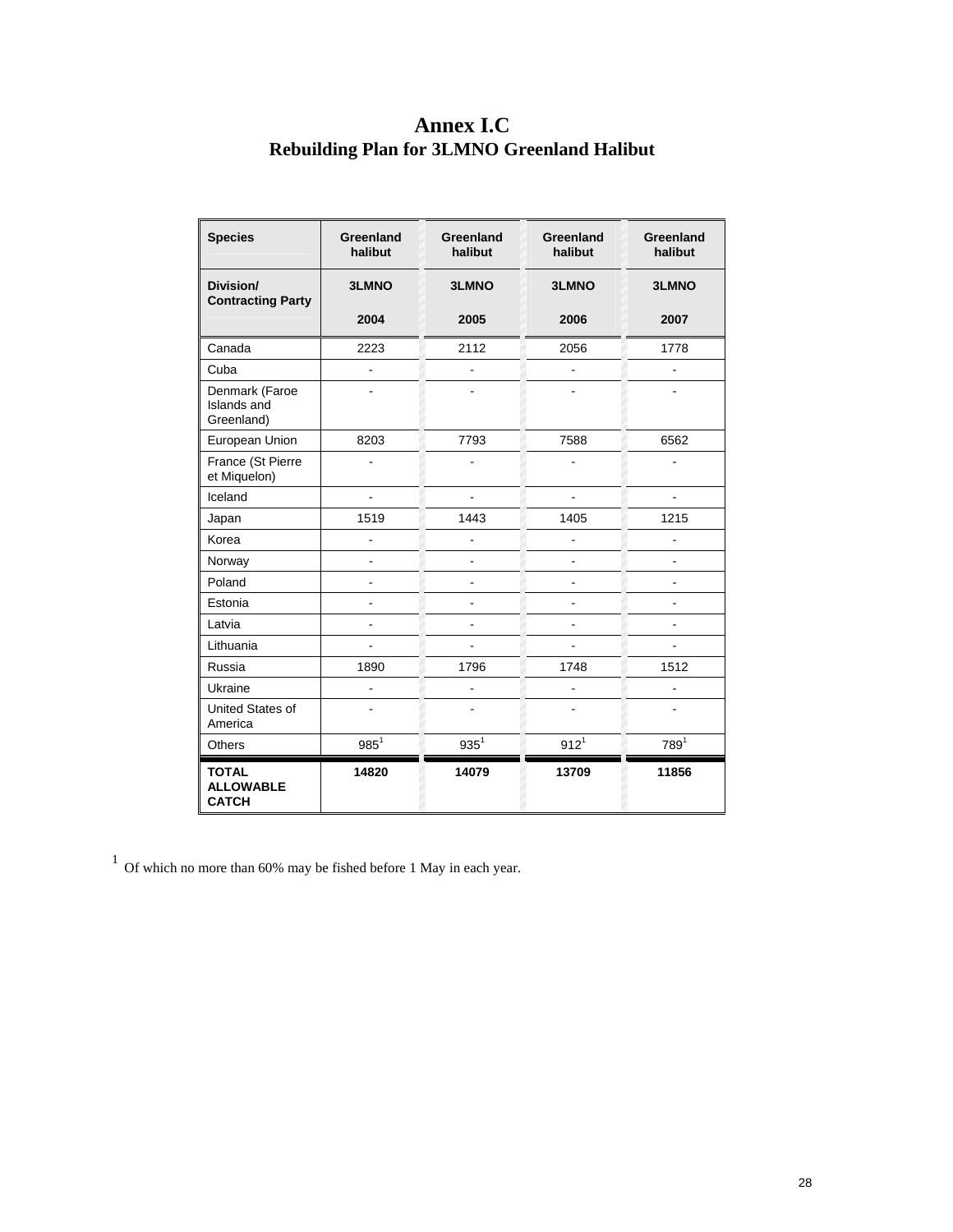# **Annex II List of species**

| Common<br><b>English Name</b>   | <b>Scientific Name</b>           | $3-$<br>Alpha<br>Code | <b>Common</b><br><b>English Name</b> | <b>Scientific Name</b>           | $3-$<br>Alpha<br>Code |  |  |
|---------------------------------|----------------------------------|-----------------------|--------------------------------------|----------------------------------|-----------------------|--|--|
|                                 |                                  |                       |                                      |                                  |                       |  |  |
|                                 | <b>Groundfish</b>                |                       | <b>Groundfish (continued)</b>        |                                  |                       |  |  |
| <b>Atlantic Cod</b>             | Gadus morhua                     | COD                   | Polar cod                            | Boreogadus saida                 | POC                   |  |  |
| Haddock                         | Melanogrammus<br>aeglefinus      | <b>HAD</b>            | Roundnose grenadier                  | Coryphaenoides rupestris         | <b>RNG</b>            |  |  |
| Atlantic redfishes              | Sebastes sp.                     | <b>RED</b>            | Roughhead grenadier                  | Macrourus berglax                | <b>RHG</b>            |  |  |
| Golden redfish                  | Sebastes marinus                 | <b>REG</b>            | Sandeels (=Sand<br>Lances)           | Ammodytes sp.                    | <b>SAN</b>            |  |  |
| Beaked redfish<br>(deepwater)   | Sebastes mentella                | <b>REB</b>            | Sculpins                             | Myoxocephalus sp.                | SCU                   |  |  |
| Acadian redfish                 | Sebastes fasciatus               | <b>REN</b>            | Scup                                 | Stenotomus chrysops              | <b>SCP</b>            |  |  |
| Silver hake                     | Merluccius bilinearis            | <b>HKS</b>            | Tautog                               | Tautoga onitis                   | <b>TAU</b>            |  |  |
| Red hake*                       | Urophycis chuss                  | <b>HKR</b>            | Tilefish                             | Lopholatilus<br>chamaeleonticeps | <b>TIL</b>            |  |  |
| Pollock (=Saithe)               | Pollachius virens                | <b>POK</b>            | White hake*                          | Urophycis tenuis                 | <b>HKW</b>            |  |  |
| American plaice                 | Hippoglossoides<br>platessoides  | PLA                   | Wolffishes (NS)                      | Anarhicas sp.                    | CAT                   |  |  |
| Witch flounder                  | Glyptocephalus<br>cynoglossus    | WIT                   | Atlantic wolffish                    | Anarhichas lupus                 | CAA                   |  |  |
| Yellowtail flounder             | Limanda ferruginea               | <b>YEL</b>            | Spotted wolffish                     | Anarhichas minor                 | CAS                   |  |  |
| Greenland halibut               | Reinharditius<br>hippoglossoides | <b>GHL</b>            | Groundfish (NS)                      |                                  | GRO                   |  |  |
| Atlantic halibut                | Hippoglossus<br>hippoglossus     | <b>HAL</b>            |                                      | <b>Pelagics</b>                  |                       |  |  |
| Winter flounder                 | Pseudopleuronectes<br>americanus | <b>FLW</b>            | Atlantic herring                     | Clupea harengus                  | <b>HER</b>            |  |  |
| Summer flounder                 | Paralichthys dentatus            | <b>FLS</b>            | Atlantic mackerel                    | Scomber scombrus                 | <b>MAC</b>            |  |  |
| Windowpane flounder             | Scophthalmus aquosus             | <b>FLD</b>            | Atlantic butterfish                  | Peprilus triacanthus             | <b>BUT</b>            |  |  |
| Flatfishes (NS)                 | Pleuronectiformes                | <b>FLX</b>            | Atlantic menhaden                    | Brevoortia tyrannus              | <b>MHA</b>            |  |  |
| American angler<br>(=Goosefish) | Lophius americanus               | <b>ANG</b>            | Atlantic saury                       | Scomberesox saurus               | SAU                   |  |  |
| Atlantic searobins              | Prionotus sp.                    | <b>SRA</b>            | Bay anchovy                          | Anchoa mitchilli                 | ANB                   |  |  |
| Atlantic tomcod                 | Microgadus tomcod                | <b>TOM</b>            | <b>Bluefish</b>                      | Pomatomus saltatrix              | <b>BLU</b>            |  |  |
| Blue antimora                   | Antimora rostrata                | ANT                   | Crevalle jack                        | Caranx hippos                    | <b>CVJ</b>            |  |  |
| <b>Blue whiting</b>             | Micromesistius poutassou         | <b>WHB</b>            | Frigate tuna                         | Auxis thazard                    | FRI                   |  |  |
| Cunner                          | Tautogolabrus adspersus          | <b>CUN</b>            | King mackerel                        | Scomberomourus cavalla           | KGM                   |  |  |
| Cusk (=Tusk)                    | Brosme brosme                    | <b>USK</b>            | Atlantic Spanish<br>mackerel         | Scomberomourus<br>maculatus      | <b>SSM</b>            |  |  |
| Greenland cod                   | Gadus ogac                       | GRC                   | Sailfish                             | Istiophorus platypterus          | SAI                   |  |  |
| <b>Blue ling</b>                | Molva dypterygia                 | BLI                   | White marlin                         | Tetrapturus albidus              | <b>WHM</b>            |  |  |
| Ling                            | Molva molva                      | LIN                   | Blue marlin                          | Makaira nigricans                | <b>BUM</b>            |  |  |
| Lumpfish<br>$=$ (Lumpsucker)    | Cyclopterus lumpus               | LUM                   | Swordfish                            | Xiphias gladius                  | SWO                   |  |  |
| Northern kingfish               | Menticirrhus saxatilis           | KGF                   | Albacore tuna                        | Thunnus alalunga                 | ALB                   |  |  |
| Northern puffer                 | Sphoeroides maculatus            | <b>PUF</b>            | Atlantic bonito                      | Sarda sarda                      | <b>BON</b>            |  |  |
| Eelpouts (NS)                   | Lycodes sp.                      | <b>ELZ</b>            | Little tunny                         | Euthynnus alletteratus           | LTA                   |  |  |
| Ocean pout                      | Macrozoarces<br>americanus       | OPT                   | Bigeye tunny                         | Thunnus obesus                   | <b>BET</b>            |  |  |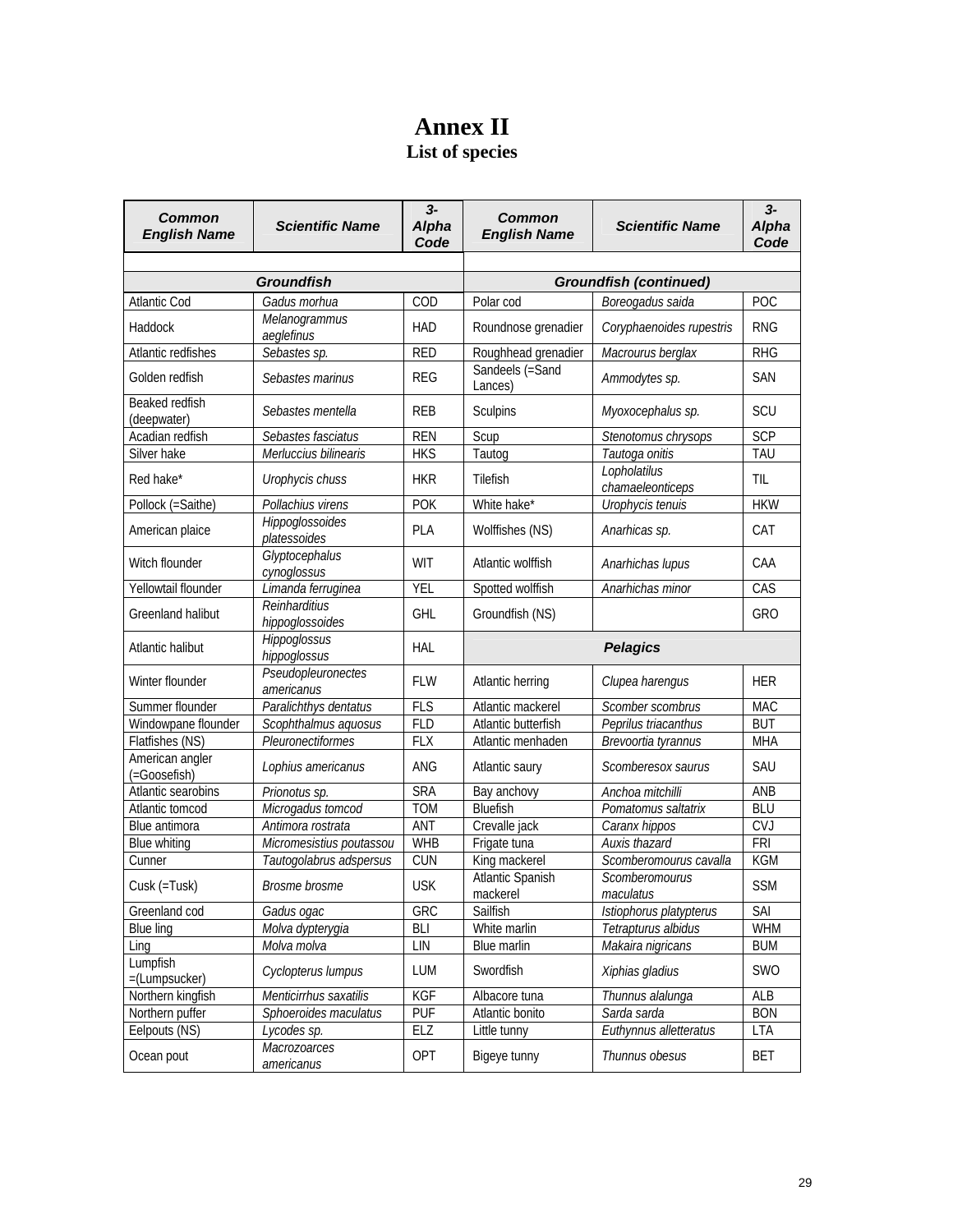| <b>Common</b><br><b>English Name</b>   | <b>Scientific Name</b>                |                          | Common<br><b>English Name</b>        | <b>Scientific Name</b>         | 3-Alpha<br>Code          |  |  |
|----------------------------------------|---------------------------------------|--------------------------|--------------------------------------|--------------------------------|--------------------------|--|--|
|                                        |                                       |                          |                                      |                                |                          |  |  |
|                                        | <b>Pelagics (continued)</b>           |                          |                                      | Invertebrates (continued)      |                          |  |  |
| Northern bluefin tuna<br>Skipjack tuna | Thunnus thynnus<br>Katsuwonus pelamis | <b>BFT</b><br><b>SKJ</b> | Marine worms (NS)<br>Horseshoe crab  | Polycheata                     | <b>WOR</b><br><b>HSC</b> |  |  |
|                                        |                                       |                          | Marine invertebrates                 | Limulus polyphemus             |                          |  |  |
| Yellowfin tuna                         | Thunnus albacares                     | <b>YFT</b>               | (NS)                                 | Invertebrata                   | <b>INV</b>               |  |  |
| Tunas (NS)                             | Scombridae                            | <b>TUN</b>               |                                      | <b>Other Fish</b>              |                          |  |  |
| Pelagic fish (NS)                      |                                       | PEL                      | Alewife                              | Alosa pseudoharengus           | ALE                      |  |  |
|                                        | <b>Invertebrates</b>                  |                          | Amberjacks                           | Seriola sp.                    | AMX                      |  |  |
| Long-finned squid<br>(Loligo)          | Loligo pealei                         | SQL                      | American conger                      | Conger oceanicus               | COA                      |  |  |
| Short-finned squid<br>(Illex)          | Illex illecebrosus                    | SQI                      | American eel                         | Anguilla rostrata              | <b>ELA</b>               |  |  |
|                                        | Loliginidae,                          |                          |                                      |                                |                          |  |  |
| Squids (NS)                            | Ommastrephidae                        | SQU                      | Atlantic hagfish                     | Myxine glutinosa               | <b>MYG</b>               |  |  |
| Atlantic razor clam                    | Ensis directus                        | <b>CLR</b>               | American shad                        | Alosa sapidissima              | <b>SHA</b>               |  |  |
| Hard clam                              | Mercenaria mercenaria                 | <b>CLH</b>               | Argentines (NS)                      | Argentina sp.                  | ARG                      |  |  |
| Ocean quahog                           | Arctica islandica                     | CLO                      | Atlantic croaker                     | Micropogonias undulatus        | <b>CKA</b>               |  |  |
| Soft clam                              | Mya arenaria                          | <b>CLS</b>               | Atlantic needlefish                  | Strongylura marina             | <b>NFA</b>               |  |  |
| Surf clam                              | Spisula solidissima                   | <b>CLB</b>               | Atlantic salmon                      | Salmo salar                    | SAL                      |  |  |
| Stimpson's surf clam                   | Spisula polynyma                      | <b>CLT</b>               | Atlantic silverside                  | Menidia menidia                | <b>SSA</b>               |  |  |
|                                        | Prionodesmacea,                       |                          | Atlantic thread                      |                                |                          |  |  |
| Clams (NS)                             | Teleodesmacea                         | <b>CLX</b>               | herring                              | Opisthonema oglinum            | THA                      |  |  |
| Bay scallop                            | Argopecten irradians                  | <b>SCB</b>               | Barid's slickhead                    | Alepocephalus bairdii          | <b>ALC</b>               |  |  |
| Calico scallop                         | Argopecten gibbus                     | <b>SCC</b>               | Black drum                           | Pogonias cromis                | <b>BDM</b>               |  |  |
| Iceland scallop                        | Chylamys islandica                    | <b>ISC</b>               | <b>Black seabass</b>                 | Centropristis striata          | <b>BSB</b>               |  |  |
| Sea scallop                            | Placopecten magellanicus              | <b>SCA</b>               | <b>Blueback herring</b>              | Alosa aestivalis               | <b>BBH</b>               |  |  |
| Scallops (NS)                          | Pectinidae                            | <b>SCX</b>               | Capelin                              | Mallotus villosus              | CAP                      |  |  |
| American cupped                        |                                       |                          |                                      |                                |                          |  |  |
| oyster                                 | Crassostrea virginica                 | <b>OYA</b>               | Chars (NS)                           | Salvelinus sp.                 | <b>CHR</b>               |  |  |
| <b>Blue mussel</b>                     | Mytilus edulis                        | <b>MUS</b>               | Cobia                                | Rachycentron canadum           | CBA                      |  |  |
|                                        |                                       |                          | Common (Florida)                     |                                |                          |  |  |
| Whelks (NS)                            | Busycon sp.                           | <b>WHX</b>               | pompano                              | Trachinotus carolinus          | <b>POM</b>               |  |  |
| Periwinkles (NS)                       | Littorina sp.                         | PER                      | Gizzard shad                         | Dorosoma cepedianum            | <b>SHG</b>               |  |  |
| Marine molluscs (NS)                   | Mollusca                              | MOL                      | Grunts (NS)                          | Pomadasyidae                   | <b>GRX</b>               |  |  |
|                                        |                                       |                          |                                      |                                |                          |  |  |
| Atlantic rock crab                     | Cancer irroratus                      | <b>CRK</b>               | Hickory shad<br>Lanternfish          | Alosa mediocris                | <b>SHH</b>               |  |  |
| Blue crab                              | Callinectes sapidus                   | CRB                      |                                      | Notoscopelus sp.               | LAX                      |  |  |
| Green crab                             | Carcinus maenas                       | CRG                      | Mullets (NS)                         | Mugilidae                      | <b>MUL</b>               |  |  |
|                                        |                                       |                          | North atlantic                       | Peprilus alepidotus            |                          |  |  |
| Jonah crab                             | Cancer borealis                       | <b>CRJ</b>               | harvestfish                          | (=paru)                        | <b>HVF</b>               |  |  |
| Queen crab                             | Chionoecetes opilio                   | CRO                      | Pigfish                              | Orthopristis chrysoptera       | PIG                      |  |  |
| Red crab                               | Geryon quinquedens                    | CRR                      | Rainbow smelt                        | Osmerus mordax                 | <b>SMR</b>               |  |  |
| Stone king crab                        | Lithodes maia                         | <b>KCT</b>               | Red drum                             | Sciaenops ocellatus            | <b>RDM</b>               |  |  |
| Marine crabs (NS)                      | Reptantia                             | CRA                      | Red porgy                            | Pagrus pagrus                  | <b>RPG</b>               |  |  |
| American lobster                       | Homarus americanus                    | LBA                      | Rough scad                           | Trachurus lathami              | <b>RSC</b>               |  |  |
| Northern prawn                         | Pandalus borealis                     | PRA                      | Sand perch                           | Diplectrum formosum            | PES                      |  |  |
| Aesop shrimp                           | Pandalus montagui                     | <b>AES</b>               | Sheepshead                           | Archosargus<br>probatocephalus | SPH                      |  |  |
| Penaeus shirmps<br>(NS)                | Penaeus sp.                           | PEN                      | Spot croaker                         | Leiostomus xanthurus           | <b>SPT</b>               |  |  |
| Pink (=Pandalid)                       |                                       |                          |                                      |                                |                          |  |  |
| shrimps<br>Marine crustaceans          | Pandalus sp.                          | PAN                      | Spotted weakfish<br>Squeteague (Gray | Cynoscion nebulosus            | <b>SWF</b>               |  |  |
| (NS)                                   | Crustacea                             | CRU                      | Weakfish)                            | Cynoscion regalis              | <b>STG</b>               |  |  |
| Sea-urchin                             | Strongylocentrotus sp.                | <b>URC</b>               | Striped bass                         | Morone saxatilis               | <b>STB</b>               |  |  |
|                                        |                                       |                          |                                      |                                |                          |  |  |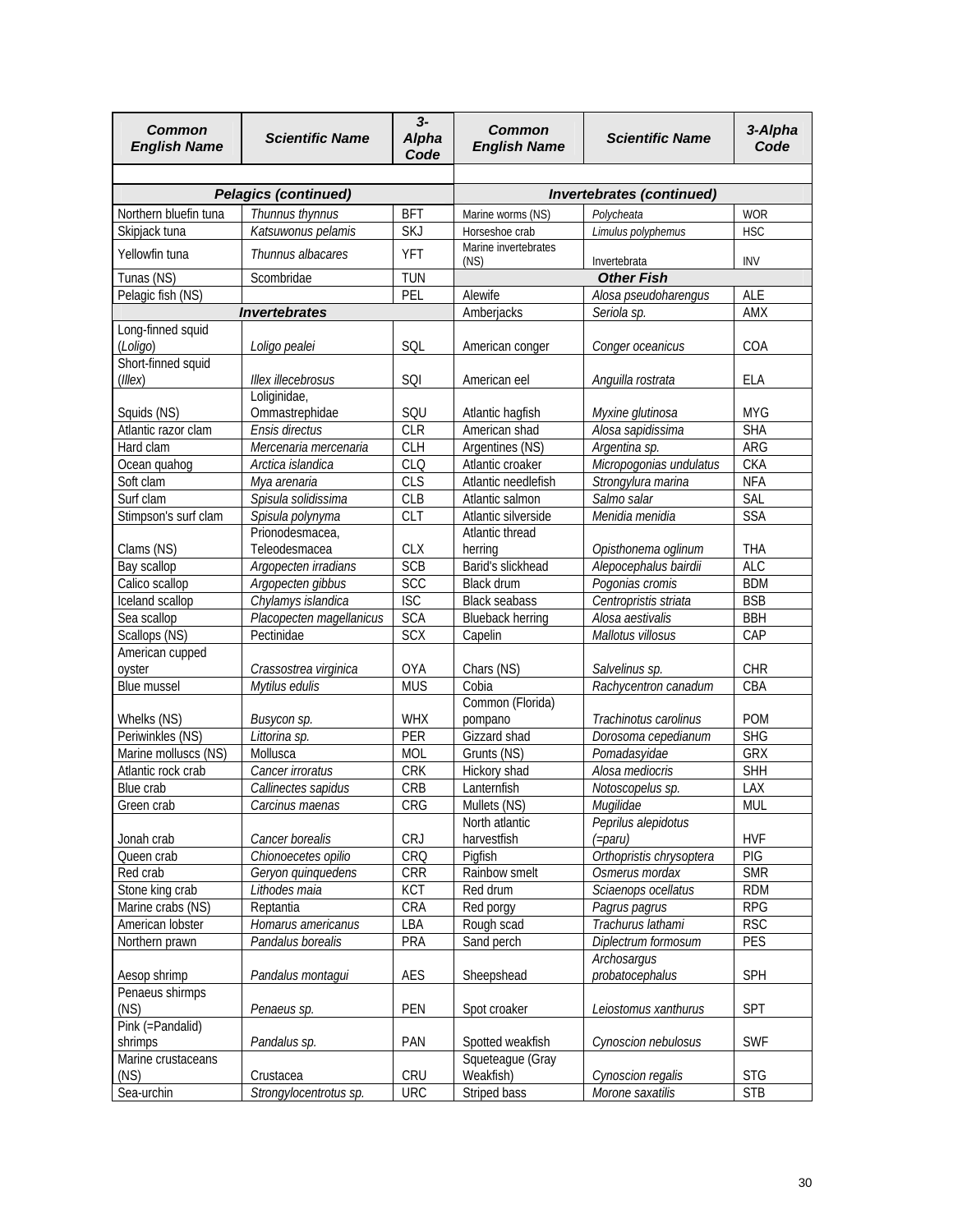| <b>Common English Name</b>      | <b>Scientific Name</b>        | Code<br>3-Alpha |
|---------------------------------|-------------------------------|-----------------|
|                                 |                               |                 |
| <b>Other fish (continued)</b>   |                               |                 |
| Sturgeons (NS)                  | Acipenseridae                 | STU             |
| Tarpon                          | Tarpon (=megalops) atlanticus | <b>TAR</b>      |
| Trouts (NS)                     | Salmo sp.                     | <b>TRO</b>      |
| White perch                     | Morone americana              | <b>PEW</b>      |
| Alfonsinos (NS)                 | Beryx sp.                     | ALF             |
| Spiny (=picked) dogfish         | Squalus acantias              | <b>DGS</b>      |
| Dogfishes (NS)                  | Squalidae                     | <b>DGX</b>      |
| Sand Tiger shark                | Odontaspis taurus             | CCT             |
| Porbeagle                       | Lamna nasus                   | <b>POR</b>      |
| Shortfin mako shark             | Isurus oxyrinchus             | <b>SMA</b>      |
| Dusky shark                     | Carcharhinus obscurus         | <b>DUS</b>      |
| <b>Great Blue shark</b>         | Prionace glauca               | <b>BSH</b>      |
| Large sharks (NS)               | Squaliformes                  | <b>SHX</b>      |
| Atlantic Sharpnose shark        | Rhizoprionodon terraenova     | <b>RHT</b>      |
| <b>Black Dogfish</b>            | Centroscyllium fabricii       | <b>CFB</b>      |
| Boreal (Greenland) shark        | Sonmnousus microcephalus      | <b>GSK</b>      |
| Basking shark                   | Cetorhinus maximus            | <b>BSK</b>      |
| Skates (NS)                     | Raja sp.                      | <b>SKA</b>      |
| Little skate                    | Leucoraja erinacea            | <b>RJD</b>      |
| Arctic skate                    | Amblyraja hyperborea          | <b>RJG</b>      |
| Barndoor skate                  | Dipturus laevis               | <b>RJL</b>      |
| Winter skate                    | Leucoraja ocellata            | <b>RJT</b>      |
| Thorny skate (Starry Ray)       | Amblyraja radiata             | <b>RJR</b>      |
| Smooth skate                    | Malcoraja senta               | <b>RJS</b>      |
| Spinytail skate (Spinetail Ray) | Bathyraja spinicauda          | RJ0             |
| Finfishes (NS)                  |                               | <b>FIN</b>      |

\*In accordance with a recommendation adopted by STACRES at the 1970 Annual Meeting (ICNAF Redbook 1970, Part I, Page 67), hakes of the Genus *Urophycis* are designated as follows for statistical reporting: (a) hake reported from Subareas 1, 2, and 3, and Divisions 4R, S, T and V be designated as white hake, *Urophycis tenuis*; (b) hake taken by line gears or any hake greater than 55 cm standard length, reagardless of how caught, from Divisions 4W and X, Subarea 5 and Statistical Area 6 be designated as white hake, *Urophycis tenuis*; (c) Except as noted in (b), other hake of the Genus *Urophycis* taken in Divisions 4W and X, Subarea 5 and Statistical Area 6 be designated as red hake, *Urophycis chuss*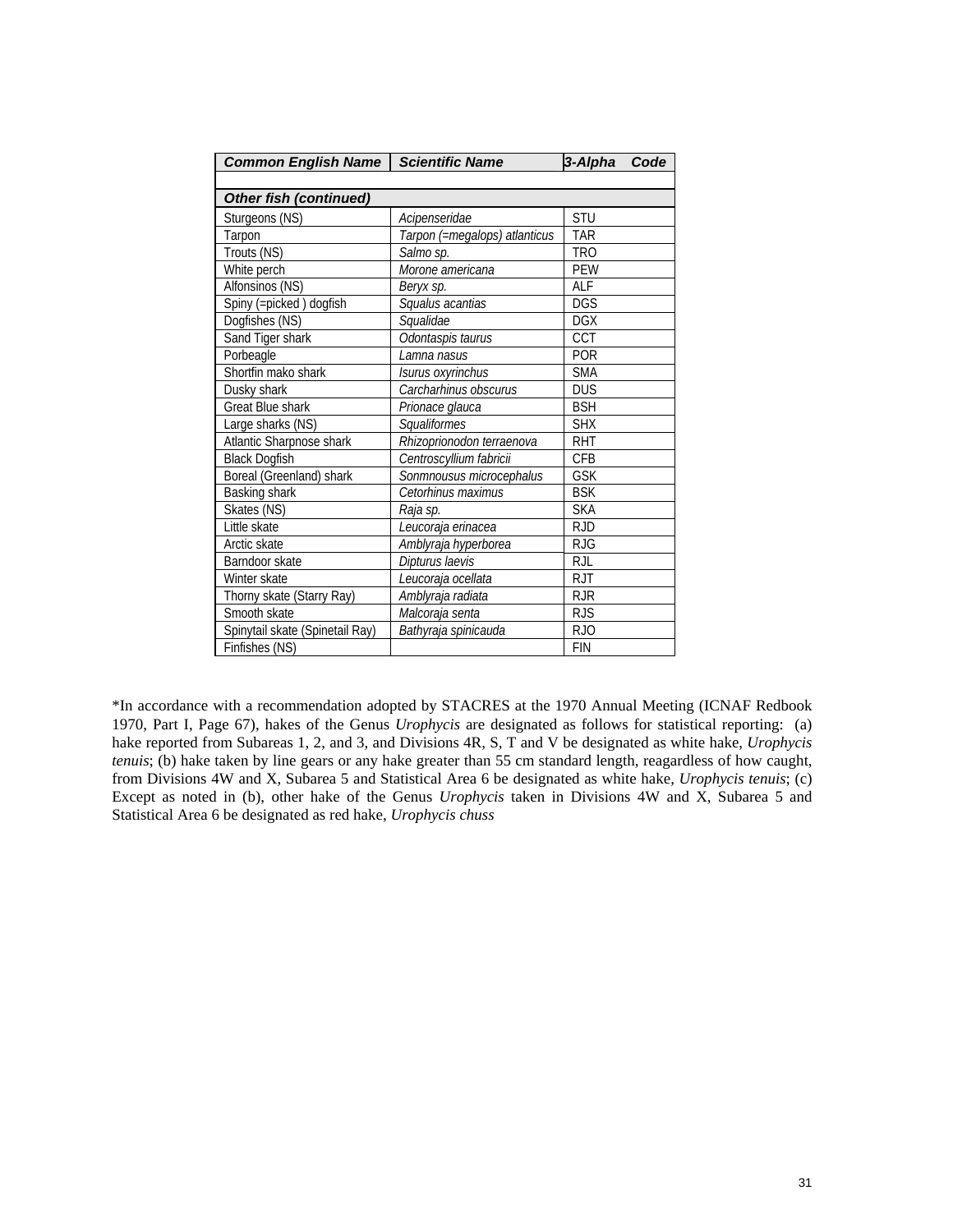# **Annex III Minimum Fish Size\***

| <b>Species</b>      | Gilled and gutted fish whether or not skinned;<br>fresh or chilled, frozen, or salted. |                 |                          |                           |
|---------------------|----------------------------------------------------------------------------------------|-----------------|--------------------------|---------------------------|
|                     | Whole                                                                                  | <b>Head Off</b> | <b>Head and Tail Off</b> | <b>Head Off and Split</b> |
| <b>Atlantic Cod</b> | 41 cm                                                                                  | $27 \text{ cm}$ | $22 \text{ cm}$          | $27/25$ cm <sup>**</sup>  |
| Greenland halibut   | $30 \text{ cm}$                                                                        | N/A             | N/A                      | N/A                       |
| American plaice     | 25 cm                                                                                  | $19 \text{ cm}$ | $15 \text{ cm}$          | N/A                       |
| Yellowtail flounder | $25 \text{ cm}$                                                                        | $19 \text{ cm}$ | $15 \text{ cm}$          | N/A                       |

\* Fish size refers to fork length for Atlantic cod; whole length for other species.

\*\*Lower size for green salted fish.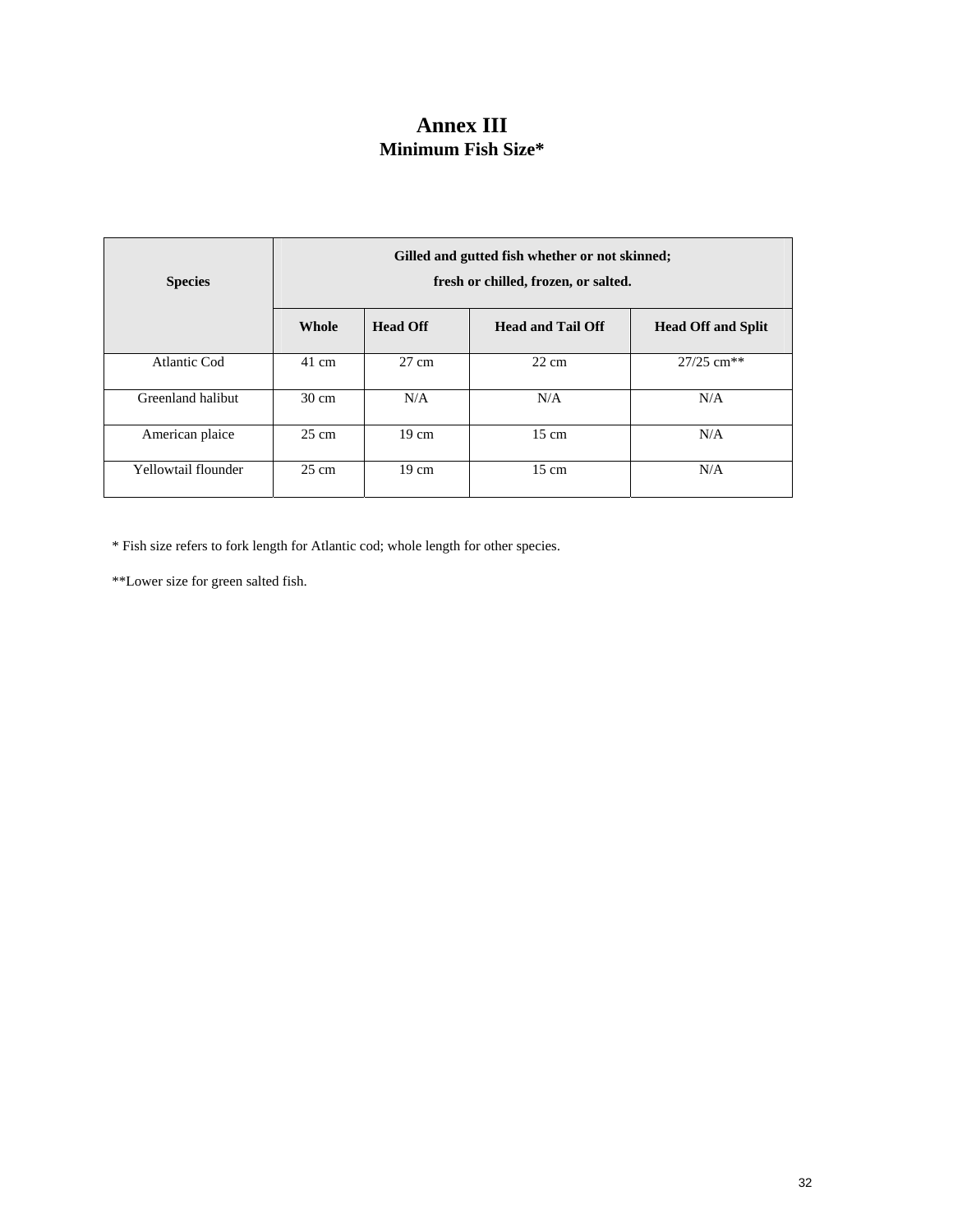# **Annex IV Formats for Register of Vessels**

i<br>S

### **A. Fishing vessels:**

| <b>Data Element</b>                    | Code      | <b>Mandatory</b><br>/Optional | <b>Remarks</b>                                                                                                    |
|----------------------------------------|-----------|-------------------------------|-------------------------------------------------------------------------------------------------------------------|
| Start record                           | SR        | M                             | System detail; indicates start of record                                                                          |
| Address                                | AD        | M                             | Message detail; destination, "XNW" for NAFO Secretariat                                                           |
| From                                   | FR        | M                             | Message detail; ISO-3 code of the transmitting Contracting Party                                                  |
| <b>Record Number</b>                   | RN        | M                             | Message detail; message serial number in current year                                                             |
| <b>Record Date</b>                     | RD        | $\mathbf M$                   | Message detail; date of transmission                                                                              |
| Record Time                            | RT        | M                             | Message detail; time of transmission                                                                              |
| Type of Message                        | TM        | M                             | Message detail; message type, "NOT" as Notification of authorized<br>vessels                                      |
| <b>Vessel Name</b>                     | NA        | M                             | Vessel registration detail; name of the vessel                                                                    |
| Radio Call Sign                        | RC        | M                             | Vessel registration detail; international radio call sign of the vessel                                           |
| Flag State                             | <b>FS</b> | M                             | Vessel registration detail; State where the vessel is registered                                                  |
| <b>Internal Reference</b><br>Number    | IR        | $\overline{O}^1$              | Vessel registration detail; Unique Contracting Party vessel number<br>as ISO-3 flag state code followed by number |
| <b>External Registration</b><br>Number | <b>XR</b> | M                             | Vessel registration detail; the side number of the vessel                                                         |
| Port Name                              | PO.       | $\mathbf{O}$                  | Vessel registration detail; port of registration or home port                                                     |
| Vessel Owner                           | VO.       | M <sup>2</sup>                | Vessel registration detail; responsible for using the vessel                                                      |
| <b>Vessel Charterer</b>                | <b>VC</b> | M <sup>2</sup>                | Vessel registration detail; responsible for using the vessel                                                      |
| Vessel Type                            | TP        | $\overline{O}$                | Vessel characteristic, FAO vessel code (Annex V.A)                                                                |
| Vessel Gear                            | GE        | $\mathbf{O}$                  | Vessel characteristic, FAO statistical classification of fishing gear<br>(Annex VI)                               |
| Vessel capacity                        | <b>VT</b> |                               | Vessel characteristic; vessel capacity in pairs as needed                                                         |
| measurement method                     |           | M                             | "OC" "OSLO" convention 1947,                                                                                      |
|                                        |           |                               | "LC" "London" convention ICTM-69                                                                                  |
| tonnage                                |           | M                             | total capacity in tonnage                                                                                         |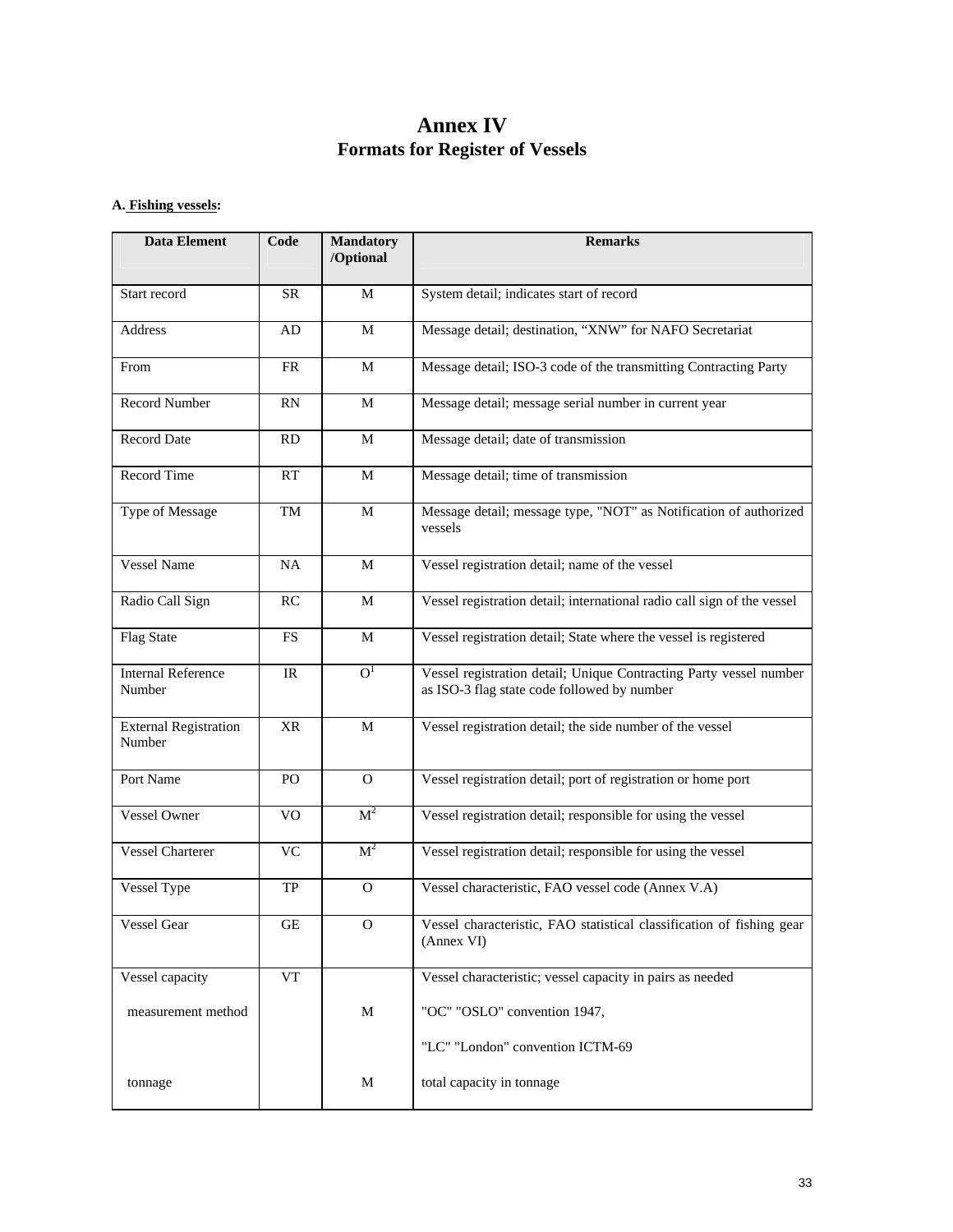| Data Element          | Code      | <b>Mandatory</b><br>/Optional | <b>Remarks</b>                                                                                            |
|-----------------------|-----------|-------------------------------|-----------------------------------------------------------------------------------------------------------|
| Vessel length         | VL        |                               | Vessel characteristic; length in meters in pairs as needed                                                |
| measurement method    |           | M                             | "OA" overall; "PP" between perpendiculars                                                                 |
| length                |           | M                             | length in meters                                                                                          |
| <b>Vessel Power</b>   | <b>VP</b> |                               | Vessel characteristic; engine power in pairs as needed                                                    |
| measurement method    |           | M                             | "KW" total installed engine power in vessel as kilowatts,                                                 |
|                       |           |                               | "HP" total installed engine power as horsepower                                                           |
| Power                 |           | M                             | total installed engine power                                                                              |
| Limited Authorization | LU        | $\Omega$                      | License detail; authorization subject to specific restrictions on<br>operation in the R.A., "Yes" or "No" |
| End of record         | ER        | M                             | System detail; indicates end of the record                                                                |

 $<sup>1</sup>$  Mandatory when used as a single identification in other messages.</sup>

 $2$  Whichever one is appropriate.

#### **B. Research Vessels**

Information on the vessel

- (a) name of vessel owner and address;
- (b) type and name of vessel;
- (c) length, beam and draft of vessel;
- (d) port of registration, registration number, and radio call sign;
- (e) a note whether the vessel is a permanent research vessel or the period for which the vessel will be employed as a research vessel; and
- (f) for vessels which are temporarily employed in research only, purpose and area of research and plan of research program.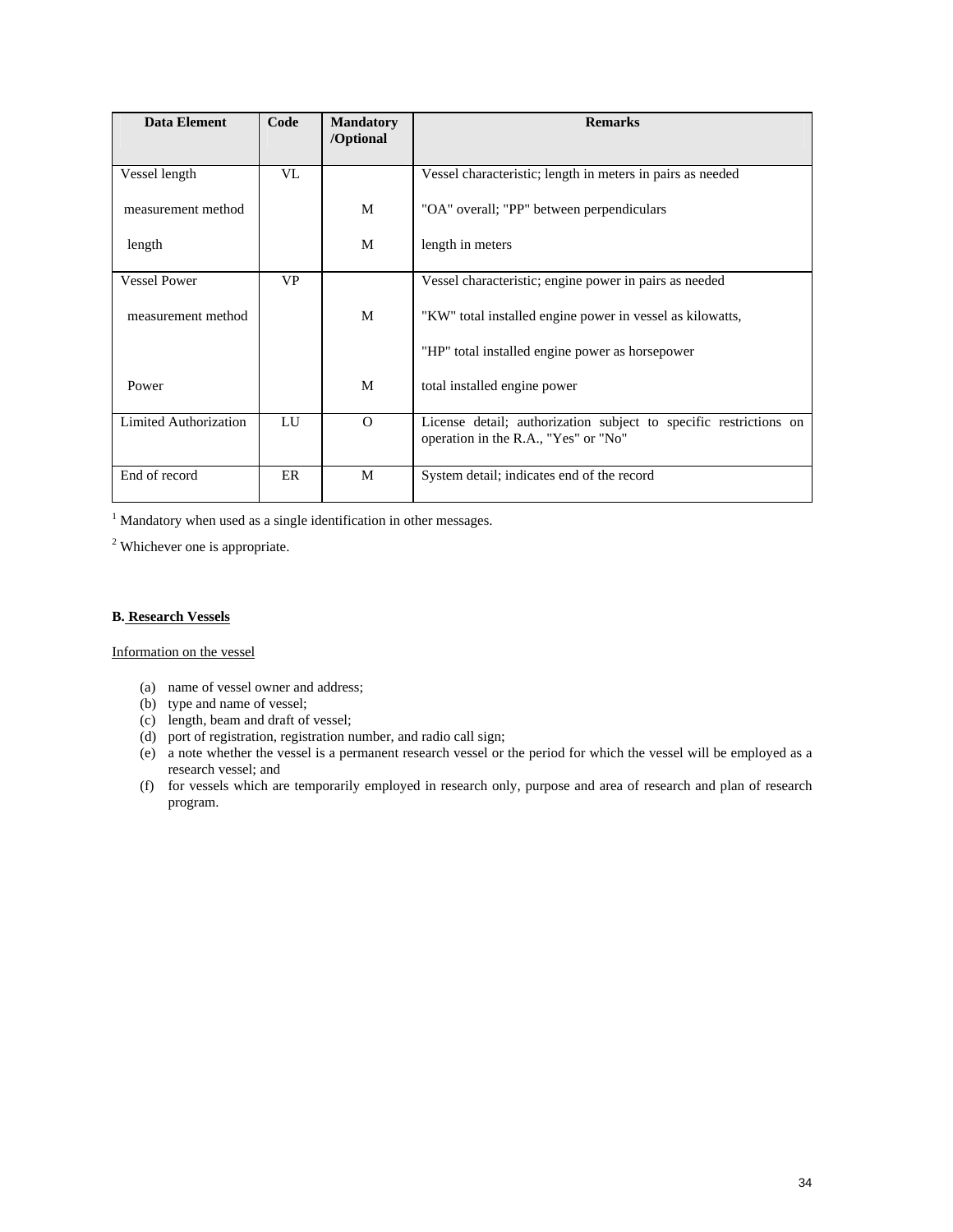# **Annex V Fishing Vessel Codes**

### **A. Main Vessel Types**

| <b>FAO Code</b> | Type of vessel         | <b>FAO</b> Code | Type of vessel        |
|-----------------|------------------------|-----------------|-----------------------|
| <b>BO</b>       | Protection vessel      | <b>NOX</b>      | Lift netter NEI       |
| $\bf CO$        | Fish training vessel   | PO              | Vessel using pumps    |
| <b>DB</b>       | Dredger non continuous | <b>SN</b>       | Seine netter          |
| <b>DM</b>       | Dredger continuous     | SO <sub>1</sub> | Seiner                |
| DO              | Beamer                 | <b>SOX</b>      | <b>Seiner NEI</b>     |
| <b>DOX</b>      | Dredger NEI            | <b>SP</b>       | Purse seiner          |
| <b>FO</b>       | Fish carrier           | <b>SPE</b>      | Purse seiner european |
| FX              | Fishing vessel NEI     | <b>SPT</b>      | Tuna purse seiner     |
| GO              | Gill netter            | <b>TO</b>       | Trawler               |
| <b>HOX</b>      | Mother ship NEI        | <b>TOX</b>      | <b>Trawlers NEI</b>   |
| <b>HSF</b>      | Factory mother ship    | <b>TS</b>       | Side trawler          |
| KO              | Hospital ship          | <b>TSF</b>      | Side trawler freezer  |
| <b>LH</b>       | Hand liner             | <b>TSW</b>      | Side trawler wetfish  |
| LL              | Long liner             | <b>TT</b>       | Stern trawler         |
| <b>LO</b>       | Liner                  | <b>TTF</b>      | Stern trawler freezer |
| LP              | Pole and line vessel   | <b>TTP</b>      | Stern trawler factory |
| <b>LT</b>       | Troller                | TU              | Outrigger trawlers    |
| MO              | Multipurpose vessels   | <b>WO</b>       | Trap setter           |
| <b>MSN</b>      | Seiner hand liner      | <b>WOP</b>      | Pot vessels           |
| <b>MTG</b>      | Trawler drifter        | <b>WOX</b>      | Trap setters NEI      |
| <b>MTS</b>      | Trawler purse seiner   | ZO              | Fish research vessel  |
| <b>NB</b>       | Lift netter tender     | <b>DRN</b>      | Drifnetter            |
| N <sub>O</sub>  | Lift netter            |                 |                       |

NEI = Not Elsewhere Identified

### **B. Main vessel activities**

| <b>Alfa Code</b> | Category                         |
|------------------|----------------------------------|
| <b>ANC</b>       | Anchoring                        |
| <b>DRI</b>       | Drifting                         |
| <b>FIS</b>       | Fishing                          |
| <b>HAU</b>       | Hauling                          |
| <b>PRO</b>       | Processing                       |
| <b>STE</b>       | Steaming                         |
| <b>TRX</b>       | Trans-shipping on or off loading |
| <b>OTH</b>       | Others - to be Specified         |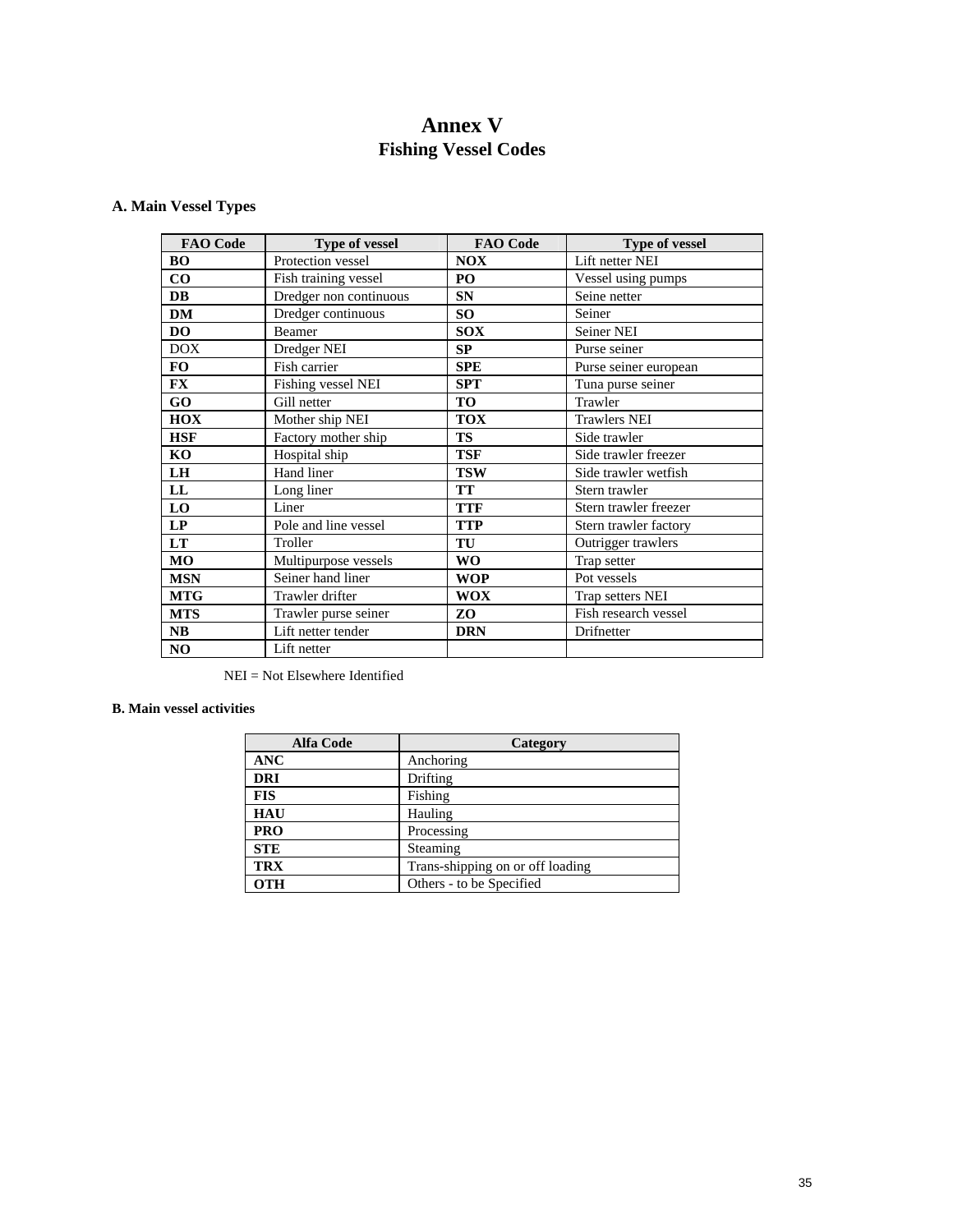# **Annex VI Gear Codes**

| <b>Gear Categories</b>              | <b>Standard</b><br><b>Abbreviation</b><br>Code | <b>Gear Categories</b>                                                                   | <b>Standard</b><br><i><b>Abbreviation</b></i><br>Code |
|-------------------------------------|------------------------------------------------|------------------------------------------------------------------------------------------|-------------------------------------------------------|
| <b>SURROUNDING NETS</b>             |                                                | <b>GILLNETS AND ENTANGLING</b>                                                           |                                                       |
|                                     |                                                | <b>NETS</b>                                                                              |                                                       |
| With purse lines (purse seines)     | <b>PS</b>                                      | Set gillnets (anchored)                                                                  | <b>GNS</b>                                            |
| One boat operated purse seines      | PS <sub>1</sub>                                | Drift nets                                                                               | <b>GND</b>                                            |
| Two boat operated purse seines      | PS <sub>2</sub>                                |                                                                                          |                                                       |
| Without purse lines (lampara)       | LA                                             | Encircling gillnets                                                                      | <b>GNC</b>                                            |
|                                     |                                                | Fixed gillnets (on stakes)                                                               | <b>GNF</b>                                            |
| <b>SEINE NETS</b>                   | <b>SB</b>                                      | Trammel nets                                                                             | <b>GTR</b>                                            |
| Boat or vessel seines               | <b>SV</b>                                      | Combined gillnets-Trammel nets                                                           | <b>GTN</b>                                            |
| Danish seines                       | <b>SDN</b>                                     | Gillnets and entangling nets (not specified)                                             | <b>GEN</b>                                            |
| Scottish seines                     | <b>SSC</b>                                     | Gillnets (not specified)                                                                 | <b>GN</b>                                             |
| Pair seines                         | <b>SPR</b>                                     |                                                                                          |                                                       |
| Seine nets (not specifed)           | SX                                             | <b>TRAPS</b>                                                                             |                                                       |
|                                     |                                                | Pots                                                                                     | <b>FPO</b>                                            |
| <b>TRAWLS</b>                       |                                                | Stationary uncovered pound-nets                                                          | <b>FPN</b>                                            |
|                                     |                                                | Fyke nets                                                                                | <b>FYK</b>                                            |
| <b>Bottom</b> trawls                |                                                | Stow nets                                                                                | <b>FSN</b>                                            |
| Beam trawls                         | TBB                                            | Barriers, fences, weirs, etc.                                                            | <b>FWR</b>                                            |
| Otter trawls <sup>1</sup>           | <b>OTB</b>                                     | Aerial traps                                                                             | FAR                                                   |
| Pair trawls                         | <b>PTB</b>                                     | Traps (not specified)                                                                    | <b>FIX</b>                                            |
| Nephrops trawls                     | <b>TBN</b>                                     |                                                                                          |                                                       |
| Shrimp trawls                       | <b>TBS</b>                                     | <b>HOOKS AND LINES</b>                                                                   |                                                       |
| Bottom trawls (not specified)       | TB                                             | Hand-lines and pole-lines (hand operated) <sup>2</sup>                                   | LHP                                                   |
| Midwater trawls                     |                                                | Hand-lines and pole-lines (mechanized) <sup>2</sup>                                      | <b>LHM</b>                                            |
| Otter trawls                        | <b>OTM</b>                                     | Set lines (longlines set)                                                                | <b>LLS</b>                                            |
| Pair trawls                         | <b>PTM</b>                                     | Drifting longlines                                                                       | <b>LLD</b>                                            |
| Shirmp trawls                       | <b>TMS</b>                                     | Longlines (not specified)                                                                | LL                                                    |
| Midwater trawls (not specified)     | TM                                             | <b>Trolling lines</b>                                                                    | <b>LTL</b>                                            |
| Otter twin trawls                   | <b>OTT</b>                                     | Hooks and lines (not specified) <sup>3</sup>                                             | LX                                                    |
| Otter trawls (not specified)        | <b>OT</b>                                      |                                                                                          |                                                       |
| Pair trawls (not specified)         | PT                                             | <b>GRAPPLING AND WOUNDING</b>                                                            |                                                       |
| Other trawls (not specified)        | TX                                             | Harpoons                                                                                 | <b>HAR</b>                                            |
| <b>DREDGES</b>                      |                                                | <b>HARVESTING MACHINES</b>                                                               |                                                       |
| Boat dredges                        | <b>DRB</b>                                     | Pumps                                                                                    | <b>HMP</b>                                            |
| Hand dredges                        | <b>DRH</b>                                     | Mechanized dredges                                                                       | <b>HMD</b>                                            |
|                                     |                                                | Harvesting machines (not specified)                                                      | <b>HMX</b>                                            |
| <i><b>LIFT NETS</b></i>             |                                                |                                                                                          |                                                       |
| Portable lift nets                  | ${\rm LNP}$                                    | <b>MISCELLANEOUS GEAR<sup>4</sup></b>                                                    | <b>MIS</b>                                            |
| Boat operated lift nets             | <b>LNB</b>                                     |                                                                                          |                                                       |
| Shore operated stationary lift nets | <b>LNS</b>                                     | RECREATIONAL FISHING GEAR                                                                | RG                                                    |
| Lift nets (not specified)           | LN                                             |                                                                                          |                                                       |
|                                     |                                                | <b>NOT</b><br><b>NOT</b><br><b>KNOWN</b><br><b>OR</b><br><b>GEAR</b><br><b>SPECIFIED</b> | $\rm N K$                                             |
| <b>FALLING GEAR</b>                 |                                                |                                                                                          |                                                       |
| Cast nets                           | <b>FCN</b>                                     |                                                                                          |                                                       |
| Falling Gear (not specified)        | FG                                             |                                                                                          |                                                       |

(continued on next page)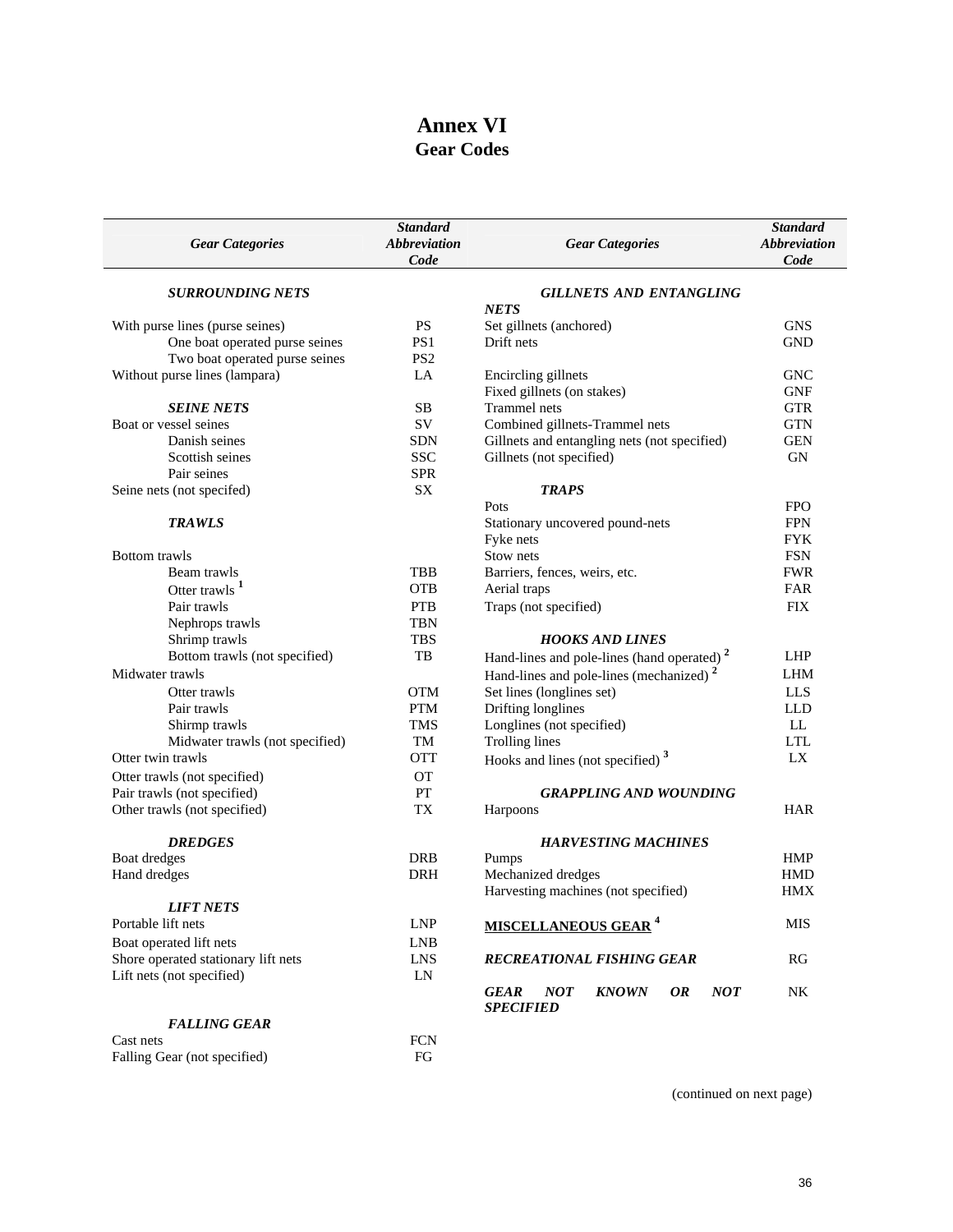**<sup>1</sup>**Fisheries agencies may indicate side and stern bottom and side and stern midwater trawls, as OTB-1 and OTB-2, and OTM-1 and OTM-2, respectively.

- <sup>3</sup> Code LDV for dory operated line gears will be maintained for historical data purposes.
- <sup>4</sup> This item includes: hand and landing nets, drive-in-nets, gathering by hand with simple hand implements with or without diving equipment, poisons and explosives, trained animals, electrical fishing.

<sup>&</sup>lt;sup>2</sup> Including jigging lines.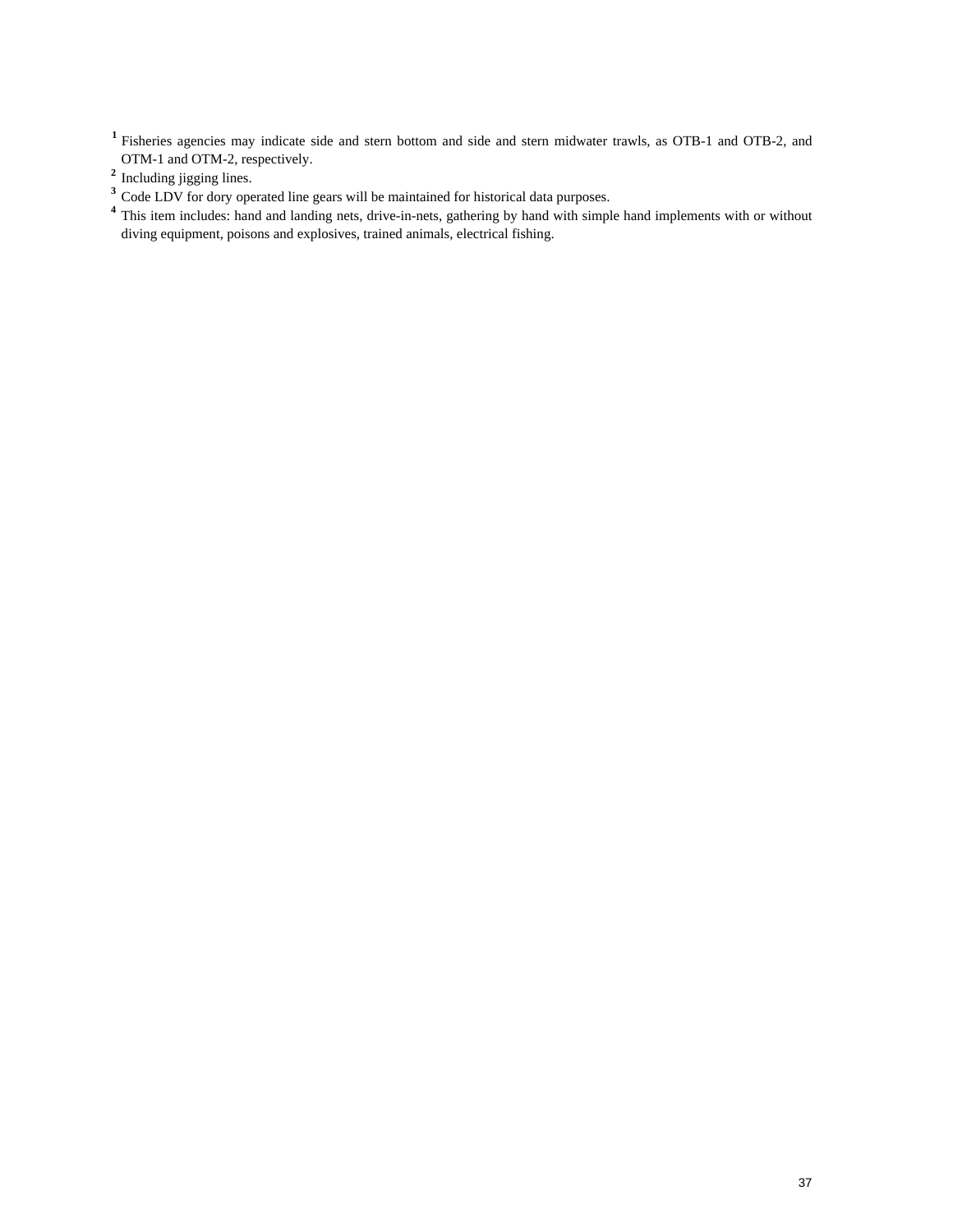# **Annex VII Vessel documents**

Elements to be included in documents onboard vessels over 10 metres in length:

- its name, if any
- the letter(s) of the port or district in which it is registered, and the number(s) under which it is registered
- its international radio call sign, if any
- the names and addresses of the owner(s) and, where applicable, the charterers
- its length and engine power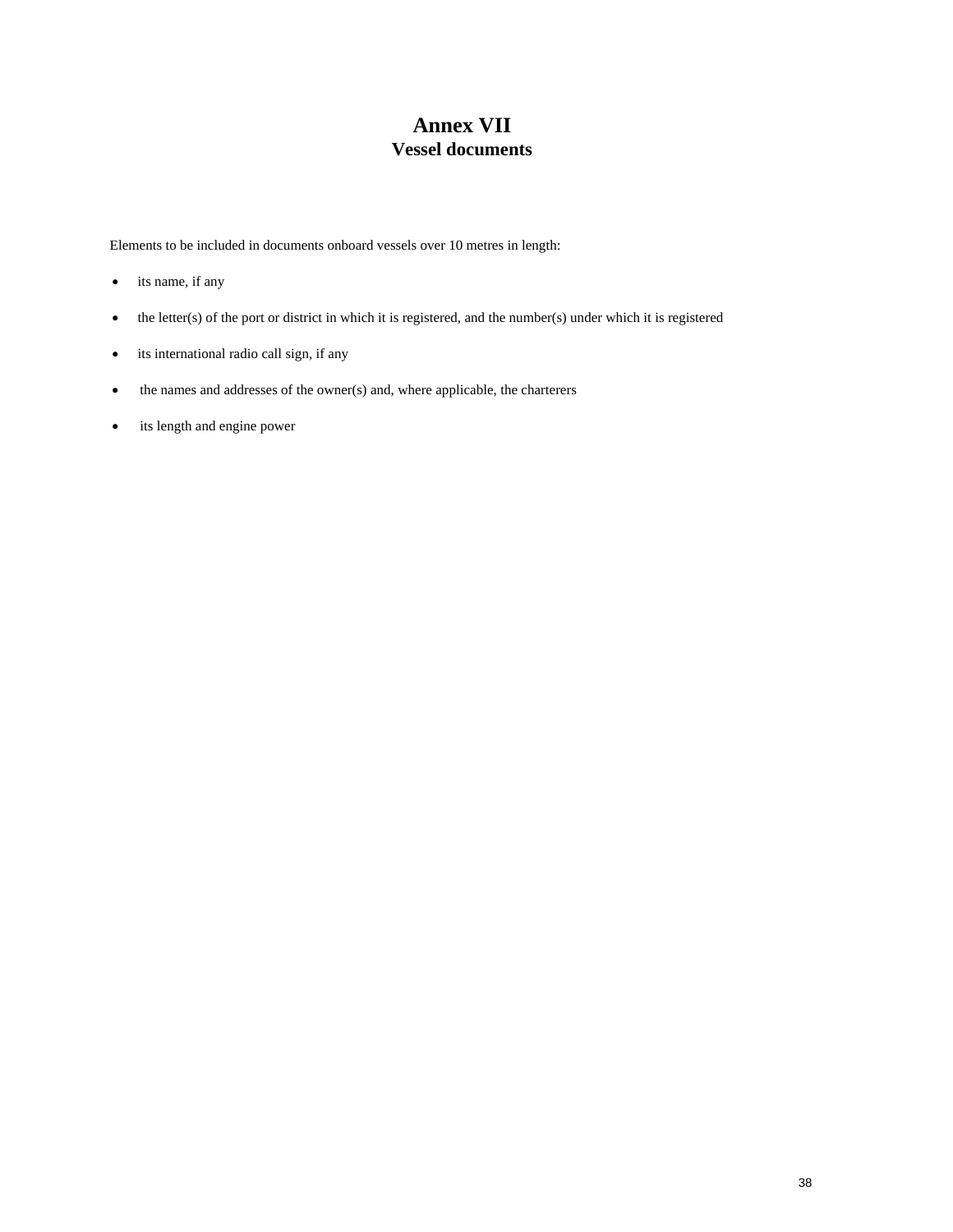# **Annex VIII Recording of Catch (Logbook Entries)**

#### FISHING LOGBOOK ENTRIES

| Item of Information<br><b>Standard Code</b>              |  |
|----------------------------------------------------------|--|
|                                                          |  |
|                                                          |  |
|                                                          |  |
|                                                          |  |
|                                                          |  |
| Type of gear                                             |  |
|                                                          |  |
|                                                          |  |
|                                                          |  |
|                                                          |  |
| Species names<br>(Annex II)                              |  |
|                                                          |  |
| Daily catch of each species for human consumption in the |  |
|                                                          |  |
|                                                          |  |
|                                                          |  |
|                                                          |  |
|                                                          |  |
|                                                          |  |

Instructions:

\*<sup>1</sup> When two or more types of gear are used in the same 24-hour period, records should be separate for the different types.

\*<sup>2</sup> Please see Annex II for Species codes; Annex VI for applicable gear and attachment codes.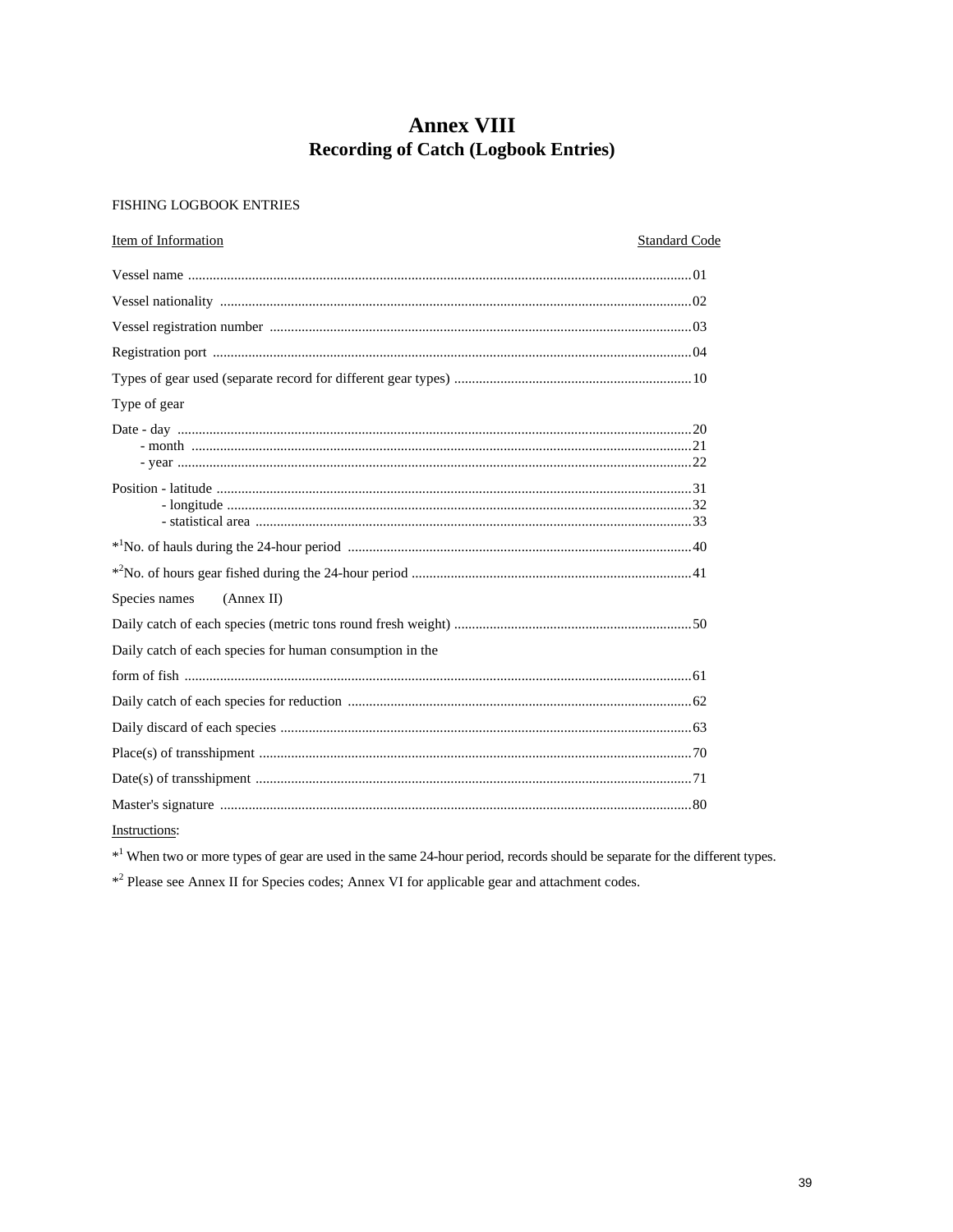# **Annex IX VMS Data Format**

| Data Element                    | Code      | <b>Mandatory</b> /<br>Optional | <b>Remarks</b>                                                                                                                                                      |
|---------------------------------|-----------|--------------------------------|---------------------------------------------------------------------------------------------------------------------------------------------------------------------|
| Start record                    | <b>SR</b> | M                              | System detail; indicates start of record                                                                                                                            |
| From                            | <b>FR</b> | M                              | Address of the transmitting party (Contracting Party)                                                                                                               |
| Address                         | AD        | M                              | Message detail; destination; "XNW" for NAFO Secretariat                                                                                                             |
| Sequence Number                 | SQ        | $\Omega$                       | Message detail; message serial number in current year                                                                                                               |
| Type of Message                 | TM        | M                              | Message detail; message type, "POS" as Position<br>report/message to be communicated by VMS or other<br>means by vessels with a defective satellite tracking device |
| Radio call sign                 | RC        | M                              | Vessel registration detail; international radio call sign of the<br>vessel                                                                                          |
| Trip Number                     | TN        | $\Omega$                       | Activity detail; fishing trip serial number in current year                                                                                                         |
| <b>Vessel Name</b>              | <b>NA</b> | M                              | Vessel registration detail; name of the vessel                                                                                                                      |
| External Registration<br>Number | XR.       | M                              | Vessel registration detail; the side number of the vessel                                                                                                           |
| Latitude                        | <b>LT</b> | M                              | Activity detail; position at time of transmission                                                                                                                   |
| Longitude                       | LG        | M                              | Activity detail; position at time of transmission                                                                                                                   |
| Date                            | DA        | M                              | Message detail; date of transmission                                                                                                                                |
| Time                            | <b>TI</b> | M                              | Message detail; time of transmission                                                                                                                                |
| <b>Record Date</b>              | <b>RD</b> | M                              | Year, month and date                                                                                                                                                |
| Record Time                     | RT        | M                              | Hours and minutes in UTC                                                                                                                                            |
| <b>Record Number</b>            | RN        | M                              | Serial number of the record in the relevant year                                                                                                                    |
| End of record                   | ER        | M                              | System detail; indicates end of the record                                                                                                                          |

Each data transmission is structured as follows:

- double slash ("//") and the characters "SR" indicate the start of a message;
- a double slash ("//") and field code indicate the start of a data element;
- a single slash ("/") separates the field code and the data;
- pairs of data are separated by space; the characters "ER" and a double slash ("//")indicate the end of a record."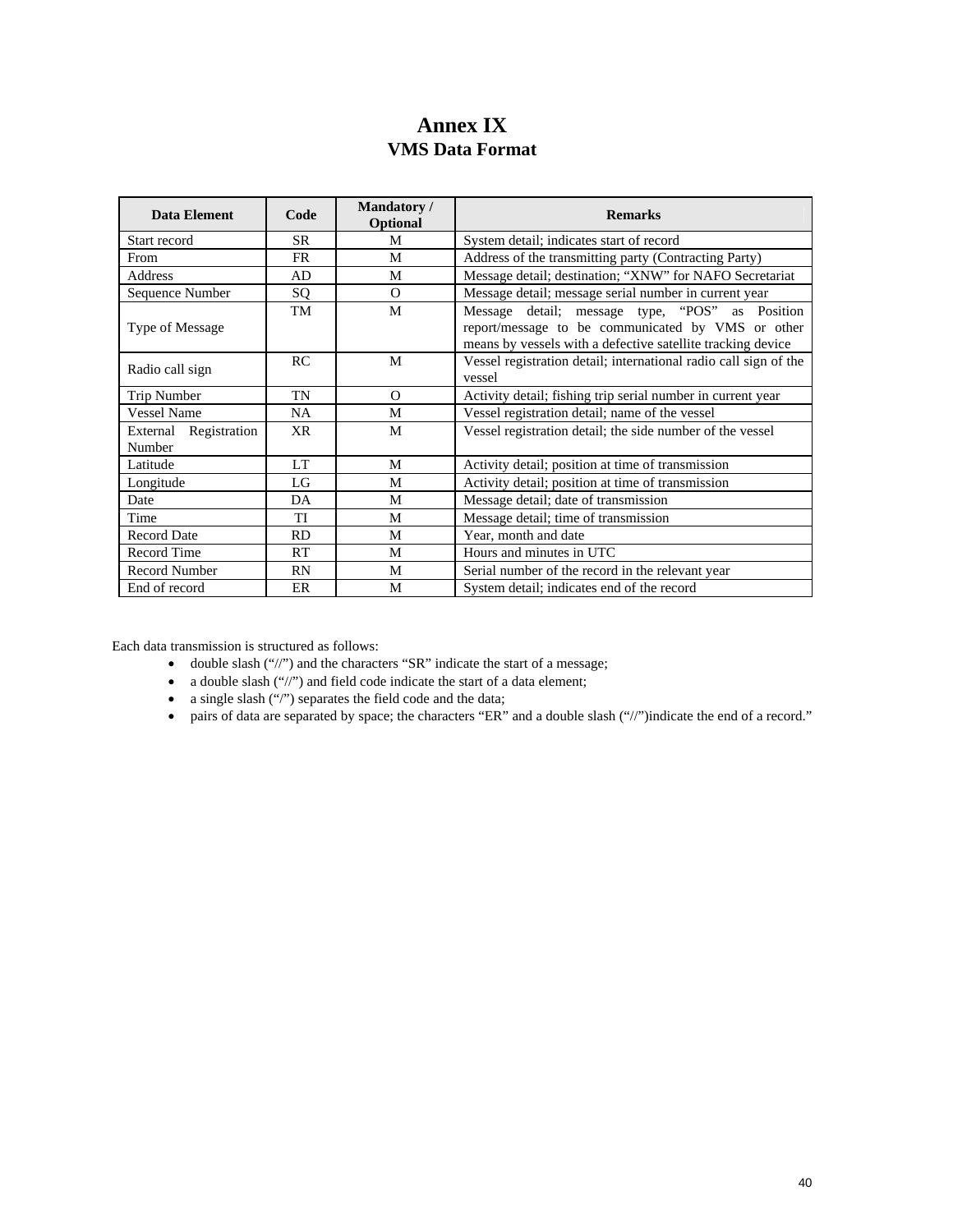# **Annex X Format for the communication of catches and reports by fishing vessels**

### **1) "Catch on ENTRY" report**

| <b>Data Element</b>                 | <b>Field</b><br>Code | Mandatory/    | <b>Remarks</b>                                                                    |
|-------------------------------------|----------------------|---------------|-----------------------------------------------------------------------------------|
| Start record                        | <b>SR</b>            | Optional<br>M |                                                                                   |
|                                     |                      |               | System detail; indicates start of record                                          |
| From                                | <b>FR</b>            | M             | Name of transmitting Party                                                        |
| <b>Address</b>                      | AD                   | M             | Message detail; destination, "XNW" for NAFO                                       |
| Sequence Number                     | SQ                   | M             | Message detail; serial number in current year                                     |
| Type of Message                     | <b>TM</b>            | M             | Message detail; message type, "COE" as Catch on Entry report                      |
| Radio call sign                     | RC                   | M             | Vessel registration detail; international radio call sign of the vessel           |
| Trip Number                         | TN                   | $\Omega$      | Activity detail; fishing trip serial number in current year                       |
| <b>Vessel Name</b>                  | <b>NA</b>            | $\Omega$      | Vessel registration detail; name of the vessel                                    |
| <b>Master Name</b>                  | <b>MA</b>            | M             | Name of the master of vessel                                                      |
| <b>External Registration Number</b> | <b>XR</b>            | $\Omega$      | Vessel registration detail; the side number of the vessel.                        |
| Latitude                            | LA                   | M             | Activity detail; position at time of transmission                                 |
| Longitude                           | LO                   | M             | Activity detail; position at time of transmission                                 |
| Relevant Area                       | RA                   | M             | NAFO Division into which the vessel is about to enter                             |
| Date                                | DA                   | M             | Message detail; date of transmission                                              |
| Time                                | <b>TI</b>            | M             | Message detail; time of transmission                                              |
| On Board                            | OB                   | M             | Total round weight of fish by species (3-alpha code) on board upon entry into the |
|                                     |                      |               | Regulatory Area in kilograms rounded to the nearest 100 kilograms. Allow several  |
|                                     |                      |               | pairs of fields, consisting of species +9 weight, with each field separated by a  |
|                                     |                      |               | space, e.g. //OB/species weight species weight species weight//                   |
| Directed Species                    | DS                   | M             | Directed species. Allow several species to be entered with the value separated by |
|                                     |                      |               | spaces, e.g. //DS/species species species//                                       |
| End of record                       | ER                   | M             | System detail; indicates end of the record                                        |

### **2) "ENTRY" report**

| Data Element                        | Code      | <b>Mandatory</b> /<br>Optional | <b>Remarks</b>                                                          |
|-------------------------------------|-----------|--------------------------------|-------------------------------------------------------------------------|
| Start record                        | SR        | M                              | System detail; indicates start of record                                |
| From                                | FR        | M                              | Address of the transmitting party (Contracting Party)                   |
| Address                             | AD        | M                              | Message detail; destination; "XNW" for NAFO Secretariat                 |
| Sequence Number                     | SQ        | $\Omega$                       | Message detail; message serial number in current year                   |
| Type of Message                     | TM        | M                              | Message detail; message type, "ENT" as Entry report                     |
| Radio call sign                     | RC        | M                              | Vessel registration detail; international radio call sign of the vessel |
| Trip Number                         | <b>TN</b> | $\Omega$                       | Activity detail; fishing trip serial number in current year             |
| <b>Vessel Name</b>                  | <b>NA</b> | M                              | Vessel registration detail; name of the vessel                          |
| <b>External Registration Number</b> | <b>XR</b> | M                              | Vessel registration detail; the side number of the vessel               |
| Latitude                            | <b>LT</b> | M                              | Activity detail; position at time of transmission                       |
| Longitude                           | LG        | M                              | Activity detail; position at time of transmission                       |
| Date                                | DA        | M                              | Message detail; date of transmission                                    |
| Time                                | TI        | M                              | Message detail; time of transmission                                    |
| <b>Record Date</b>                  | <b>RD</b> | M                              | Year, month and date                                                    |
| Record Time                         | <b>RT</b> | M                              | Hours and minutes in UTC                                                |
| <b>Record Number</b>                | RN        | M                              | Serial number of the record in the relevant year                        |
| End of record                       | ER        | M                              | System detail; indicates end of the record                              |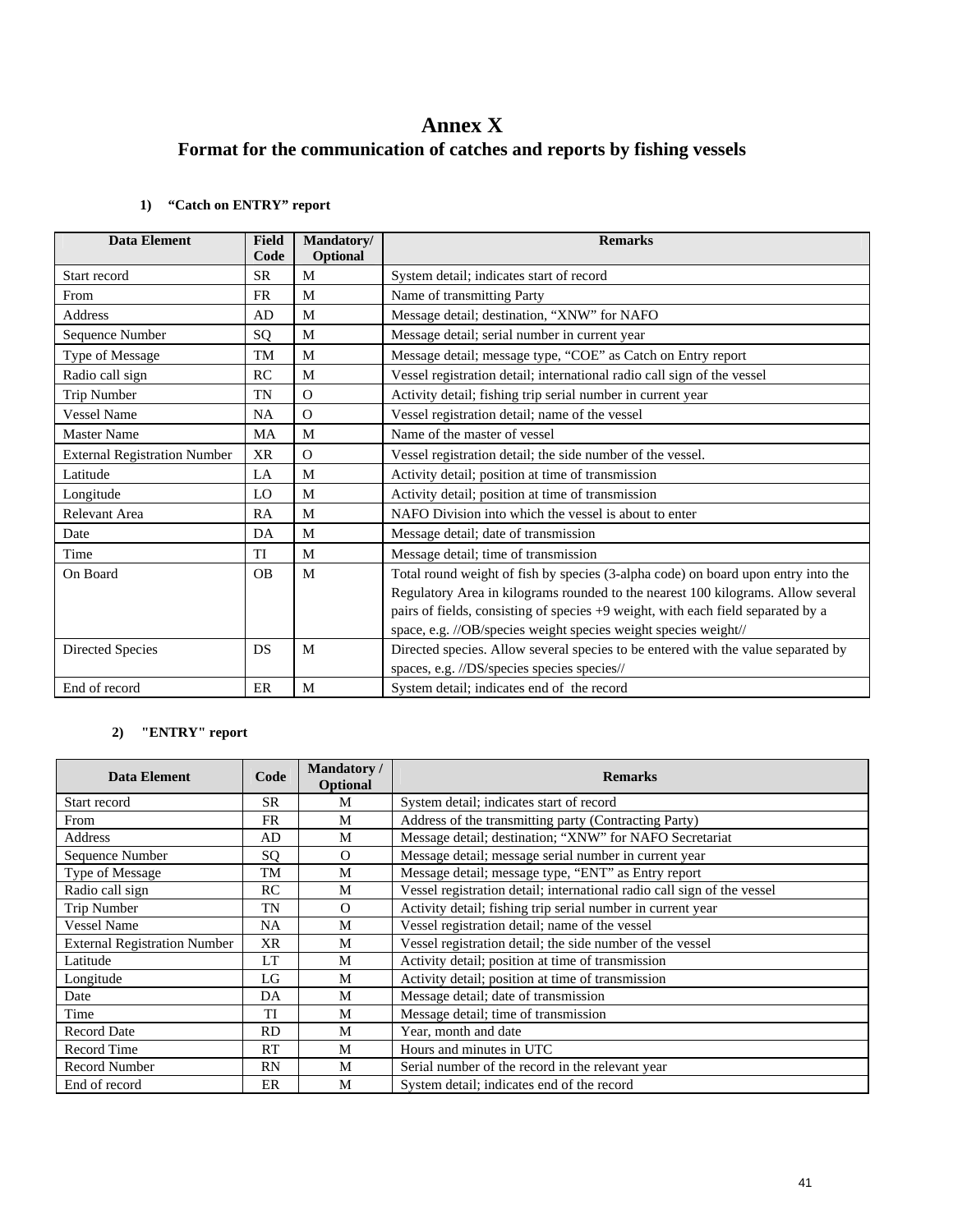### **3) "TRANSHIPMENT" report**

| <b>Data Element</b>                 | <b>Field</b><br>Code | Mandatory/<br>Optional | <b>Remarks</b>                                                                    |
|-------------------------------------|----------------------|------------------------|-----------------------------------------------------------------------------------|
| Start record                        | <b>SR</b>            | M                      | System detail; indicates start of record                                          |
| From                                | <b>FR</b>            | M                      | Name of transmitting Party                                                        |
| <b>Address</b>                      | AD                   | M                      | Message detail; destination, "XNW" for NAFO                                       |
| Sequence Number                     | SQ                   | M                      | Message detail; message serial number in current year                             |
| Type of Message                     | TM                   | M                      | Message detail; message type, "TRA" as Transhipment report                        |
| Radio call sign                     | RC                   | M                      | Vessel registration detail; international radio call sign of the vessel           |
| Trip Number                         | TN                   | $\Omega$               | Activity detail; fishing trip serial number in current year                       |
| <b>Vessel Name</b>                  | NA                   | $\Omega$               | Vessel registration detail; name of the vessel                                    |
| <b>Master Name</b>                  | MA                   | M                      | Name of master of vessel                                                          |
| <b>External Registration Number</b> | XR                   | $\Omega$               | Vessel registration detail; the side number of the vessel                         |
| Latitude                            | LA                   | M                      | Activity detail; position at time of transhipment                                 |
| Longitude                           | LO                   | M                      | Activity detail; position at time of transhipment                                 |
| Quantity on-loaded or off-loaded    | KG                   |                        | Quantity by species on-loaded or off-loaded in the R.A., in pairs as needed.      |
| species                             |                      | M                      | FAO species code                                                                  |
| live weight                         |                      | M                      | live weight in kilograms, rounded to the nearest 100 kilograms                    |
| Transhipped To                      | <b>TT</b>            | M <sup>1</sup>         | Vessel registration detail; International radio call sign of the receiving vessel |
| <b>Transhipped From</b>             | TF                   | $\mathbf{M}^1$         | Vessel registration detail; International radio call sign of the donor vessel     |
| Date                                | DA                   | M                      | Message detail; date of transmission                                              |
| Time                                | TI                   | M                      | Message detail; time of transmission                                              |
| End of record                       | ER                   | M                      | System detail; indicates end of the record                                        |

<sup>1</sup>Whichever one is appropriate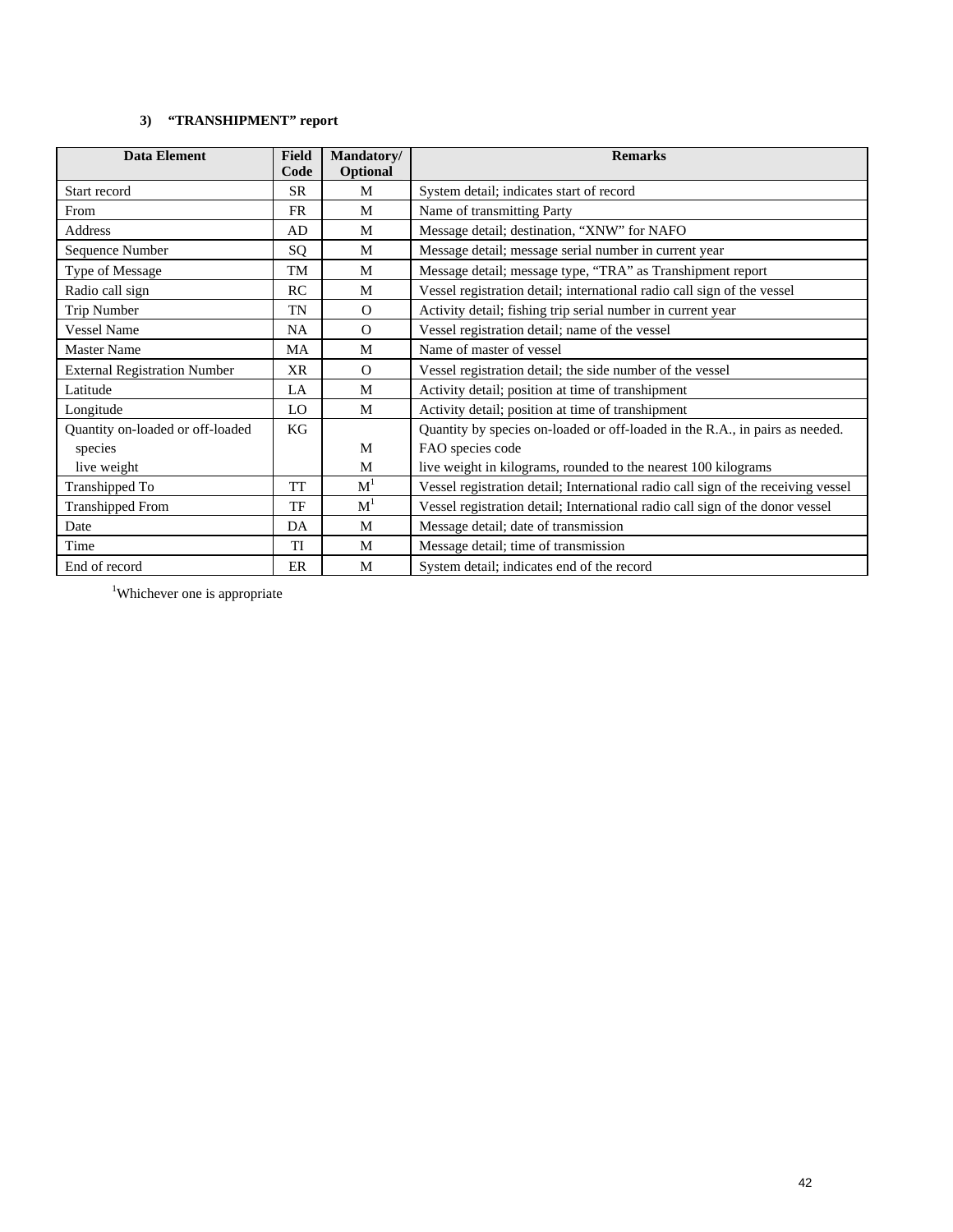### **4) "Catch on EXIT" report**

| <b>Data Element</b>                 | <b>Field</b><br>Code | Mandatory/<br>Optional | <b>Remarks</b>                                                                  |
|-------------------------------------|----------------------|------------------------|---------------------------------------------------------------------------------|
| Start record                        | <b>SR</b>            | M                      | System detail; indicates start of record                                        |
| <b>Address</b>                      | AD.                  | M                      | Message detail; destination, "XNW" for NAFO                                     |
| From                                | <b>FR</b>            | M                      | Name of transmitting party                                                      |
| Sequence Number                     | SQ                   | M                      | Message detail; message serial number in current year                           |
| Type of Message                     | TM                   | M                      | Message detail; "COX" as Catch on Exit report                                   |
| Radio call sign                     | RC                   | M                      | Vessel registration detail; international radio call sign of the vessel         |
| Trip Number                         | TN                   | $\Omega$               | Activity detail; fishing trip serial number in current year                     |
| <b>Vessel Name</b>                  | <b>NA</b>            | $\Omega$               | Vessel registration detail; name of the vessel                                  |
| <b>Master Name</b>                  | MA                   | M                      | Name of master of vessel                                                        |
| <b>External Registration Number</b> | <b>XR</b>            | $\Omega$               | Vessel registration detail; the side number of the vessel                       |
| Latitude                            | LA                   | M                      | Activity detail; position at time of transmission                               |
| Longitude                           | LO                   | M                      | Activity detail; position at time of transmission                               |
| Relevant Area                       | <b>RA</b>            | M                      | NAFO area from which the vessel is about to exit.                               |
| Catch                               | CA                   |                        | Activity detail; Cumulative catch retained on board by species, either since    |
|                                     |                      |                        | commencement of fishing in the R.A. or last "Catch" report, in pairs as needed. |
| species                             |                      | M                      | FAO species code                                                                |
| live weight                         |                      | M                      | live weight in kilograms, rounded to the nearest 100 kilograms                  |
| Days Fished                         | DF                   | M                      | Activity detail; number of fishing days in the Regulatory Area either since     |
|                                     |                      |                        | commencement of fishing or last "Catch" report                                  |
| Date                                | DA                   | M                      | Message detail; date of transmission                                            |
| Time                                | TI                   | M                      | Message detail; time of transmission                                            |
| End of record                       | ER                   | M                      | System detail; indicates end of the record                                      |

### **5) "EXIT" report**

| <b>Data Element</b>                 | <b>Mandatory</b> /<br>Code<br><b>Optional</b> |          | <b>Remarks</b>                                                          |
|-------------------------------------|-----------------------------------------------|----------|-------------------------------------------------------------------------|
| Start record                        | <b>SR</b>                                     | M        | System detail; indicates start of record                                |
| From                                | <b>FR</b>                                     | M        | Address of the transmitting party (Contracting Party)                   |
| Address                             | AD                                            | M        | Message detail; destination; "XNW" for NAFO Secretariat                 |
| Sequence Number                     | SQ                                            | $\Omega$ | Message detail; message serial number in current year                   |
| Type of Message                     | TM                                            | M        | Message detail; message type, "EXI" as Exit report                      |
| Radio call sign                     | <b>RC</b>                                     | M        | Vessel registration detail; international radio call sign of the vessel |
| <b>Trip Number</b>                  | TN                                            | $\Omega$ | Activity detail; fishing trip serial number in current year             |
| <b>Vessel Name</b>                  | <b>NA</b>                                     | M        | Vessel registration detail; name of the vessel                          |
| <b>External Registration Number</b> | <b>XR</b>                                     | M        | Vessel registration detail; the side number of the vessel               |
| Latitude                            | <b>LT</b>                                     | M        | Activity detail; position at time of transmission                       |
| Longitude                           | LG                                            | M        | Activity detail; position at time of transmission                       |
| Date                                | DA                                            | M        | Message detail; date of transmission                                    |
| Time                                | TI                                            | M        | Message detail; time of transmission                                    |
| <b>Record Date</b>                  | <b>RD</b>                                     | M        | Year, month and date                                                    |
| Record Time                         | RT                                            | M        | Hours and minutes in UTC                                                |
| <b>Record Number</b>                | RN                                            | M        | Serial number of the record in the relevant year                        |
| End of record                       | ER                                            | M        | System detail; indicates end of the record                              |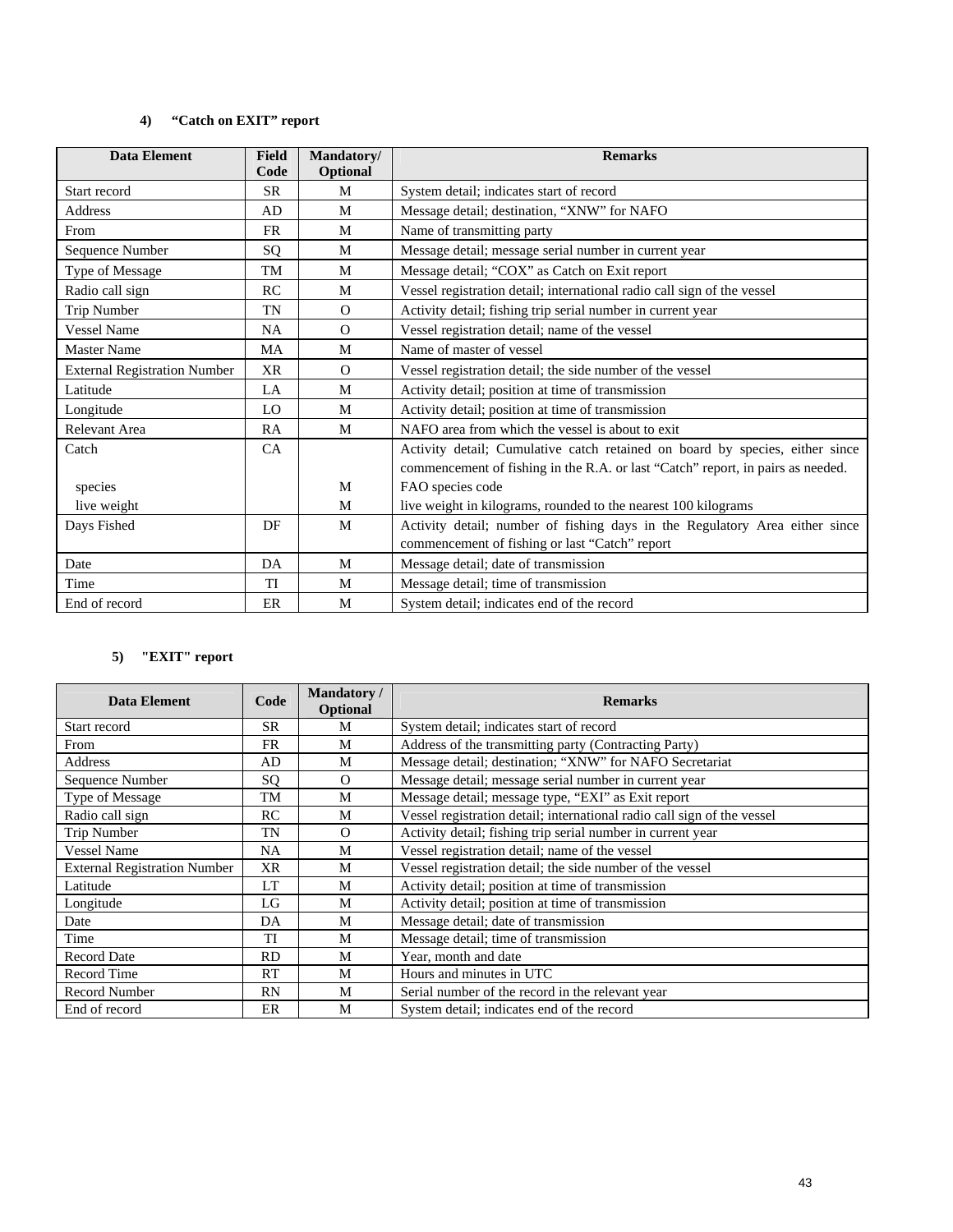# **Annex XI Report of Inspection**

#### **REPORT OF INSPECTION**

### THE NORTHWEST ATLANTIC FISHERIES ORGANIZATION

---------------------------------------------------------------------------------------------------------------------------------------------

#### (Inspector: Please use CAPITAL BLOCK LETTERS)

#### AUTHORIZED INSPECTOR(s)

| $\overline{1}$ . |                                                                            |
|------------------|----------------------------------------------------------------------------|
| 2.               | Name and Identifying letters and/or Number of Vessel Carrying Inspector(s) |
|                  | <b>INFORMATION ON VESSEL INSPECTED</b>                                     |
| 3.               |                                                                            |
| $\overline{4}$ . |                                                                            |
| 5.               |                                                                            |
| 6.               |                                                                            |
| 7.               | Position as determined by inspecting vessel's master at UTC; LatLong       |

8. Position as determined by fishing vessel's master at ........UTC; Lat........ Long........

### DATE AND TIMES THE INSPECTION COMMENCED AND FINISHED

9. Date ..…….…….... Time arrived on board …….……...... UTC-Time of Departure ………........ UTC

#### MESH MEASUREMENT - IN MILLIMETERS

10. Type of Net \_\_\_\_\_\_\_\_\_\_\_\_\_\_\_\_\_\_\_\_\_\_\_\_\_\_\_\_\_\_\_\_\_\_\_\_\_\_\_\_\_\_\_\_\_\_\_\_\_\_\_

Codend (inclusive of lengthener(s), if any) - Samples of 20 meshes 100 mm+

#### Width (Mesh Size) Width Size

Average Legal<br>Width Size

| -1 SU     |  |  |  |  |  |  |  |  |  |  |
|-----------|--|--|--|--|--|--|--|--|--|--|
| Net       |  |  |  |  |  |  |  |  |  |  |
| $\sim$ nd |  |  |  |  |  |  |  |  |  |  |
| Net       |  |  |  |  |  |  |  |  |  |  |

Chafer - Samples of \_\_\_\_ meshes

| 1 SL        |  |  |  |  |  |  |  |  |  |  |
|-------------|--|--|--|--|--|--|--|--|--|--|
| Net         |  |  |  |  |  |  |  |  |  |  |
| $\gamma$ nd |  |  |  |  |  |  |  |  |  |  |
| Net         |  |  |  |  |  |  |  |  |  |  |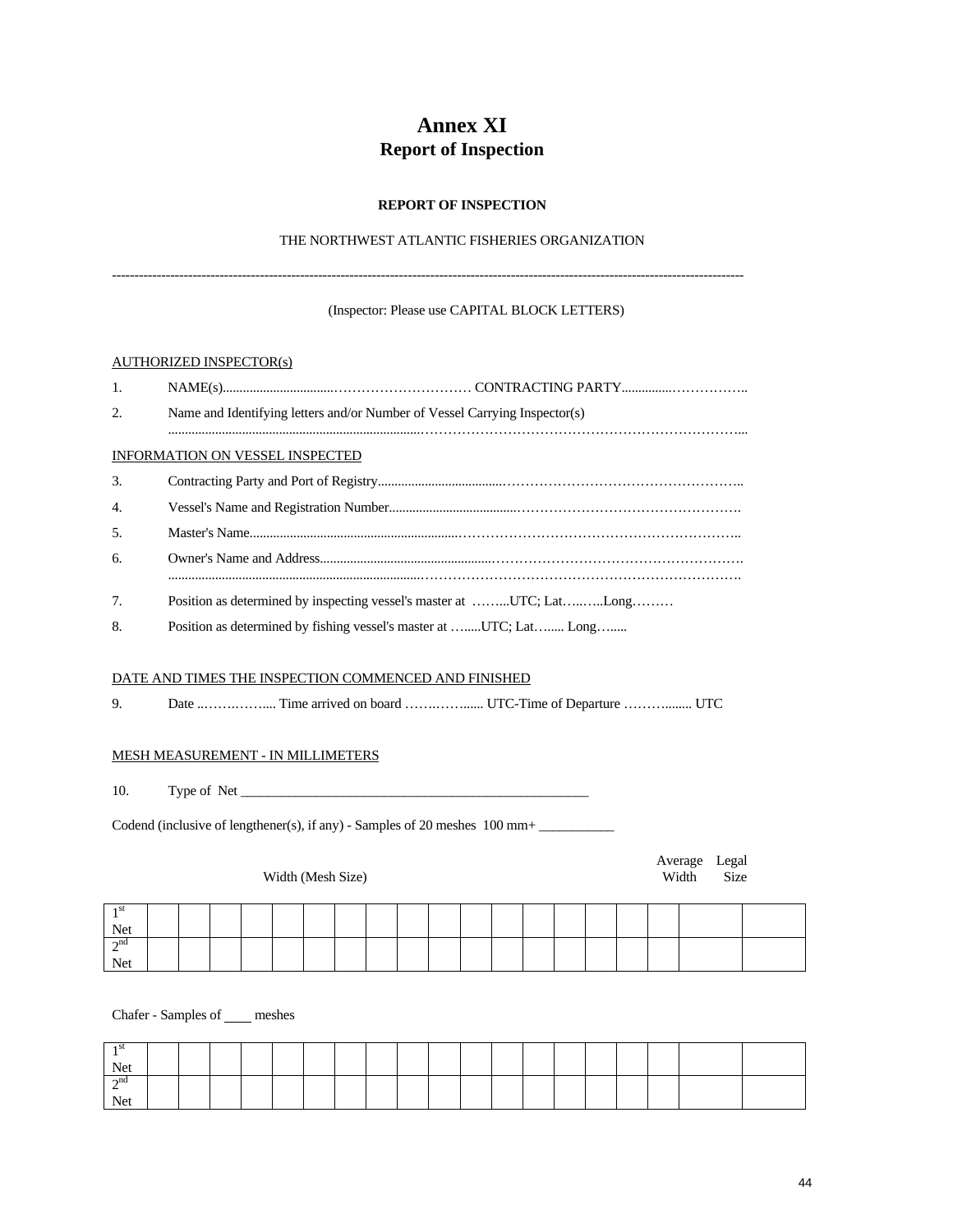#### Rest of Net - Samples of 20 meshes

| -1 SU     |  |  |  |  |  |  |  |  |  |  |
|-----------|--|--|--|--|--|--|--|--|--|--|
| Net       |  |  |  |  |  |  |  |  |  |  |
| $\sim$ nd |  |  |  |  |  |  |  |  |  |  |
| Net       |  |  |  |  |  |  |  |  |  |  |

#### 11. Have the records of catches been retained aboard for the duration of the quota period? YES/NO

#### Result of Inspection of Fish on board

#### 12. Result of Inspection of Fish Observed in last tow (if appropriate)

| TOTAL TONS | ALL SPECIES TAKEN | PERCENTAGE OF EACH |
|------------|-------------------|--------------------|
|            |                   |                    |
|            |                   |                    |
|            |                   |                    |
|            |                   |                    |
|            |                   |                    |
|            |                   |                    |

#### 13. Result of inspection of catches on board

| Fish species with 3-Alpha Code | Inspectors Estimate (tonnes) |
|--------------------------------|------------------------------|
|                                |                              |
|                                |                              |
|                                |                              |
|                                |                              |

Inspectors comments on how estimates were calculated:

………………………………………………………………………………………………………………………… ………………………………………………………………………………………………………………………… ………………………………………………………………………………………………………………………… …………………………………………………………………………………………………………………………

14. Summary of catches from logbooks for current fishing trip/quota period:

| DATE OF ENTRY INTO     | <b>DIVISION</b> | FISH SPECIES WITH | <b>CATCH</b>  | <b>HOW</b>       | <b>DISCARDS</b> |
|------------------------|-----------------|-------------------|---------------|------------------|-----------------|
| <b>REGULATORY AREA</b> |                 | 3-ALPHA CODE      | (METRIC TONS) | <b>PROCESSED</b> |                 |
|                        |                 |                   |               |                  |                 |
|                        |                 |                   |               |                  |                 |
|                        |                 |                   |               |                  |                 |
|                        |                 |                   |               |                  |                 |
|                        |                 |                   |               |                  |                 |
|                        |                 |                   |               |                  |                 |
|                        |                 |                   |               |                  |                 |
|                        |                 |                   |               |                  |                 |
|                        |                 |                   |               |                  |                 |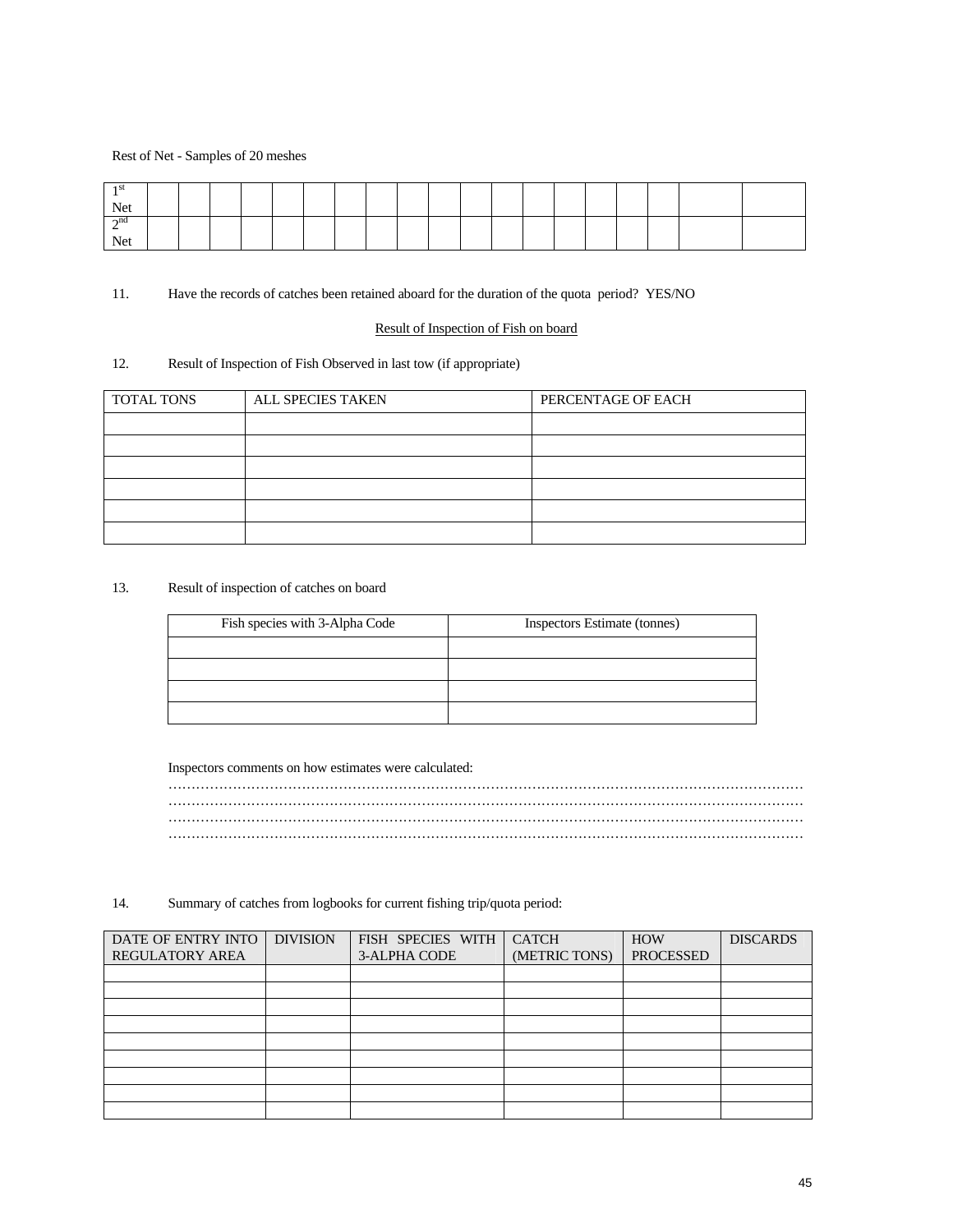| Nature of infringement: |
|-------------------------|
|                         |
|                         |

### COMMENTS AND OBSERVATIONS

| 16. |                                                                                                                                                                                                       |
|-----|-------------------------------------------------------------------------------------------------------------------------------------------------------------------------------------------------------|
| 17. | Comments: (In the case of a difference between the inspector's estimates of the catches on board and the related<br>summaries of catches from the logbooks, note this difference with the percentage) |
|     |                                                                                                                                                                                                       |
| 18. | Subjects of photographs taken relating to an infringement                                                                                                                                             |
| 19. | Other comments, statements and/or observations by Inspector(s)                                                                                                                                        |
|     |                                                                                                                                                                                                       |
| 20. | Statements of Second Inspector or Witness                                                                                                                                                             |
| 21. |                                                                                                                                                                                                       |
| 22. |                                                                                                                                                                                                       |
| 23. | <b>Statement of Master's Witness(es)</b>                                                                                                                                                              |
| 24. | Name and Signature of Master's Witness(es)                                                                                                                                                            |
| 25. | Acknowledgement and receipt of report:                                                                                                                                                                |
|     | report and second photographs taken have been delivered to me on this date. My signature does not constitute<br>acceptance of any part of the contents of the report.                                 |
|     |                                                                                                                                                                                                       |
| 26. | Comments and signature by the Master of vessel                                                                                                                                                        |
|     |                                                                                                                                                                                                       |
|     |                                                                                                                                                                                                       |

15.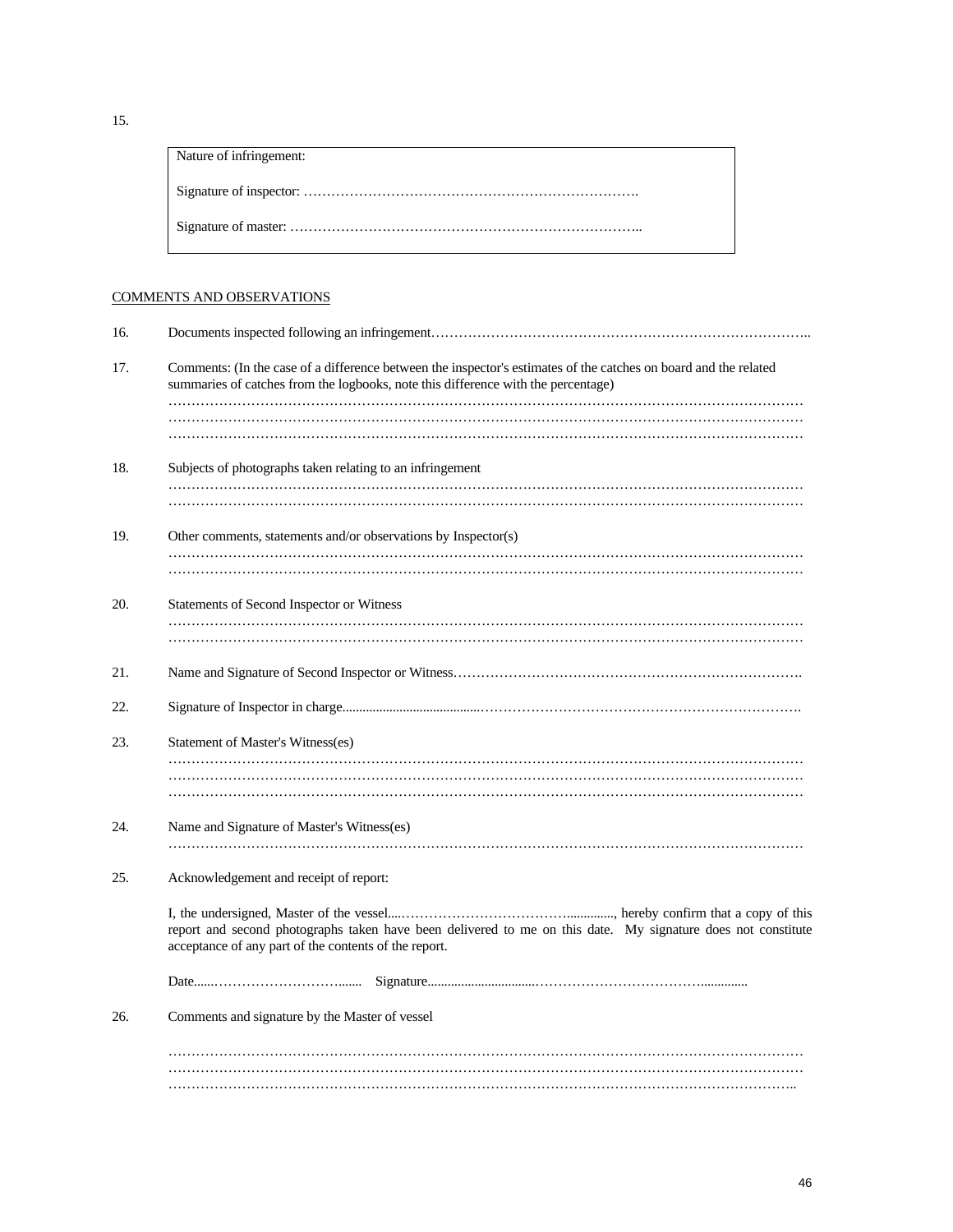#### COPY TO MASTER, ORIGINAL TO BE RETAINED BY INSPECTOR FOR REQUIRED DISTRIBUTION

- 1. The forms for the Report of Inspection shall be collated in a booklet with each page having an original and two selfcarbon copies (preferably coloured and preferably 1 yellow and 1 green).
- 2. Page packets are to be perforated at the top and bottom of the page for easy removal.
- 3. Items 1 through 8 and item 17 of the Report are to be highlighted with red ink.
- 4. Booklets should be bound preferably with 20 complete sets of the 3-page report.
- 5. The size of every page, after removal from the packet, should be 355.5 mm (14") in length by 216 mm (8 1/2") in width.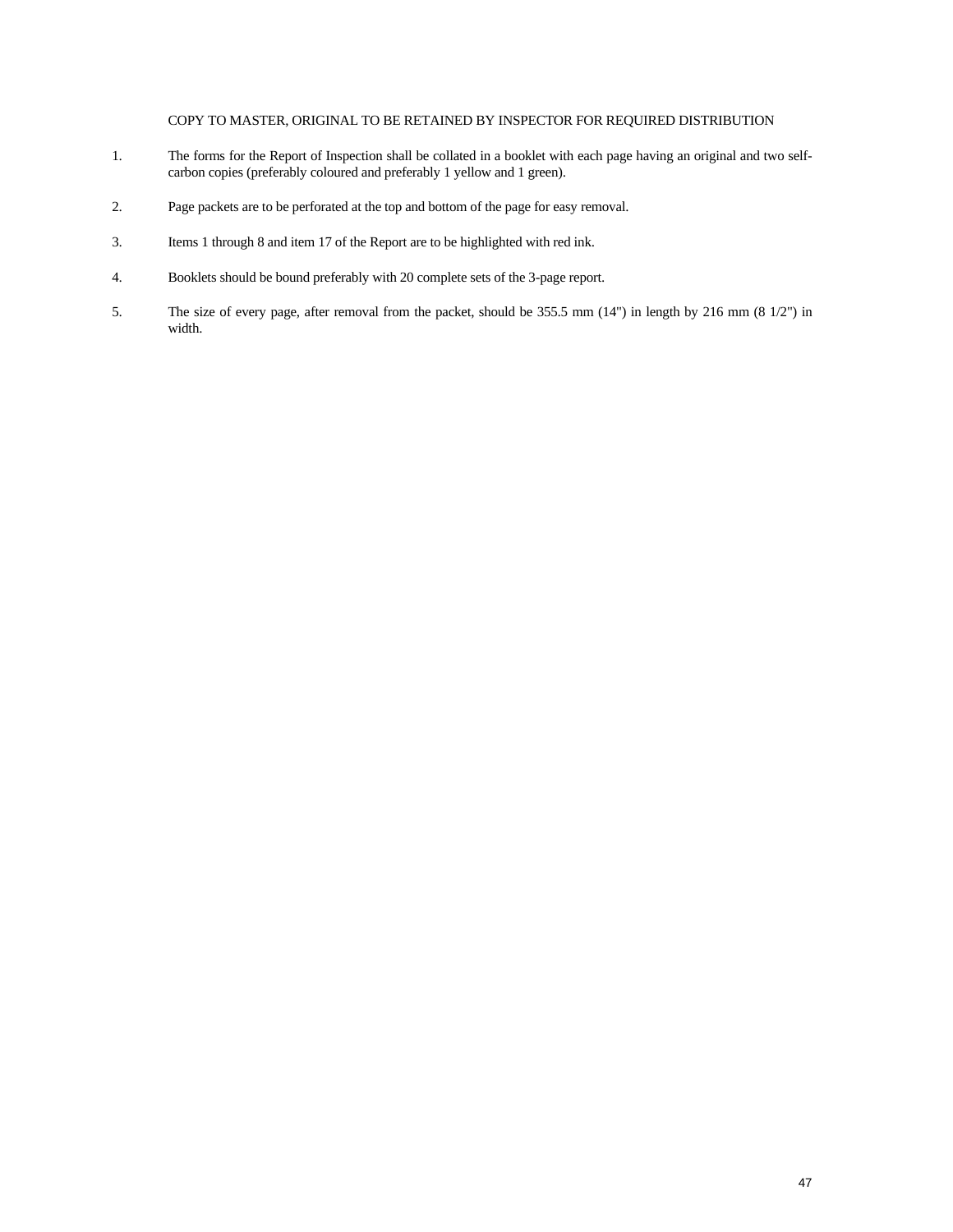# **Annex XII Surveillance Report Form**

#### THE NORTHWEST ATLANTIC FISHERIES ORGANIZATION **SURVEILLANCE REPORT** PART I

### AUTHORIZED INSPECTORS

| 2. |                                   |                                                                                      |                         |
|----|-----------------------------------|--------------------------------------------------------------------------------------|-------------------------|
|    |                                   |                                                                                      |                         |
|    |                                   |                                                                                      |                         |
|    |                                   |                                                                                      |                         |
|    |                                   |                                                                                      |                         |
|    |                                   |                                                                                      |                         |
|    |                                   |                                                                                      |                         |
|    | <b>DETAILS OF VESSEL OBSERVED</b> |                                                                                      |                         |
|    |                                   |                                                                                      |                         |
|    |                                   |                                                                                      |                         |
|    |                                   | 5. Other Identifying Features (Type of vessel, colour of hull, superstructure, etc.) |                         |
|    |                                   |                                                                                      |                         |
|    |                                   |                                                                                      |                         |
|    |                                   |                                                                                      |                         |
|    |                                   |                                                                                      |                         |
|    |                                   |                                                                                      |                         |
|    |                                   |                                                                                      |                         |
|    |                                   |                                                                                      |                         |
|    | 7. WEATHER CONDITIONS             |                                                                                      |                         |
|    | Wind Dir                          | Sea State $\dots \dots \dots \dots \dots \dots \dots \dots \dots$                    |                         |
|    | Wind Speed                        | Visibility                                                                           |                         |
|    |                                   |                                                                                      |                         |
|    | 8. DETAILS OF PHOTOGRAPHS TAKEN   |                                                                                      |                         |
|    | Date/Time                         | Posn.                                                                                | Altitude in case of air |
|    |                                   |                                                                                      | surveillance            |
|    |                                   |                                                                                      |                         |
|    |                                   |                                                                                      |                         |
|    |                                   |                                                                                      |                         |
|    |                                   |                                                                                      |                         |
|    |                                   |                                                                                      |                         |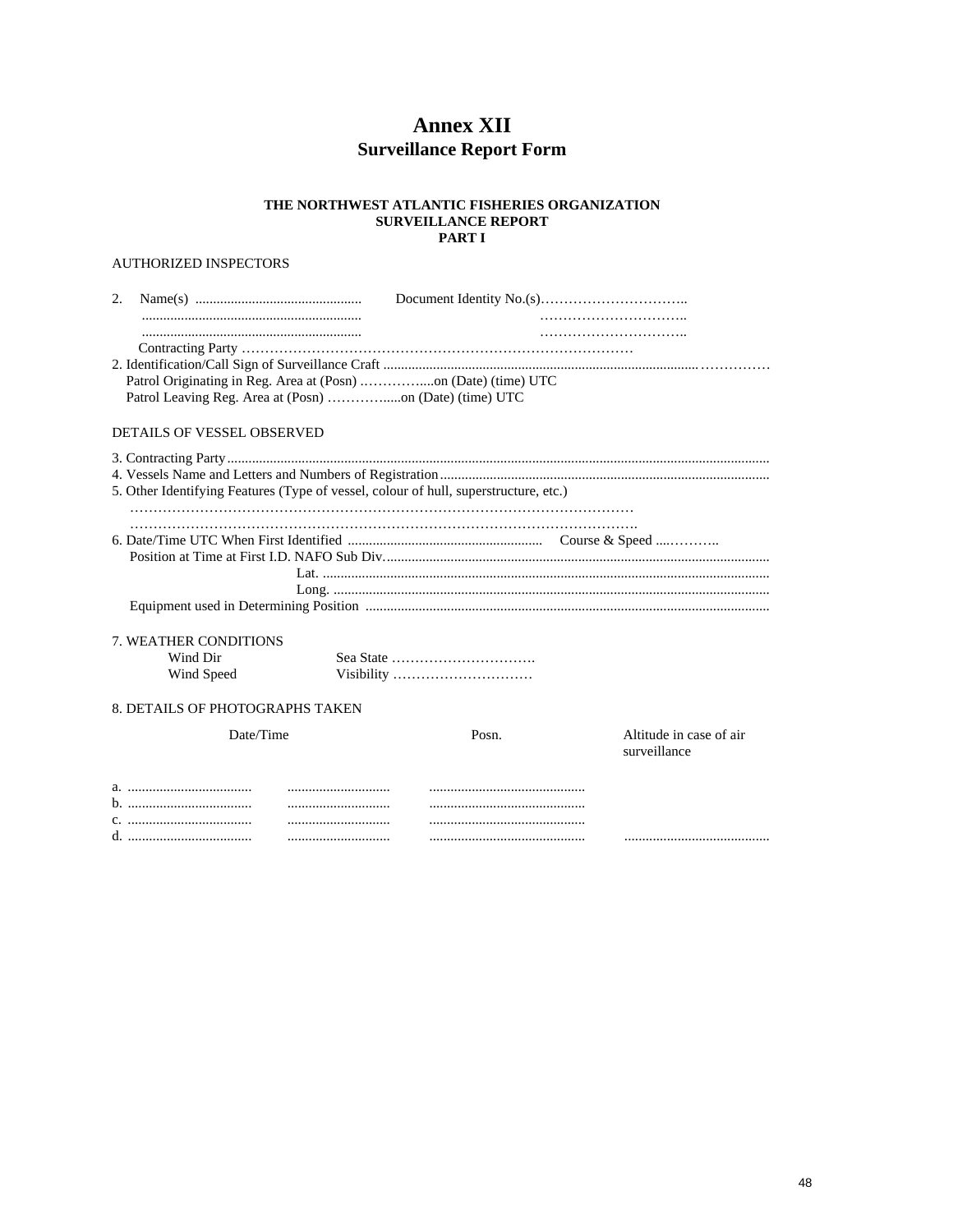#### **PART II**

#### **(to be completed by the inspector not less than 72 hours following the observation recorded in Part I)**

#### **(NOT APPLICABLE TO NON-CONTRACTING PARTIES)**

I hereby certify that to date, in respect of the fishing vessel ………………….information received by the ……………………………………………authorities from the competent authorities of the Contracting Party ……………………………………………… pursuant to Articles 21 and 22 of the Conservation and Enforcement Measures, does not correspond with the observation recorded in Part I of this report.

Authorised Inspector: ......................................................................................................................................................

Signature: ...............................................................................................................................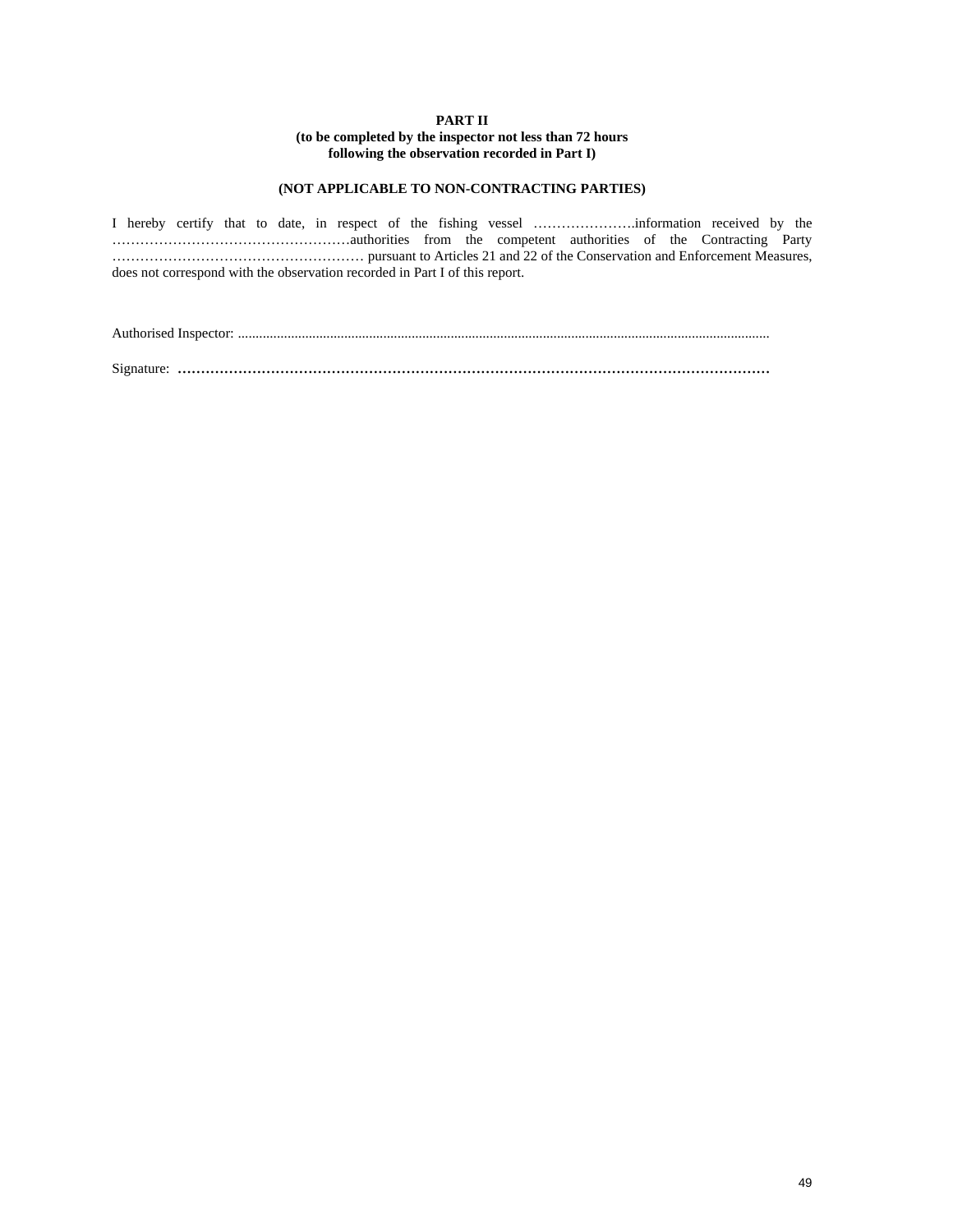# **Annex XIII Port Inspection Report**

| A. "PORT INSPECTION REPORT" FORM               |    |  |  |  |  |
|------------------------------------------------|----|--|--|--|--|
| Page n°                                        | Of |  |  |  |  |
| <b>INSPECTION REFERENCE</b><br>1.              |    |  |  |  |  |
| Inspection authority                           |    |  |  |  |  |
| Date of the report                             |    |  |  |  |  |
| Port of inspection                             |    |  |  |  |  |
| Vessel name                                    |    |  |  |  |  |
| TRIP INFORMATION <sup>1</sup><br>2.            |    |  |  |  |  |
| Date trip started                              |    |  |  |  |  |
| Trip number <sup>2</sup>                       |    |  |  |  |  |
| Activity in the NAFO RA:                       |    |  |  |  |  |
| Date Entry in the RA                           |    |  |  |  |  |
| Date Exit from the RA                          |    |  |  |  |  |
| Other areas visited                            |    |  |  |  |  |
| Date trip ended                                |    |  |  |  |  |
| <b>VESSEL IDENTIFICATION<sup>3</sup></b><br>3. |    |  |  |  |  |
| <b>External Identification</b>                 |    |  |  |  |  |
| International Radio Call Sign                  |    |  |  |  |  |
| Flag State                                     |    |  |  |  |  |
| <b>NAFO</b> Contracting Party                  |    |  |  |  |  |
| Home port                                      |    |  |  |  |  |
| Vessel owner                                   |    |  |  |  |  |
| Vessel operator                                |    |  |  |  |  |
| Master name                                    |    |  |  |  |  |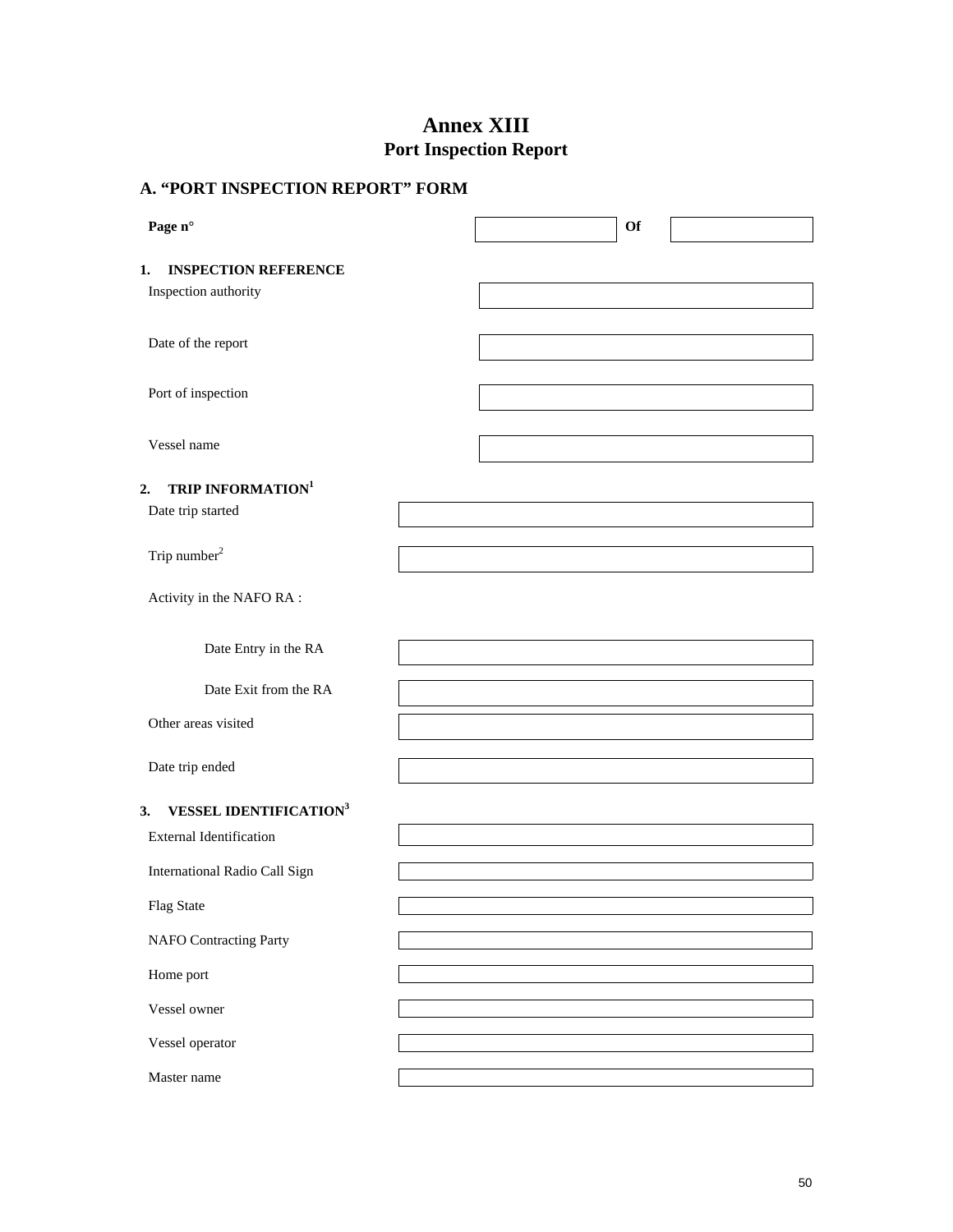### **4. RESULT OF INSPECTION OF DISCHARGE4**

#### *4.1. General information*

| Starting of discharge :                        | Date           |                         | Time                      |  |
|------------------------------------------------|----------------|-------------------------|---------------------------|--|
| Ending of discharge :                          | Date           |                         | Time                      |  |
| Has vessel discharged all catches on<br>board? | YES            |                         | If YES, fill in table 4.2 |  |
|                                                | N <sub>O</sub> | IF NO, fill table $4.3$ |                           |  |
| Comments                                       |                |                         |                           |  |

| <b>Species</b><br>(FAO<br>Code) | <b>Presentation</b> | Live Weight<br>(Log Book, kg) | <b>Conversion</b><br>factor | Landing<br><b>Processed</b><br>Wt<br>$\left(\text{kg}\right)$ | Equivalent<br>live weight<br>(kg) | Diff.<br>(kg) | Diff.<br>$(\%)$ |
|---------------------------------|---------------------|-------------------------------|-----------------------------|---------------------------------------------------------------|-----------------------------------|---------------|-----------------|
|                                 |                     |                               |                             |                                                               |                                   |               |                 |
|                                 |                     |                               |                             |                                                               |                                   |               |                 |
|                                 |                     |                               |                             |                                                               |                                   |               |                 |
|                                 |                     |                               |                             |                                                               |                                   |               |                 |
|                                 |                     |                               |                             |                                                               |                                   |               |                 |
|                                 |                     |                               |                             |                                                               |                                   |               |                 |
| Comments                        |                     |                               |                             |                                                               |                                   |               |                 |

### *4.2 Quantity discharged*

### *4.3 Quantity staying on board the vessel*

*To be filled where part of the catches stay on board after completion of discharge* 

| <b>Species</b> | <b>Presentation</b> | <b>Conversion factor</b> | Process weight (kg) | <b>Equivalent live</b><br>weight (kg) |
|----------------|---------------------|--------------------------|---------------------|---------------------------------------|
|                |                     |                          |                     |                                       |
|                |                     |                          |                     |                                       |
|                |                     |                          |                     |                                       |
|                |                     |                          |                     |                                       |
|                |                     |                          |                     |                                       |
|                |                     |                          |                     |                                       |
|                |                     |                          |                     |                                       |
|                |                     |                          |                     |                                       |
|                |                     |                          |                     |                                       |
|                |                     |                          |                     |                                       |

| ⌒<br>n<br>™CIIto |  |
|------------------|--|
|                  |  |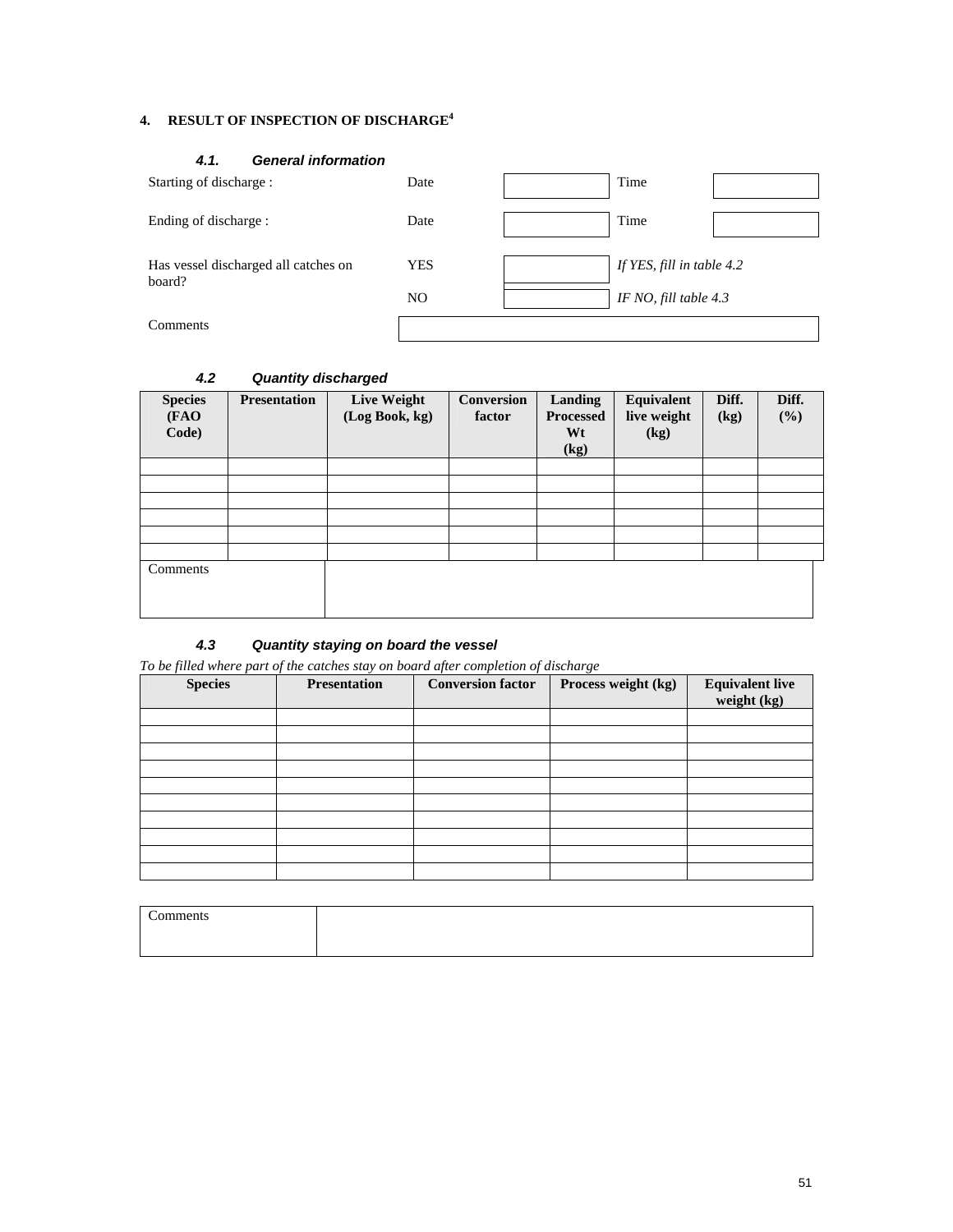### **5. GEAR INSPECTION IN PORT<sup>5</sup>**

### *5.1 General data*

| Number of gear inspected<br>Date gear inspection                                                      |     |                          |     |                |  |
|-------------------------------------------------------------------------------------------------------|-----|--------------------------|-----|----------------|--|
| Has the vessel been cited?<br>If Yes, complete the full "verification of inspection<br>in port" form. |     | $\Box$                   | Yes |                |  |
| If No, complete the form with the exception of the<br>NAFO Seal Details.                              |     | $\Box$<br>N <sub>0</sub> |     |                |  |
| <b>Otter Trawl details</b><br>5.2                                                                     |     |                          |     |                |  |
| NAFO Seal number                                                                                      |     |                          |     |                |  |
| Is seal undamaged?                                                                                    | Yes |                          |     | N <sub>0</sub> |  |
| Gear Type:                                                                                            |     |                          |     |                |  |
| Attachments:                                                                                          |     |                          |     |                |  |
| Grate Bar Spacing (mm)                                                                                |     |                          |     |                |  |
| Mesh Type:                                                                                            |     |                          |     |                |  |
| Average mesh sizes (mm)                                                                               |     |                          |     |                |  |
| <b>TRAWL PART</b>                                                                                     |     |                          |     |                |  |
| Wings:                                                                                                |     |                          |     |                |  |
| Body:                                                                                                 |     |                          |     |                |  |
| Lengthening. Piece:                                                                                   |     |                          |     |                |  |
| Codend:                                                                                               |     |                          |     |                |  |

### **B. INFORMATION TO BE INSERTED IN THE REPORT**

#### **1. INSPECTION REFERENCES**

| Data Element       | M/O | <b>Category</b> ; Definition                                                          |
|--------------------|-----|---------------------------------------------------------------------------------------|
| <b>Inspection</b>  | M   | Inspection detail: Name of the inspection authority or of the alternate body          |
| authority          |     | nominated by the authority                                                            |
| Date               | M   | Inspection detail: Date the report is compiled                                        |
| Port of            | M   | Vessel activity detail: Place where the vessel is inspected : port followed by ISO -3 |
| inspection         |     | code of the country as "St Johns / CAN"                                               |
| <b>Vessel Name</b> | М   | Vessel registration detail; name of the vessel                                        |

### **2. TRIP INFORMATION**

| Data Element              | M/O      | <b>Category</b> ; Definition                                                               |
|---------------------------|----------|--------------------------------------------------------------------------------------------|
| Date trip started         | M        | Vessel activity details : date started the current fishing trip                            |
| <b>Vessel trip number</b> | $\Omega$ | Vessel activity details: Number of the fishing trip in current year                        |
| Date Entry in the RA      | M        | Vessel activity details : Date the vessel entered the NRA for the current fishing trip     |
| Date Exit from the RA     | M        | Vessel activity details : Date the vessel exited from the NRA for the current fishing trip |
| Other areas visited       | $\Omega$ | Vessel activity detail: other area where vessel have been fishing during the current trip  |
| Date trip Ended           | М        | Vessel activity details : date ended the current fishing trip                              |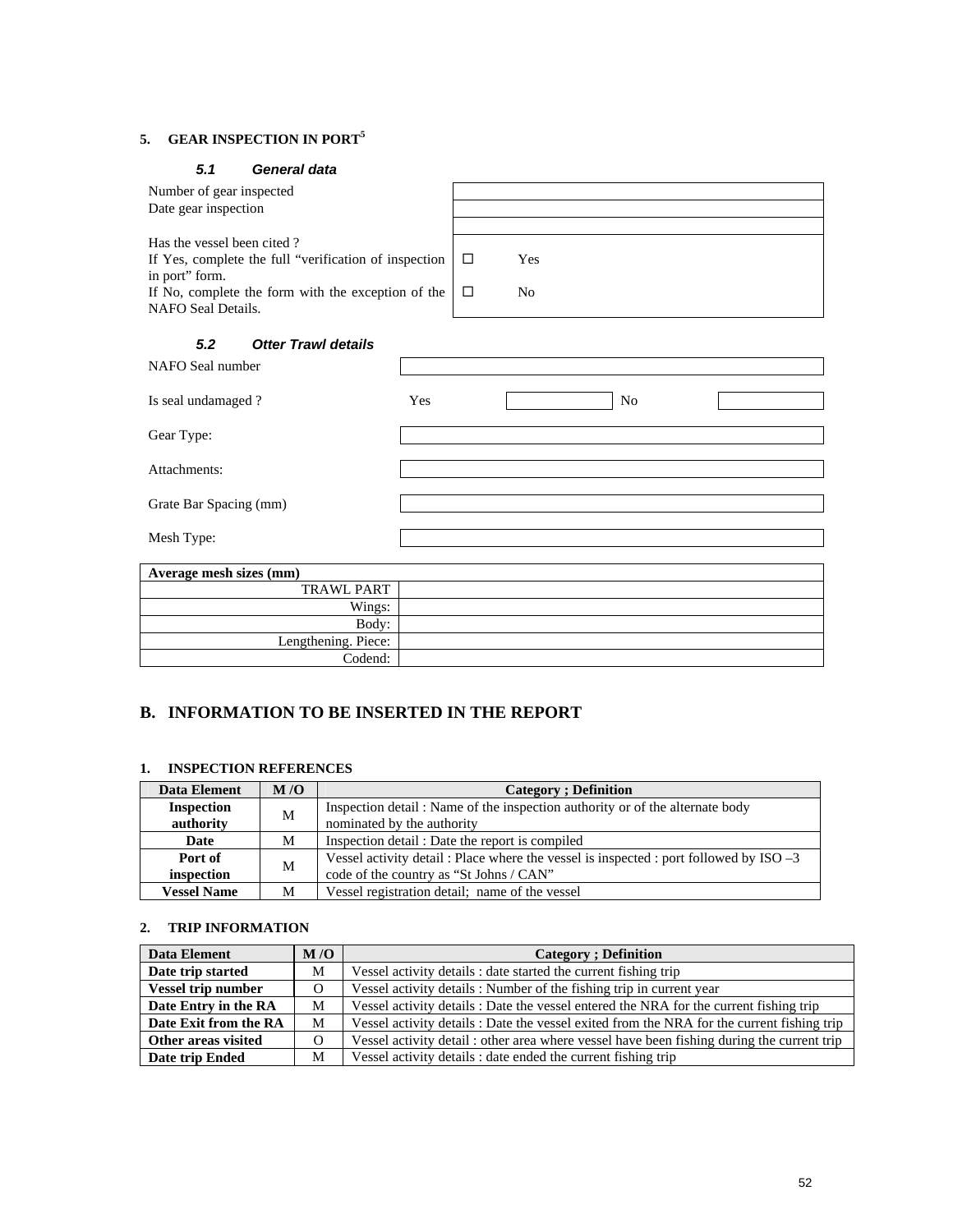### **3. VESSEL IDENTIFICATION**

| Data Element                         | M/O      | <b>Category</b> : Definition                                                         |
|--------------------------------------|----------|--------------------------------------------------------------------------------------|
| <b>External Identification</b>       | M        | Vessel registration details : Side Number of the vessel                              |
| <b>Number</b>                        |          |                                                                                      |
| <b>International Radio Call Sign</b> | М        | Vessel registration details: International Radio Call Sign of the vessel             |
| <b>Flag State</b>                    | М        | Vessel registration detail; State where the vessel is registered, 3-ISO country code |
| <b>NAFO Contracting Party</b>        | O(1)     | Vessel registration detail :NAFO contracting party of the vessel, as ISO code of     |
|                                      |          | the country, EUR for European Community, NCP for Non Contracting Party               |
| Home port                            | $\Omega$ | Vessel registration details: Port of registration of the vessel or homeport          |
| <b>Vessel owner</b>                  | М        | Vessel registration details : name and address of the vessel owner                   |
| <b>Vessel operator</b>               | M(2)     | Vessel registration details : responsible for using the vessel                       |
| <b>Master name</b>                   | $\Omega$ | Vessel activity details : name of the master                                         |

(1) if different from the flag state

(2) if different from the vessel owner

### **4. RESULT OF INSPECTION ON DISCHARGE**

| 4.1                            | <b>General information</b> |                                                                                       |
|--------------------------------|----------------------------|---------------------------------------------------------------------------------------|
| Data Element                   | M/O                        | <b>Category</b> ; Definition                                                          |
| <b>Start date of discharge</b> | М                          | Discharge detail: date the vessel started discharge                                   |
| End date of discharge          | М                          | Discharge detail: date the vessel finished discharge                                  |
| Has vessel landed all          | M                          | Discharge detail: Has vessel landed all catches on board?, answer Y if yes, N if not  |
| catches on board?              |                            |                                                                                       |
| <b>Comments</b>                | O                          | Discharge detail: comments as necessary.                                              |
|                                |                            | If discharge as not been completed, please give an estimation on catch still on board |

| 4.2                           | Quantity discharged |                                                                                     |
|-------------------------------|---------------------|-------------------------------------------------------------------------------------|
| <b>Data Element</b>           | M/O                 | <b>Category</b> : Definition                                                        |
| <b>Species</b>                | М                   | Discharge detail: FAO 3-alpha code (part V, schedule II, attachment II)             |
| <b>Presentation</b>           | М                   | Discharge detail: Product form                                                      |
| <b>Live Weight</b>            | М                   | Quantities determined from the logbook.                                             |
| <b>Conversion factor</b>      | O                   | Product detail: Conversion factor as define by the master for the corresponding     |
|                               |                     | species, size and presentation, optional if already mention in table B              |
| <b>Process weight</b>         | M                   | Discharge detail: Quantities landed by species and presentation, in kilograms of    |
|                               |                     | product, rounded to the nearest 10 kg                                               |
| <b>Equivalent live weight</b> | M                   | Discharge detail: Quantities landed in equivalent live weight, as "product weight x |
|                               |                     | conversion factor", in kilograms, rounded to the nearest 10 kg                      |
| <b>Comments</b>               |                     | Discharge Details : free text area                                                  |

#### *4.3 Quantities staying on board the vessel*

| Data Element                  | M/O | <b>Category</b> : Definition                                                        |
|-------------------------------|-----|-------------------------------------------------------------------------------------|
| <b>Species</b>                | М   | Discharge detail: FAO 3-alpha code (part V, schedule II, attachment II)             |
| <b>Presentation</b>           | М   | Discharge detail: Product form                                                      |
| <b>Conversion factor</b>      | O   | Product detail: Conversion factor as define by the master for the corresponding     |
|                               |     | species, size and presentation, optional if already mention in table B              |
| <b>Process weight</b>         | М   | Discharge detail: Quantities landed by species and presentation, in kilograms of    |
|                               |     | product, rounded to the nearest 10 kg                                               |
| <b>Equivalent live weight</b> | M   | Discharge detail: Quantities landed in equivalent live weight, as "product weight x |
|                               |     | conversion factor", in kilograms, rounded to the nearest 10 kg                      |
| <b>Comments</b>               |     | Discharge Details: free text area                                                   |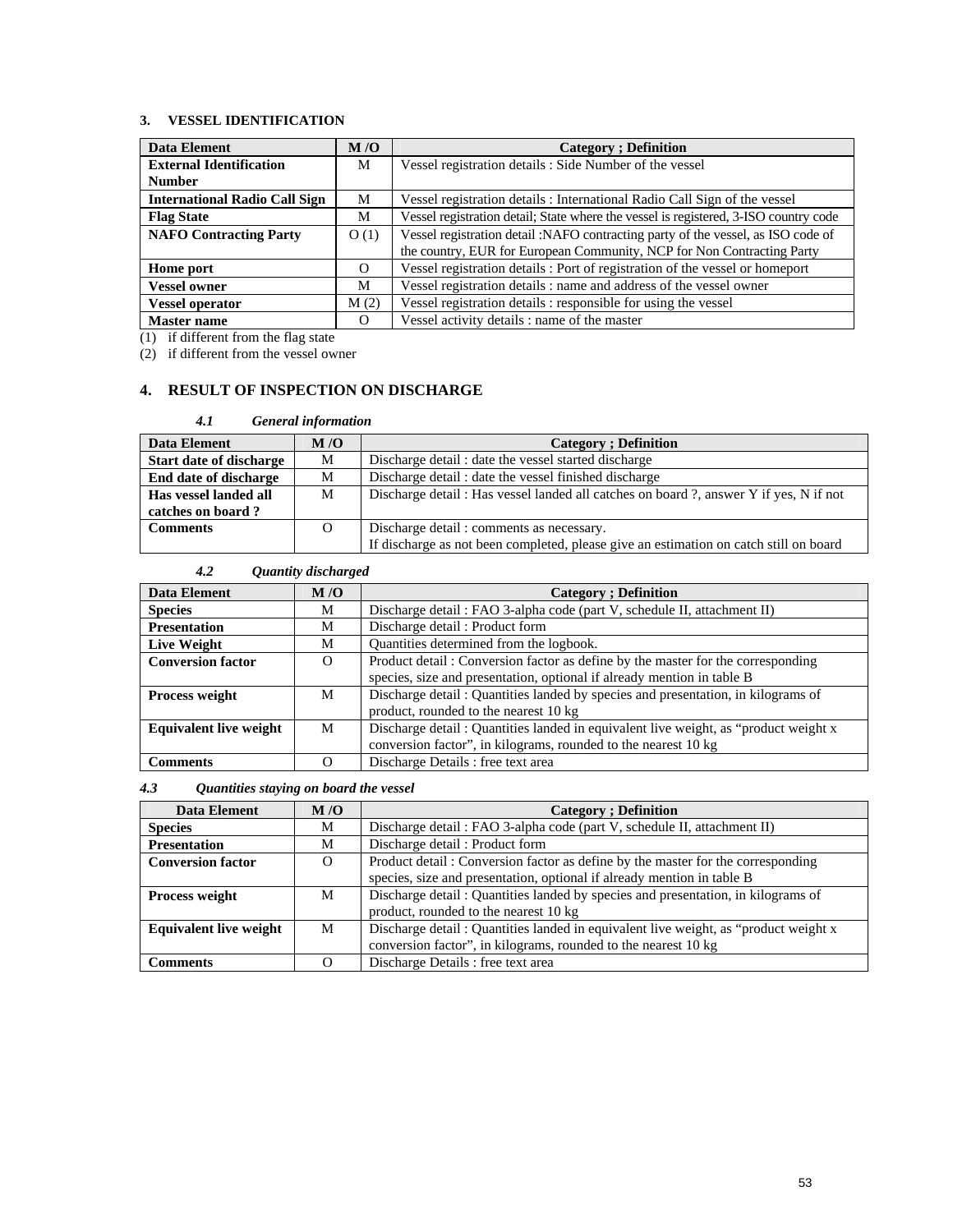#### **5. RESULT OF GEAR INSPECTION**<sup>6</sup>

| Data Element       | M/O | <b>Category</b> ; Definition                                     |  |  |  |
|--------------------|-----|------------------------------------------------------------------|--|--|--|
| Date of inspection | М   | Inspection detail : Date of current gear inspection              |  |  |  |
| Inspected gear     | М   | Inspection detail: number of gear checked during port inspection |  |  |  |

### *5.2 Otter trawl details*  Data Element M/O Category ; Definition **NAFO seal number** M Inspection detail (if required) : Number of the NAFO seal attached to the gear after inspection at sea **Is Seal Undamaged 18 Sear Undamaged** M Whether NAFO inspection seal is intact. – "yes" or "no" Gear type M International Standard Statistical Classification of the Fishing Gear, OTB for otter trawl Attachments **attachments Otter trawl detail : attachment to footrope Grade bar spacing M | Otter trawl detail : grade bar spacing in millimetres M** Otter trawl detail : respectively mesh type: SQ for square mesh , DI for diamant mesh **Mesh size average** M Otter trawl detail : average mesh size in the trawl part, by pair **Trawl part 1988 M** Trawl part measured **Mesh size** M Mesh size in millimetres

 $<sup>1</sup>$  To be filled in by the inspection authority or any alternate body nominated by the authorities as soon as</sup> the vessel land to port, based on logbook records.

<sup>2</sup> Where applicable

 $\overline{a}$ 

<sup>3</sup> To be filled in based on the license information

<sup>4</sup> To be filled in after completion of discharge

<sup>5</sup> Verification shall be done when non-compliance have been cited / observed during inspection at sea. To be filled in when port inspection also concerns inspection of gears on board. A detail form shall be filled in for every gear having been subject to port inspection.

<sup>&</sup>lt;sup>6</sup> Verification shall be done when non-compliance have been cited / observed during inspection at sea. To be filled in when port inspection also concerns inspection of gears on board. A detail form shall be filled in for every gear having been subject to port inspection.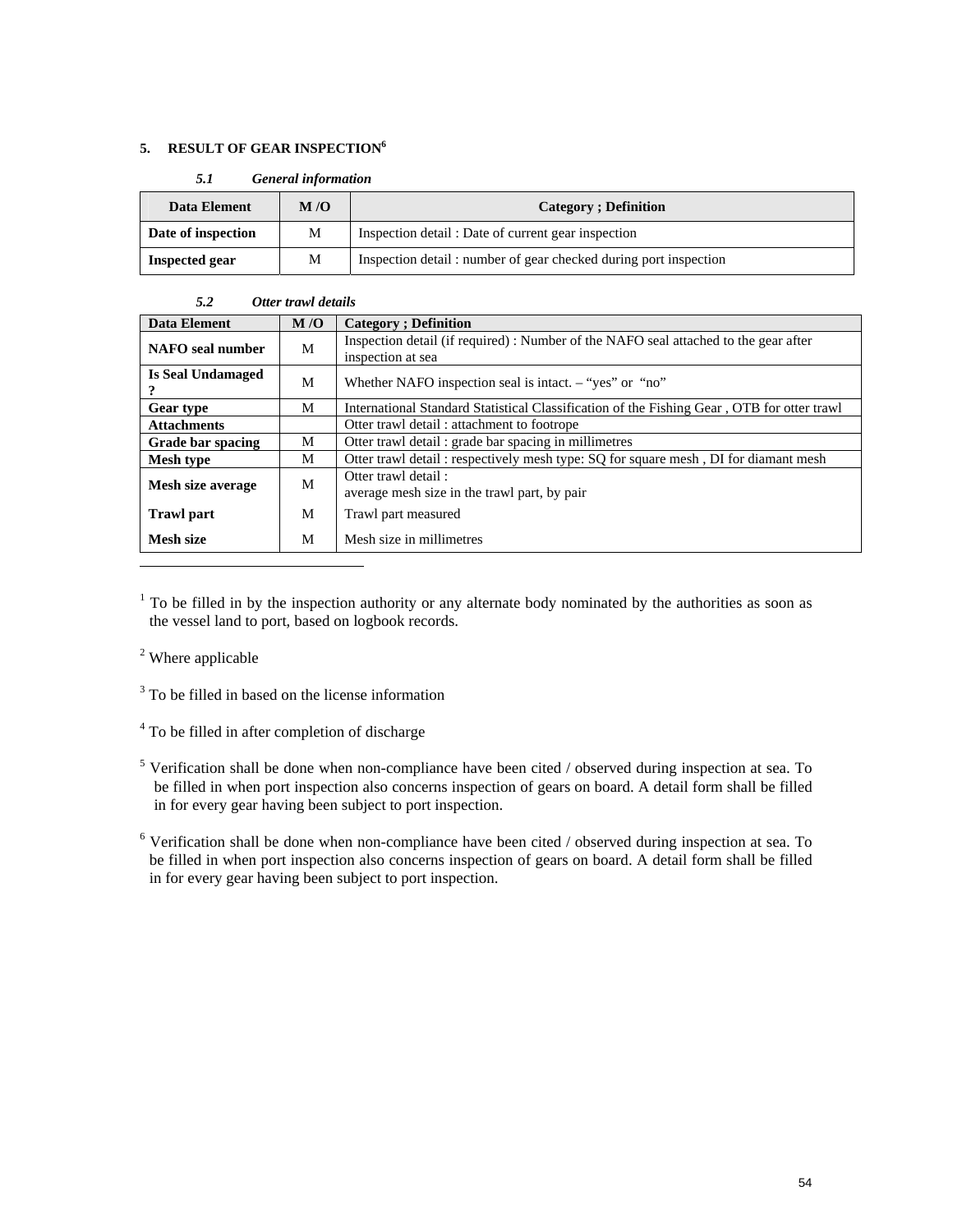# **Annex XIV Mesh Measurements and Gauges**

#### **1. Description of mesh gauges**

- a. A mesh gauge to be used for determining mesh sizes shall be 2 mm thick, flat, of durable material and nondeformable. It shall be designed either as a number of parallel-edged sides connected by tapering edges with a taper of 1:8 on each side or only tapering edges with the taper defined above. The mesh gauge shall have a hole at the narrowest extremity.
- b. The face of the mesh gauge shall be inscribed with the width in millimetres both on the parallel-sided section, if this design is used and on the tapering section. In the case of the latter, the width shall be inscribed for every interval of 1mm and the width shall be indicated at regular intervals.

#### **2. Use of the mesh gauge**

- a. The net shall be kept stretched so that the meshes are stretched in the direction of the long diagonal.
- b. The tapered end of the mesh gauge described in point 1 shall be inserted into the mesh opening in a direction perpendicular to the netting along the long axis of the net.
- c. The gauge shall be inserted into the mesh opening either manually or using a weight until the mesh gauge is stopped by the resistance of the mesh at the tapering edges.

#### **3. Selection of meshes for measuring**

- a. The meshes to be measured shall form a series of 20 consecutive meshes selected in the direction of the long axis of the net.
- b. Meshes positioned less than 50 cm from lacings, ropes and codlines shall not be measured. This distance shall be measured perpendicular to the lacings, the ropes or the codline with the net stretched in the direction of measuring. Any mesh that has been mended or torn or to which attachments to the net are fixed shall not be measured.
- c. By way of derogation from 3a), the meshes to be measured need not be consecutive if this is prevented by the application of 3b).
- d. Nets shall be measured only when wet and non-frozen.

#### **4. Sizes of individual meshes**

- The size of a mesh shall be equal to the width of the gauge inscribed at the point where the gauge is stopped when used in accordance with point 2.
- b. The sides of a mesh shall be accepted as being of the same length if, when measured, the two knots that keep the mesh together in the lateral direction appear to be off the centre of the mesh gauging device.

#### **5. Determination of the mesh size of a net**

- The mesh size of a net shall be expressed in mm as the average of the sizes of the total number of meshes selected and measured according to points 3 and 4. The average value shall be rounded up to the next full number of millimetres.
- b. The total number of meshes to be measured is specified in point 6.

#### **6. Mesh gauging procedure**

- a. Only meshes which have 4 sides, equally long, of the same material, and 4 permanent joints or knots are permitted.
- b. Mesh size shall be calculated by averaging:
	- $\bullet$  in respect of the codend of a net, including any lengthener(s), the measurements, in millimeters, of any 20 consecutive meshes running parallel to the long axis of the codend, beginning at the after end of the codend, and at least 10 meshes from the lacings; and
	- in respect of any part of a net, the measurements, in millimeters, of any 20 consecutive meshes that are at least 10 meshes from the lacings.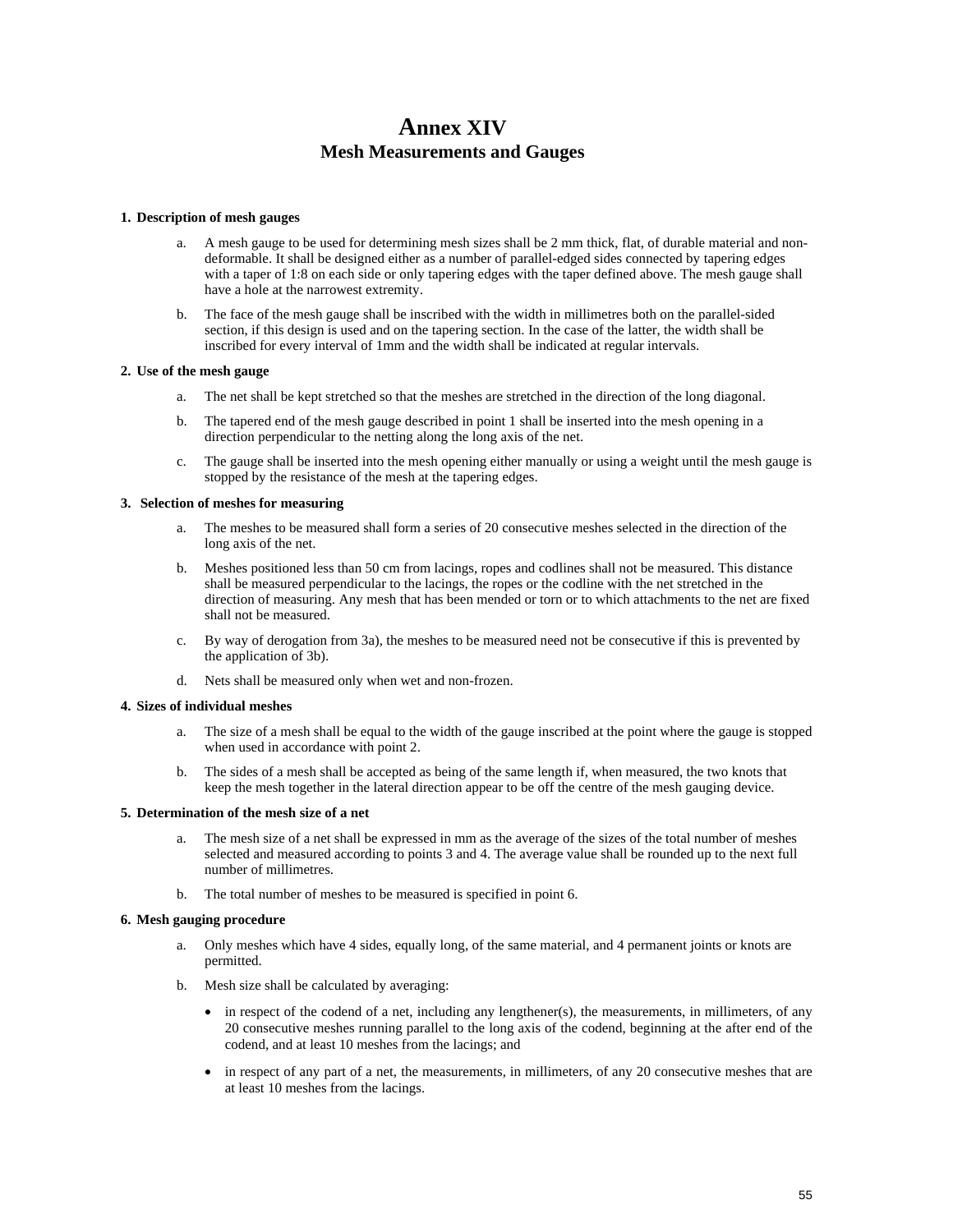### *EXAMPLE OF LARGE SIZE GAUGE EXAMPLE OF SMALL SIZE GAUGE*





#### *EXAMPLE OF SKATE GAUGES*

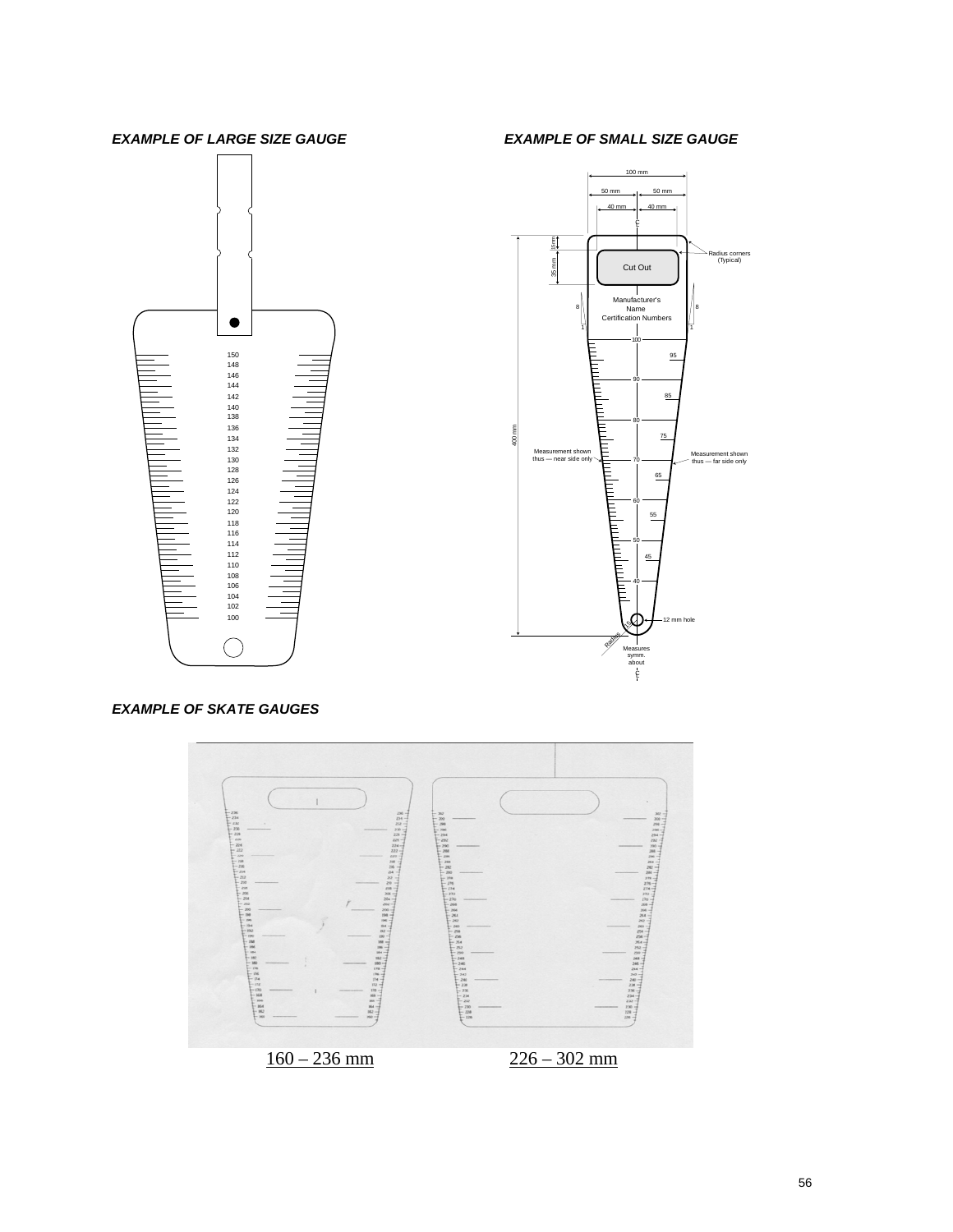## **Annex XV Authorised Topside Chafers**

#### **1. ICNAF-type topside chafer**

 The ICNAF-type topside chafer is a rectangular piece of netting to be attached to the upper side of the codend of the trawl net to reduce and prevent damage so long as such netting conforms to the following conditions:

- (a) this netting shall have a mesh size not less than that specified for the codend in Article 10;
- (b) this netting may be fastened to the codend only along the forward and lateral edges of the netting and at no other place in it, and shall be fastened in such a manner that it extends forward of the splitting strap no more than four meshes and ends not less than four meshes in front of the cod line mesh; where a splitting strap is not used, the netting shall not extend to more than one-third of the codend measured from not less than four meshes in front of the cod line mesh;
- (c) the width of this netting shall be at least one and a half times the width of the area of the codend which is covered, such widths to be measured at right angles to the long axis of the codend.

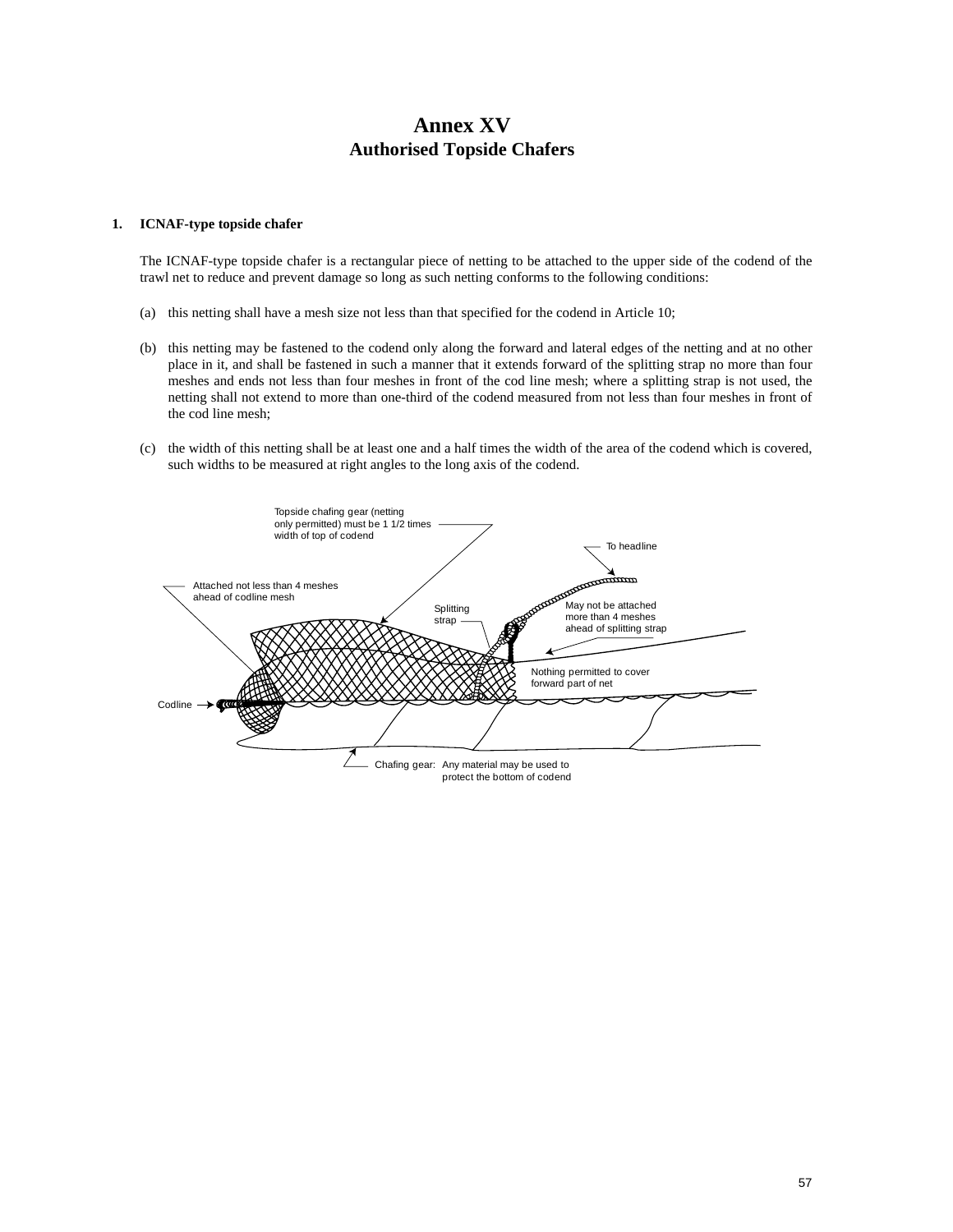#### **2. Multiple flap-type topside chafer**

The multiple flap-type topside chafer is defined as pieces of netting having in all their parts meshes the size of which, whether the pieces of netting are wet or dry, is not less than that of the codend, provided that:

- (i) each piece of netting
	- (a) is fastened by its forward edge only across the codened at right angles to its long axis;
	- (b) is of a width of at least the width of the codend (such width being measured at right angles to the long axis of the codend at the point of attachment); and
	- (c) is not more than ten meshes long; and
- (ii) the aggregate length of all the pieces of netting so attached does not exceed two-thirds of the length of the codend.

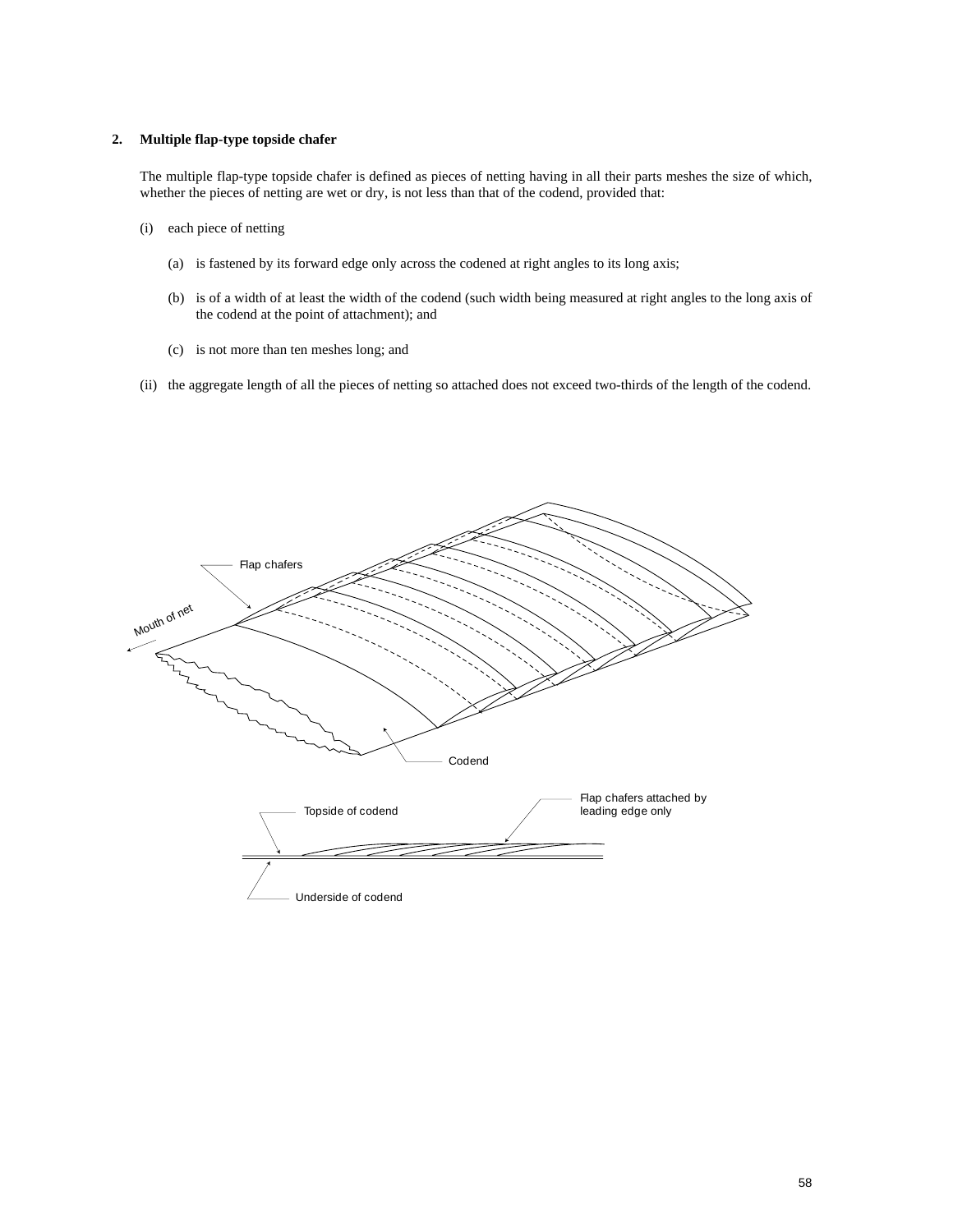#### **3. Large-mesh (modified Polish-type) topside chafer**

The large-mesh topside chafer consists of a rectangular piece of netting made of the same twine material as the codend, or of a single, thick, knotless twine material, attached to the rear portion of the upper side of the codend and extending over all or any part of the upper side of the codend and having in all its parts a mesh size twice that of the codend when measured wet and fastened to the codend along the forward, lateral and rear edges only of the netting in such a way that each mesh of the netting coincides with four meshes of the codend.

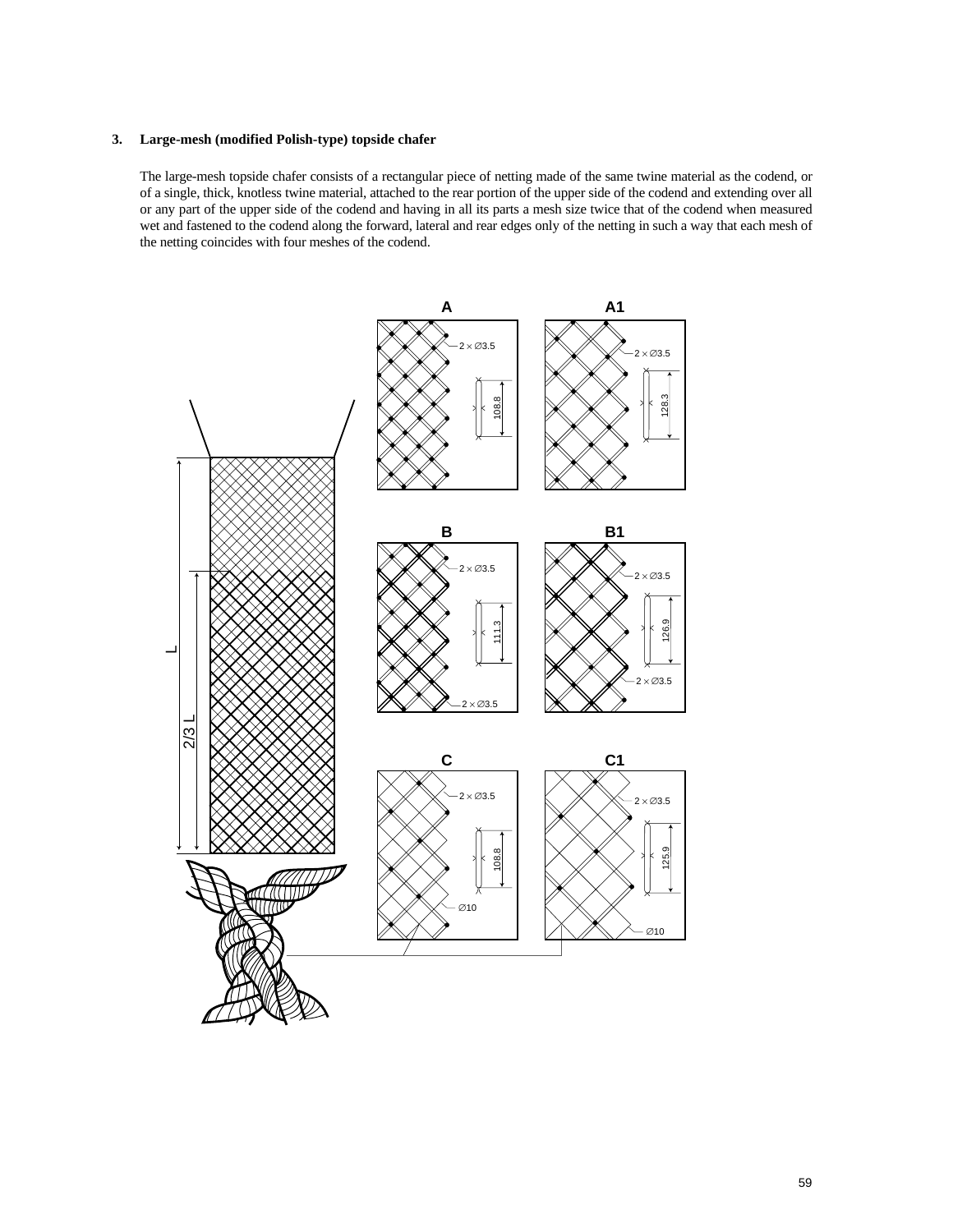# **ANNEX XVI Document of Identity**

#### **INSPECTOR'S/TRAINEE'S DOCUMENT OF IDENTITY**

(not smaller than 8.5 cm x 5.5 cm).



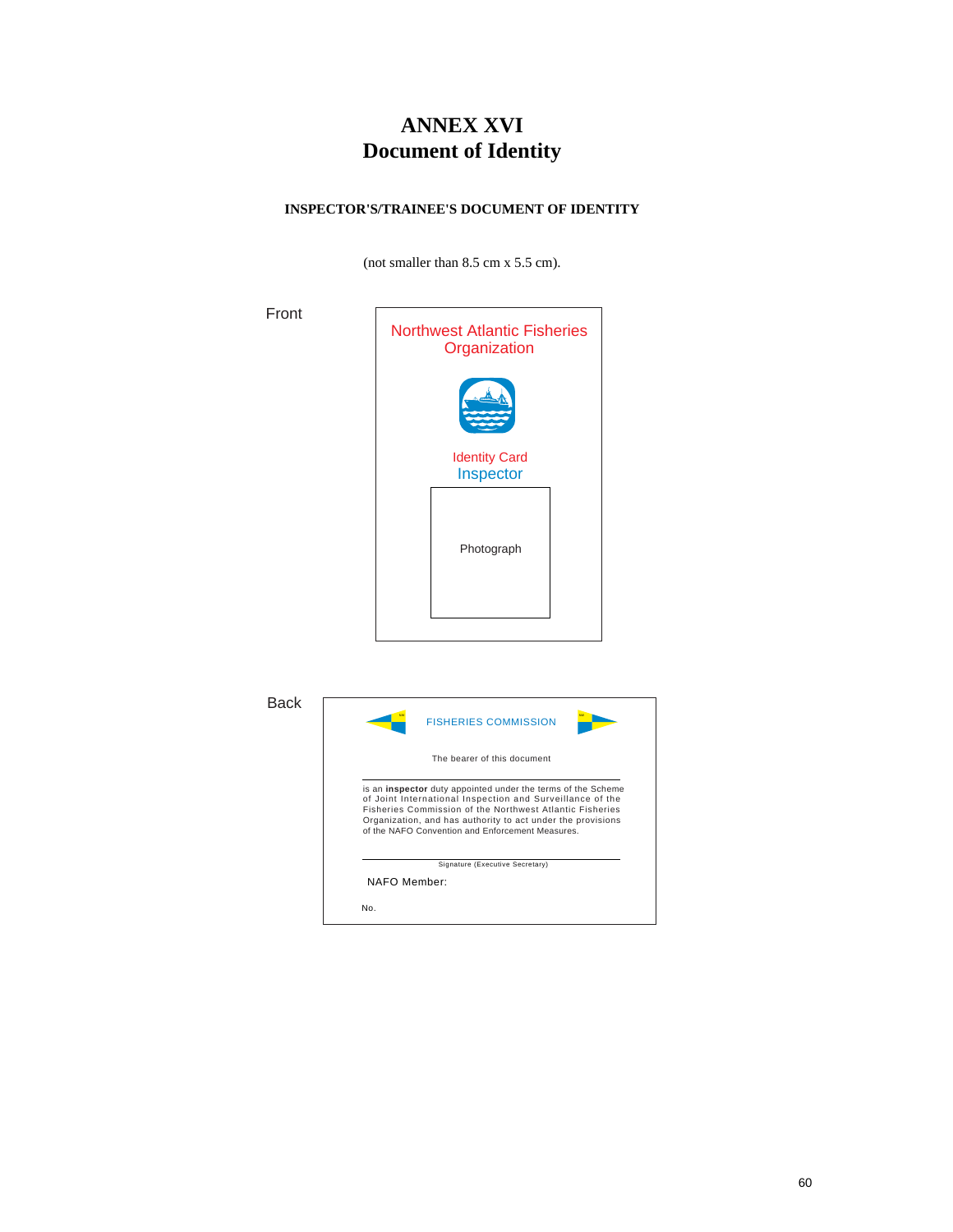

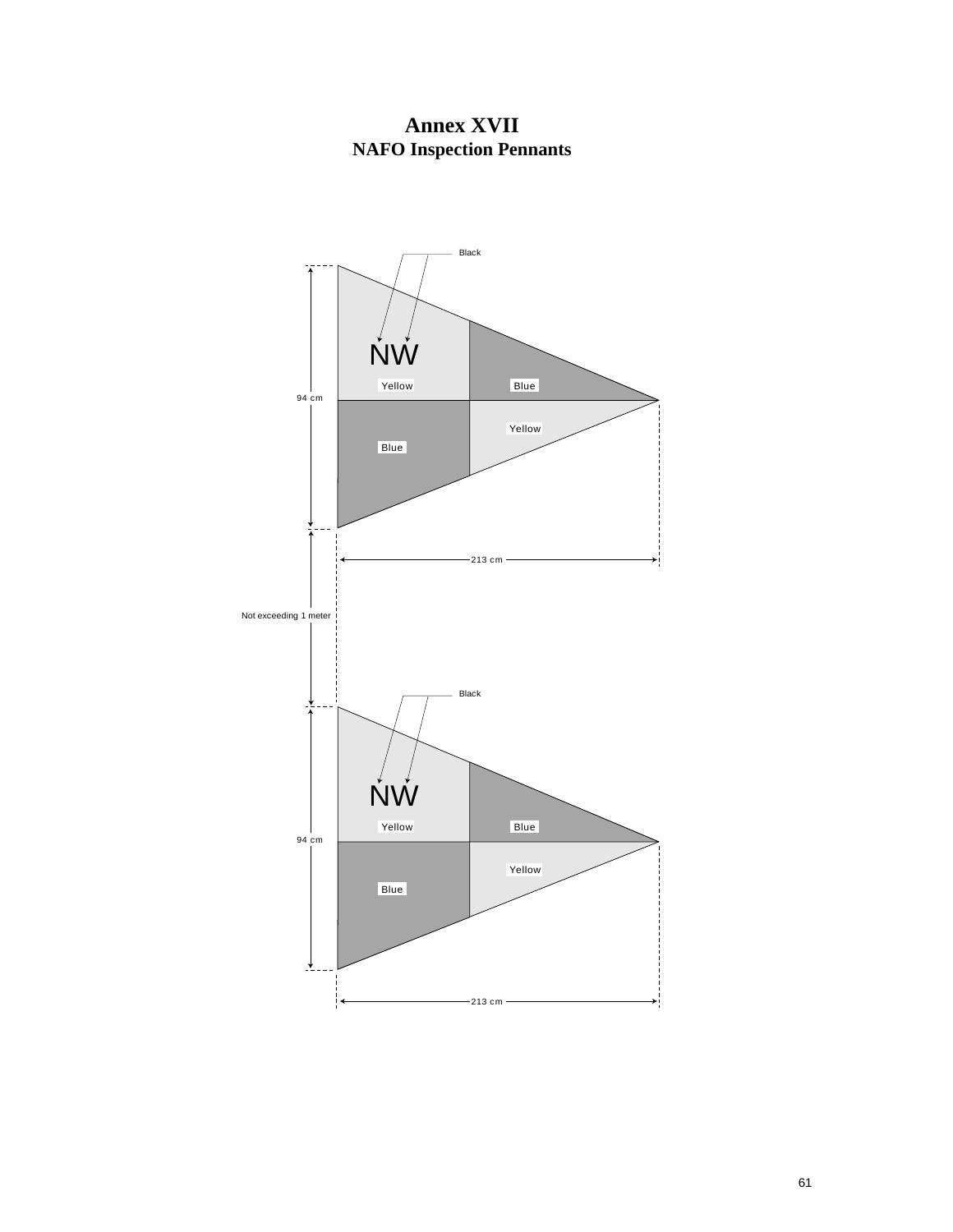## **Annex XVIII NAFO** Inspection Seal



The NAFO Inspection Seal shall be as follows:

| Name | <b>LOB TAG</b> |
|------|----------------|
|      |                |
|      |                |
|      |                |
|      |                |
|      |                |
|      |                |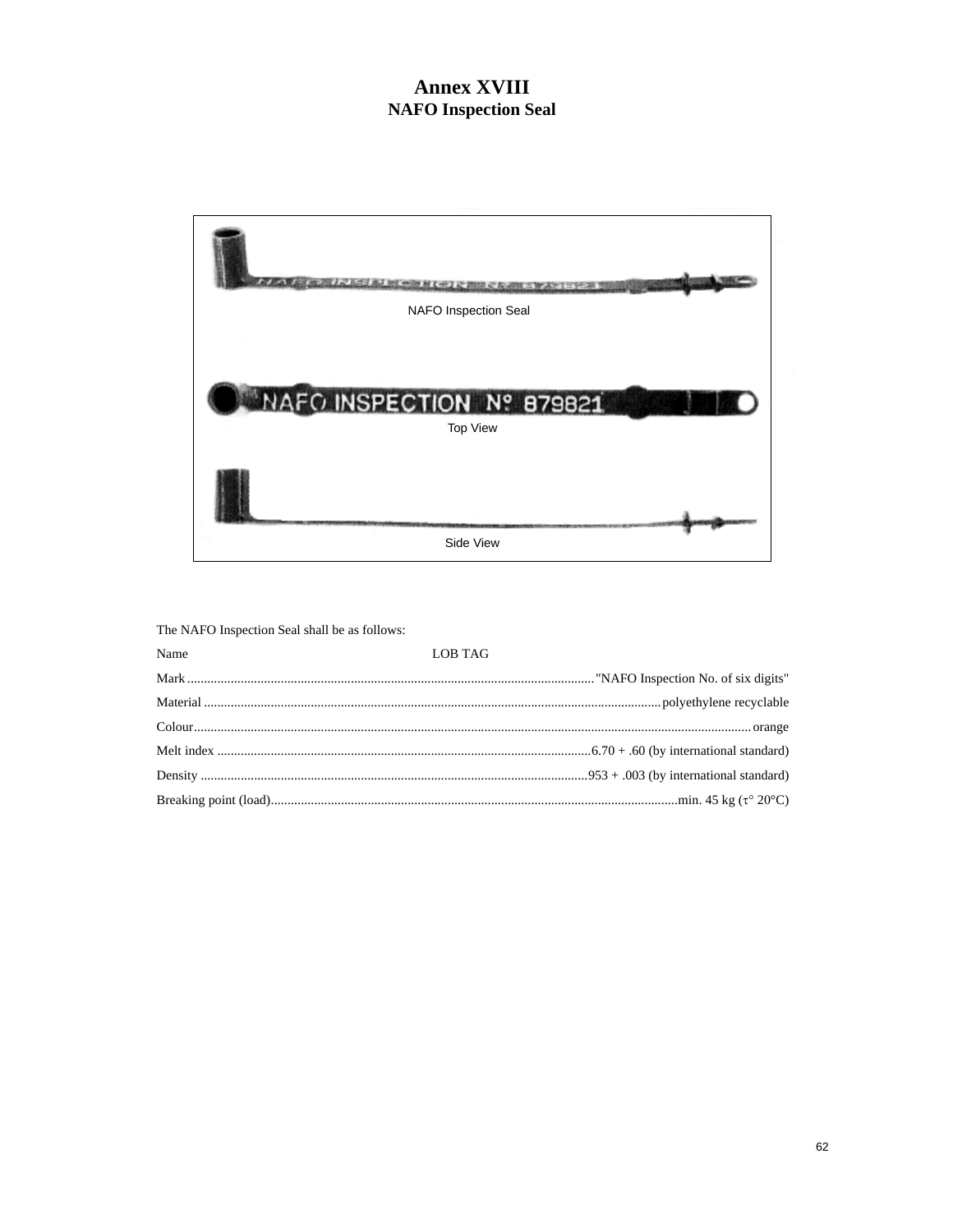### **Annex XIX List of species of relevance for Chapter VI**

#### **Section A**

#### **Common English Name Scientific Name**  1. Atlantic cod (*Gadus morhua*) 2. Atlantic redfish (*Sebastes* sp.)<br>3. American plaice (*Hippoglossoia*) 3. American plaice (*Hippoglossoides platessoides*) 4. Yellowtail flounder (*Limanda ferruginea*) 5. Witch flounder (*Glyptocephalus cynoglossus*) 6. Capelin (*Mallotus villosus*) 7. Greenland halibut (*Reinhardtius hippoglossoides*)<br>
8. Oceanic redfish (*pelagic Sebastes mentella*) 8. Oceanic redfish (*pelagic Sebastes mentella)* 9. Short-finned squid (*Illex*) (*Illex illecebrosus*)

10. Shrimps (*Pandalus* sp.)

#### **Section B**

- 
- 
- 
- 
- 
- 
- 6. Atlantic herring<br>7. Atlantic mackerel
- 
- 
- 
- 
- 12. Wolffishes (NS)
- 
- 

#### **Common English Name Scientific Name**

 1. Haddock (*Melanogrammus aeglefinus*) 2. Silver hake (*Merluccius bilinearis*)<br>3. Red hake (*Urophycis chuss*) 3. Red hake (*Urophycis chuss*) 4. Pollock (*Pollachius virens*) 5. Roundnose grenadier (*Macrourus rupestris*) 7. Atlantic mackerel (*Scomber scombrus*) 8. Atlantic butterfish (*Peprilus triacanthus*) 9. River herring (alewife) (*Alosa pseudoharengus*) 10. Atlantic argentine (*Argentina silus*) 11. Long-finned squid (*Loligo*) (*Loligo pealei*) 13. Skates (NS) (*Raja* sp.)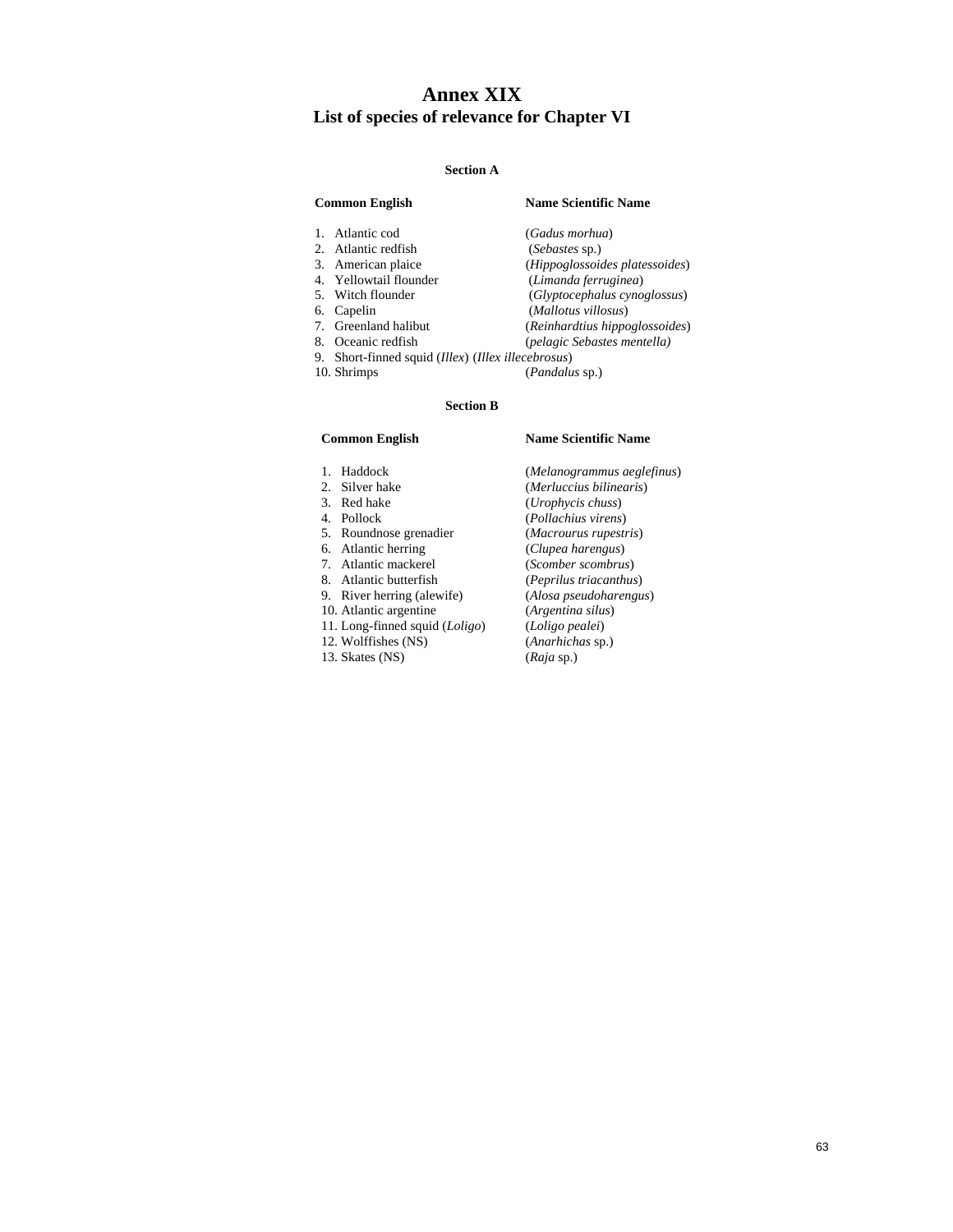### **Annex XX Rules on confidentiality**

#### **PROVISIONS ON SECURE AND CONFIDENTIAL TREATMENT OF ELECTRONIC REPORTS AND MESSAGES TRANSMITTED PURSUANT TO ARTICLES 21-22 OF THE CONSERVATION AND ENFORCEMENT MEASURES.**

#### **1. Field of application**

The provisions set out below shall apply to all electronic reports and messages transmitted and received pursuant to Articles 21-22 of the Conservation and Enforcement Measures, hereinafter referred to as "reports and messages".

#### **2. General Provisions**

- 2.1. The Executive Secretary and the appropriate authorities of Contracting Parties transmitting and receiving reports and messages shall take all necessary measures to comply with the security and confidentiality provisions set out in sections 3 and 4.
- 2.2. The Executive Secretary shall inform all Contracting Parties of the measures taken in the secretariat to comply with these security and confidentiality provisions.
- 2.3. The Executive Secretary shall take all the necessary steps to ensure that the requirements pertaining to the deletion of reports and messages handled by the Secretariat are complied with.
- 2.4. Each Contracting Party shall guarantee the Executive Secretary the right to obtain as appropriate, the rectification of reports and messages or the erasure of reports and messages the processing of which does not comply with the provisions of the Conservation and Enforcement Measures.
- 2.5. Notwithstanding the provisions in Article 21.8, the Fisheries Commission may instruct the Executive Secretary not to make available the reports and messages received under Article 21 and 22 to a Contracting Party, where it is established that the Contracting Party in question has not complied with these security and confidentiality provisions.

#### **3. Provisions on Confidentiality**

- 3.1. Reports and messages shall be used only for the purposes stipulated in the Conservation and Enforcement Measures. No report or message referred to in section 1 shall be kept in a computer database at the Secretariat unless explicitly provided for in the Conservation and Enforcement Measures.
- 3.2. Each inspecting Contracting Party shall make available reports and messages only to their means of inspection and their inspectors assigned to the Scheme of Joint International Inspection and Surveillance. Reports and messages shall be transmitted to the inspection platforms and inspectors not more than 48 hours prior to entry into the Regulatory Area.
- 3.3. The Executive Secretary shall delete all the original reports and messages referred to in section 1 from the database at the Secretariat by the end of the first calendar month following the year in which the reports and messages have originated. Thereafter the information related to the catch and movement of the fishing vessels shall only be retained by the Executive Secretary, after measures have been taken to ensure that the identity of the individual vessels can no longer be established.
- 3.4. The Executive Secretary shall not make available reports and messages to other parties than those specified explicitly in Article 21.8 of the Conservation and Enforcement Measures.
- 3.5. Inspecting Contracting Parties may retain and store reports and messages transmitted by the Secretary until 24 hours after the vessels to which the reports and messages pertain have departed from the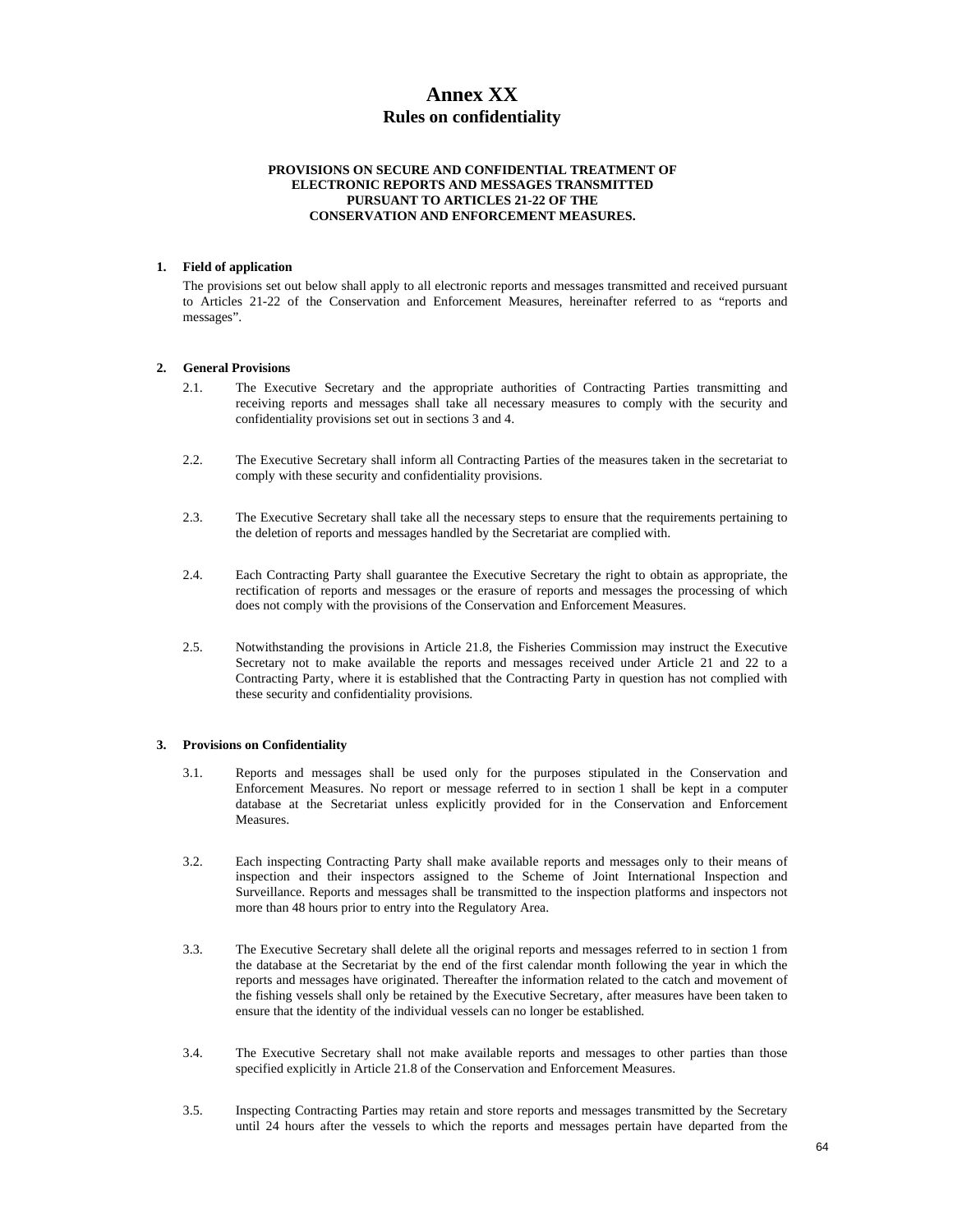Regulatory Area without re-entry. Departure is deemed to have been effected six hours after the transmission of the intention to exit from the Regulatory Area.

#### **4. Provisions on security**

#### 4.1 **Overview**

Inspecting Contracting Parties and the Secretariat shall ensure the secure treatment of reports and messages in their respective electronic data processing facilities, in particular where the processing involves transmission over a network. Contracting Parties and the Secretariat must implement appropriate technical and organisational measures to protect reports and messages against accidental or unlawful destruction or accidental loss, alteration, unauthorised disclosure or access, and against all inappropriate forms of processing.

The following security issues must be addressed from the outset:

- System access control: The system has to withstand a break-in attempt from unauthorised persons.
- Authenticity and data access control: The system has to be able to limit the access of authorised parties to a predefined et of data only.
- Communication security: It shall be guaranteed that reports and messages are securely communicated.
- Data security:

 It has to be guaranteed that all reports and messages that enter the system are securely stored for the required time and that they will not be tampered with.

Security procedures: Security procedures shall be designed addressing access to the system (both hardware and software), system administration and maintenance, backup and general usage of the system.

Having regard to the state of the art and the cost of their implementation, such measures shall ensure a level of security appropriate to the risks represented by the processing of the reports and the messages.

Security measures are described in more detail in the following paragraphs.

#### 4.2 **System Access Control**

For their main computer systems the Contracting Parties and the Secretariat shall aim to meet the criteria of a C2-level trusted system, (as described in Section 2.2 of the U.S. Department of Defence Trusted Computer System Evaluation Criteria (TCSEC), DOD 5200.28-STD, December 1985).

The following features are some of the ones provided by a C2-level trusted system:

- A stringent password and authentication system. Each user of the system is assigned a unique user identification and associated password. Each time the user logs on to the system he/she has to provide the correct password. Even when successfully logged on the user only has access to those and only those functions and data that he/she is configured to have access to. Only a privileged user has access to all the data.
- Physical access to the computer system is controlled.
- Auditing; selective recording of events for analysis and detection of security breaches.
- Time-based access control; access to the system can be specified in terms of times-of-day and daysof-week that each user is allowed to login to the system.
- Terminal access control; specifying for each workstation which users are allowed to access.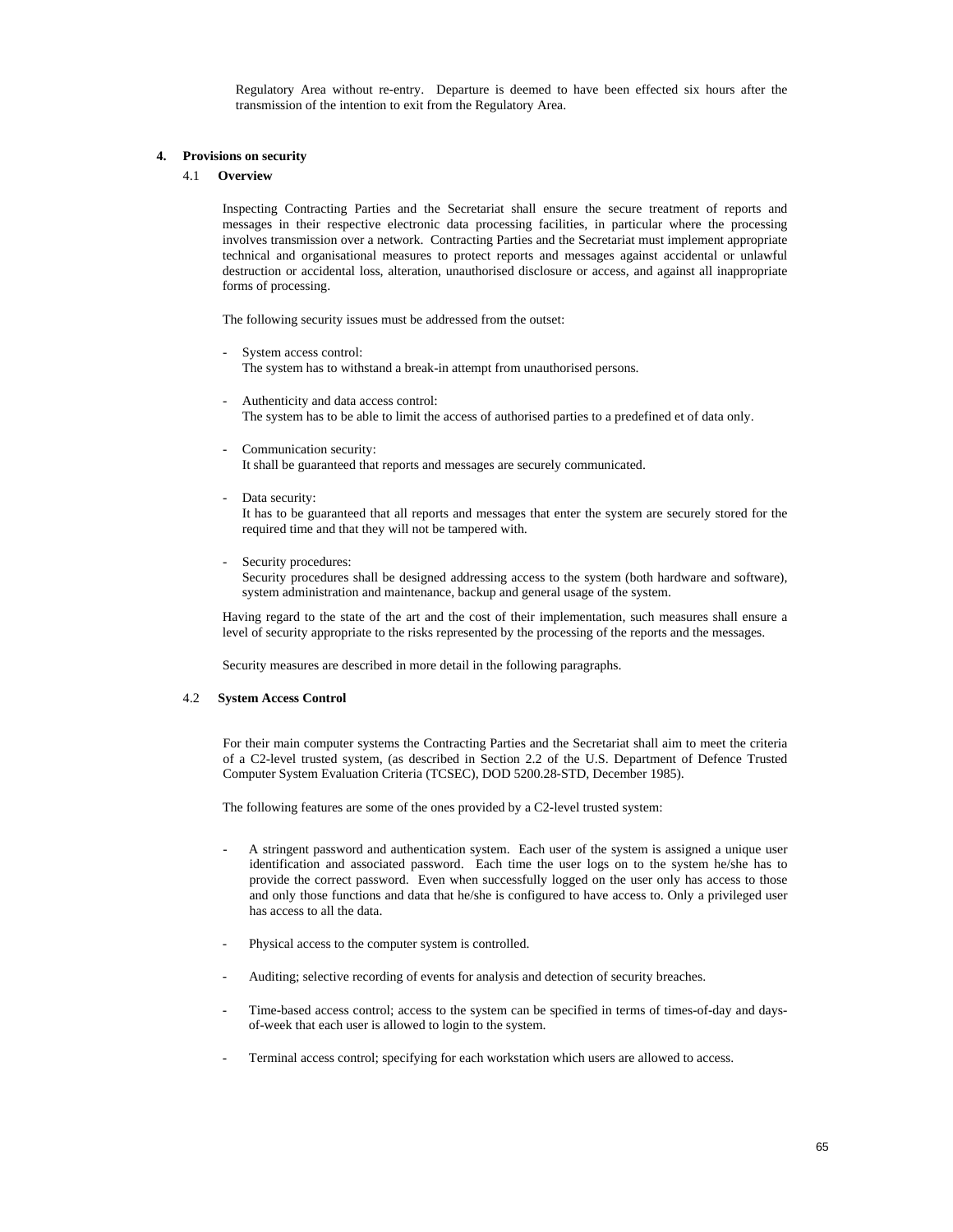#### 4.3 **Authenticity and Data Access Security**

Communication between the Contracting Parties and the Secretariat for the purpose of the Conservation and Enforcement Measures shall use the X.25 Protocol. Where E-mail is used for general communication and reports outside the scope of provision 1. between the Secretariat and the Contracting Parties the X.400 Protocol or Internet shall be used.

#### 4.4 **Communication Security**

If Contracting Parties and the Secretariat agree, the X.400 Protocol or the Internet can be used for communication of data under the Scheme, but then appropriate encryption protocols like "Pretty Good Privacy" (PGP) or "Digital Encryption Standard" (DES) shall be applied to ensure confidentiality and authenticity.

#### 4.5 **Data Security**

 Access limitation to the data shall be secured via a flexible user identification and password mechanism. Each user shall be given access only to the data necessary for his task.

#### 4.6 **Security Procedures**

Each Contracting Party and the Executive Secretary shall nominate a security system administrator. The security system administrator shall review the log files generated by the software, properly maintain the system security, restrict access to the system as deemed needed and act as a liaison with the Secretariat in order to solve security matters.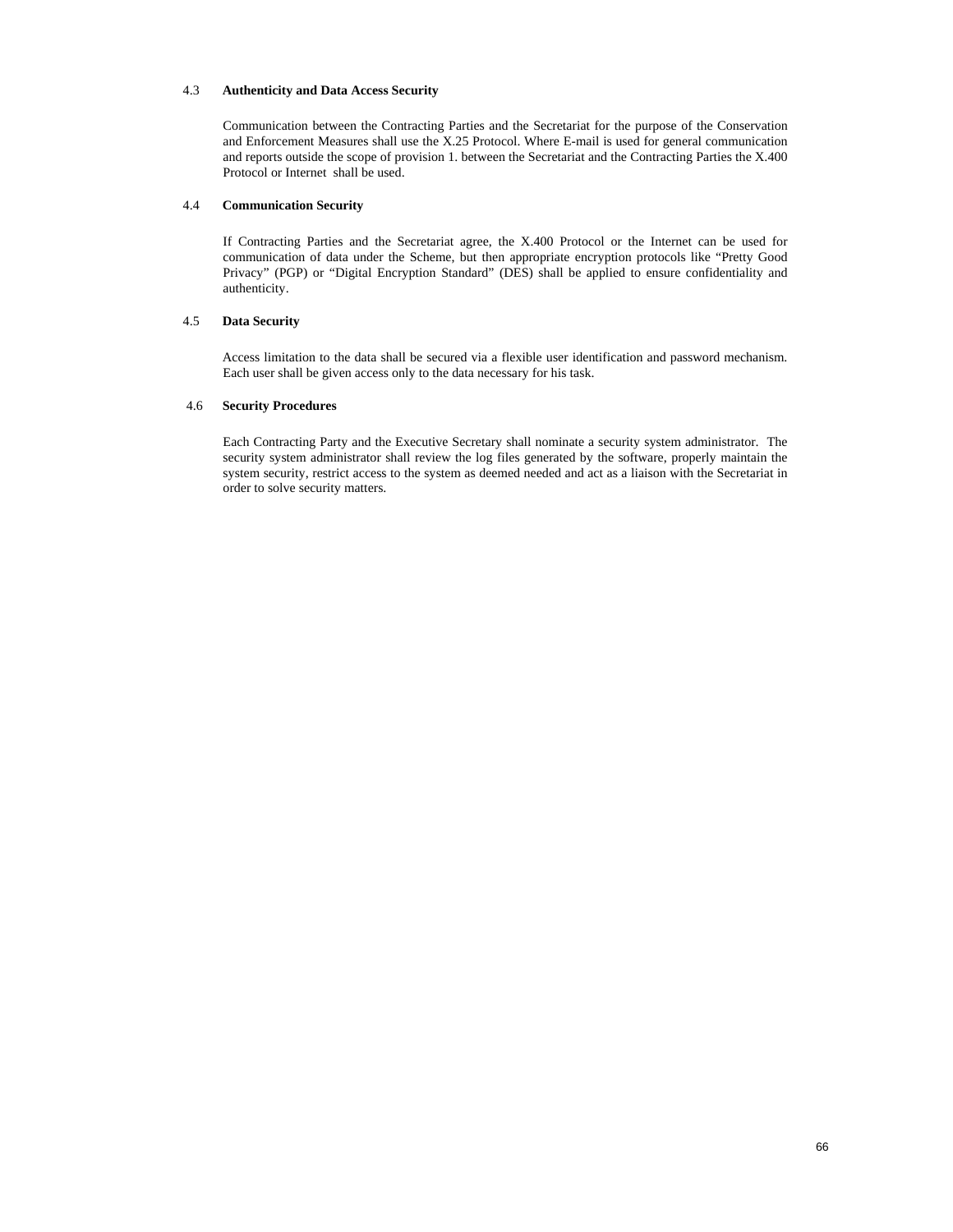### **ANNEX XXI (a)**

1. Daily Catch Report for Pilot Project (CAX)

| <b>Data Element</b>                                             | Code      | Mandatory/<br>Optional | <b>Remarks</b>                                                                                                                                                                                                                                                                   |  |  |
|-----------------------------------------------------------------|-----------|------------------------|----------------------------------------------------------------------------------------------------------------------------------------------------------------------------------------------------------------------------------------------------------------------------------|--|--|
| Start record                                                    | <b>SR</b> | M                      | System detail; indicates start of record                                                                                                                                                                                                                                         |  |  |
| <b>Address</b>                                                  | AD        | M                      | Message detail; destination, "XNW" for NAFO                                                                                                                                                                                                                                      |  |  |
| Sequence Number                                                 | SQ        | M                      | Message detail; message serial number in current year                                                                                                                                                                                                                            |  |  |
| Type of Message                                                 | TM        | M                      | Message detail; message type, "CAX" as Catch report                                                                                                                                                                                                                              |  |  |
| Radio call sign                                                 | RC        | M                      | Vessel registration detail; international radio call sign of the vessel                                                                                                                                                                                                          |  |  |
| <b>Trip Number</b>                                              | <b>TN</b> | $\Omega$               | Activity detail; fishing trip serial number in current year                                                                                                                                                                                                                      |  |  |
| <b>Vessel Name</b>                                              | <b>NA</b> | $\Omega$               | Vessel registration detail; name of the vessel                                                                                                                                                                                                                                   |  |  |
| <b>Contracting Party</b><br><b>Internal Reference</b><br>Number | <b>IR</b> | $\Omega$               | Vessel registration detail; unique Contracting Party vessel number as ISO-3<br>flag state code followed by number                                                                                                                                                                |  |  |
| External<br>Registration<br>Number                              | <b>XR</b> | $\Omega$               | Vessel registration detail; the side number of the vessel                                                                                                                                                                                                                        |  |  |
| Relevant Area                                                   | RA        | M                      | Activity detail: NAFO Division                                                                                                                                                                                                                                                   |  |  |
| Latitude                                                        | $L_A$     | M <sup>1</sup>         | Activity detail; position at time of transmission                                                                                                                                                                                                                                |  |  |
| Longitude                                                       | LO        | M <sup>1</sup>         | Activity detail; position at time of transmission                                                                                                                                                                                                                                |  |  |
| Daily Catches<br>species<br>live weight                         | CA        | M<br>M                 | Activity detail; cumulative catch by species retained on board (exclusive of<br>discards), either since commencement of fishing in $R.A.^2$ or last "Catch"<br>report, in pairs as needed.<br>FAO species code<br>Live weight in kilograms, rounded to the nearest 100 kilograms |  |  |
| Discarding<br>species<br>live weight                            | RJ        | M                      | Activity detail; discarded catch by species, either since commencement of<br>fishing in R.A. <sup>2</sup> or last "Catch" report, in pairs as needed.<br>FAO species code<br>Live weight in kilograms, rounded to the nearest 100 kilograms                                      |  |  |
| Undersize<br>species<br>live weight                             | <b>US</b> | M                      | Activity detail; undersize catch by species, either since commencement of<br>fishing in R.A. <sup>2</sup> or last "Catch" report, in pairs as needed.<br>FAO species code<br>Live weight in kilograms, rounded to the nearest 100 kilograms                                      |  |  |
| Date                                                            | DA        | M                      | Message detail; date of transmission                                                                                                                                                                                                                                             |  |  |
| Time                                                            | TI        | M                      | Message detail; time of transmission                                                                                                                                                                                                                                             |  |  |
| End of record                                                   | ER        | M                      | System detail; indicates end of the record                                                                                                                                                                                                                                       |  |  |

1 Optional if a vessel is subject to satellite tracking

2 Meaning the first "Catch Report" in current fishing trip in the R.A.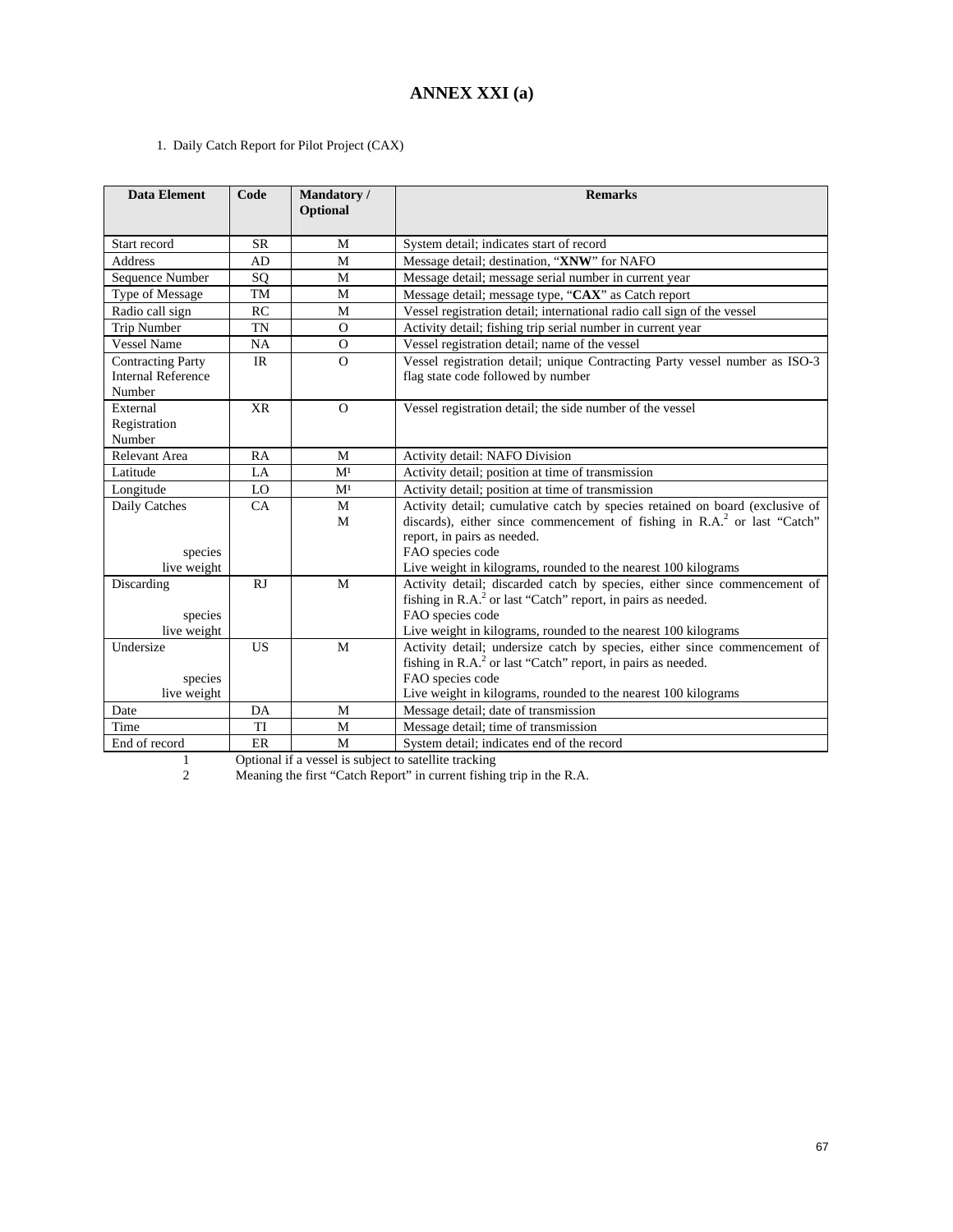#### 2. Observer Report (OBR)

| <b>Data Element</b>                 | Code      | Mandatory/<br>Optional | <b>Remarks</b>                                                                                                                                                                                                                              |  |  |
|-------------------------------------|-----------|------------------------|---------------------------------------------------------------------------------------------------------------------------------------------------------------------------------------------------------------------------------------------|--|--|
| Start record                        | <b>SR</b> | M                      | System detail; indicates start of record                                                                                                                                                                                                    |  |  |
| Address                             | AD        | M                      | Message detail; destination, "XNW" for NAFO                                                                                                                                                                                                 |  |  |
| Sequence Number<br>SQ<br>M          |           |                        | Message detail; message serial number in current year                                                                                                                                                                                       |  |  |
| Type of Message                     | TM        | M                      | Message detail; message type, "OBR" as Observer report                                                                                                                                                                                      |  |  |
| Radio call sign                     | RC        | M                      | Vessel registration detail; international radio call sign of the vessel                                                                                                                                                                     |  |  |
| <b>Fishing Gear</b>                 | <b>GE</b> | M                      | Activity detail; FAO code for fishing gear                                                                                                                                                                                                  |  |  |
| Directed Species <sup>7</sup>       | <b>DS</b> | M                      | Activity detail; FAO species code                                                                                                                                                                                                           |  |  |
| Mesh Size                           | <b>ME</b> | M                      | Activity detail; average mesh size in millimeters                                                                                                                                                                                           |  |  |
| Relevant Area                       | RA        | $\mathbf M$            | Activity detail: NAFO Division                                                                                                                                                                                                              |  |  |
| Daily Catches                       | <b>CA</b> | M<br>М                 | Activity detail; cumulative catch by species retained on board, (exclusive of<br>discards), either since commencement of fishing in R.A. <sup>2</sup> or last "Catch"<br>report, in pairs as needed.                                        |  |  |
| species                             |           |                        | FAO species code                                                                                                                                                                                                                            |  |  |
| live weight                         |           |                        | Live weight in kilograms, rounded to the nearest 100 kilograms                                                                                                                                                                              |  |  |
| Discarding<br>species               | RJ        | $\overline{M}^1$       | Activity detail; discarded catch by species, either since commencement of<br>fishing in R.A. <sup>2</sup> or last "Catch" report, in pairs as needed.                                                                                       |  |  |
| live weight                         |           |                        | FAO species code<br>Live weight in kilograms, rounded to the nearest 100 kilograms                                                                                                                                                          |  |  |
| Undersize<br>species<br>live weight | <b>US</b> | M <sup>1</sup>         | Activity detail; undersize catch by species, either since commencement of<br>fishing in R.A. <sup>2</sup> or last "Catch" report, in pairs as needed.<br>FAO species code<br>Live weight in kilograms, rounded to the nearest 100 kilograms |  |  |
| Log Book                            | LB        | M                      | Activity detail; "Yes" or "No" 3                                                                                                                                                                                                            |  |  |
| Production                          | <b>PR</b> | M                      | Activity detail; code for the production                                                                                                                                                                                                    |  |  |
| Hails                               | HA        | M                      | Activity detail; observers verification if the reports made by the captain are<br>correct, "Yes" or "No" <sup>4</sup>                                                                                                                       |  |  |
| Apparent<br>Infringements           | AF        | M                      | Activity detail; "Yes" or "No" 5                                                                                                                                                                                                            |  |  |
| <b>Observer Name</b>                | <b>ON</b> | M                      | Message detail; name of the observer signing the report                                                                                                                                                                                     |  |  |
| Date                                | DA        | M                      | Message detail; date of transmission                                                                                                                                                                                                        |  |  |
| Free Text                           | <b>MS</b> | 0 <sup>6</sup>         | Activity detail; for further comments by the observer                                                                                                                                                                                       |  |  |
| Time                                | <b>TI</b> | M                      | Message detail; time of transmission                                                                                                                                                                                                        |  |  |
| End of record                       | ER        | M                      | System detail; indicates end of the record                                                                                                                                                                                                  |  |  |

1. Only to be transmitted if relevant

- 2. Meaning the first "Catch Report" in current fishing trip in the R.A.
- 3. "Yes" if the observer approves the Log Book entries by the captain
- 4. "Yes" if the observer approves the Hails transmitted by the captain
- 5. "Yes" if an infringement is observed
- 6. Mandatory if "LB" = "No", or "HA" = "No", or "AF" = "Yes".
- 7. Directed species is the species which represents the greatest catch for that day